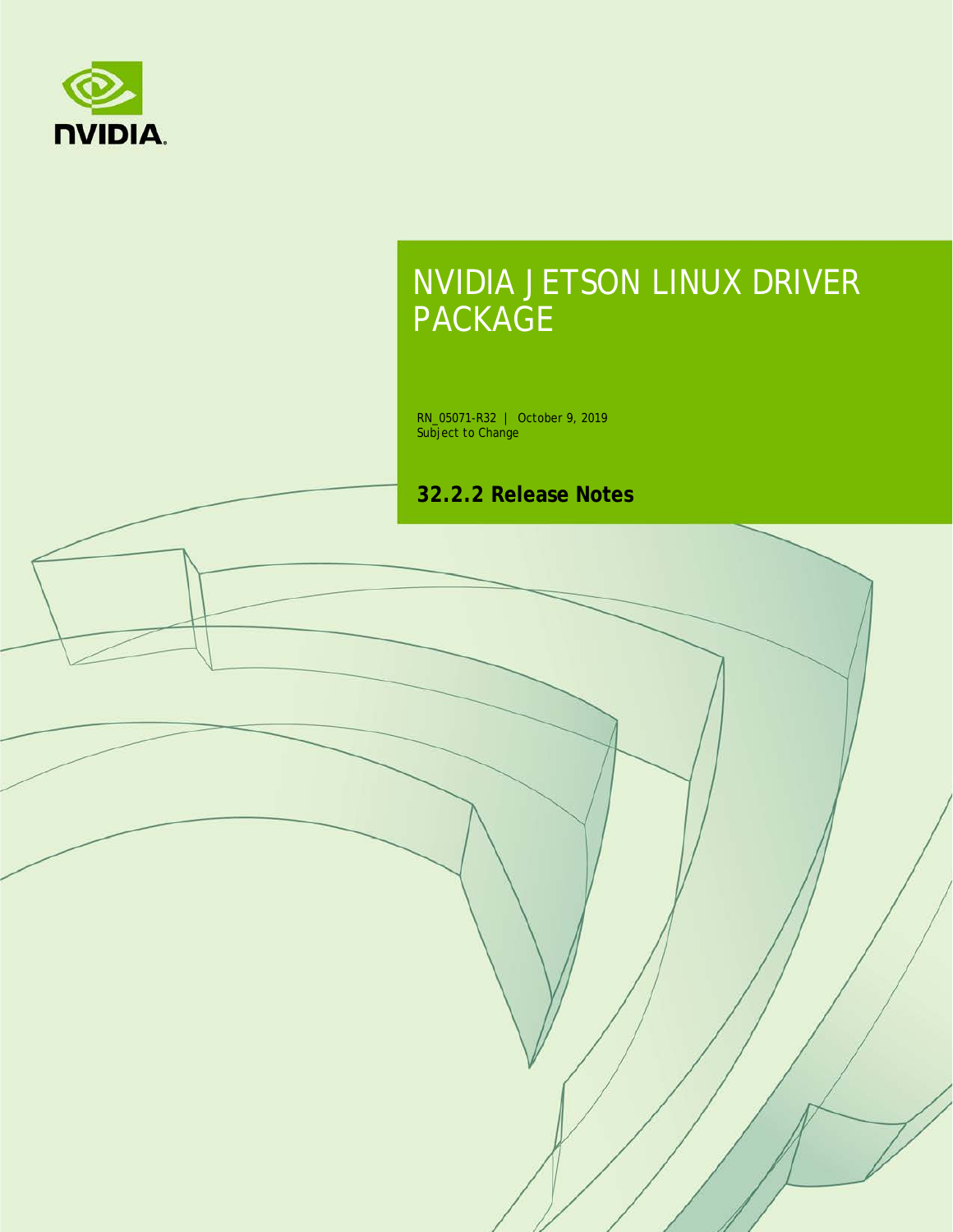# **Table of Contents**

| 1.0  |                                                                         |
|------|-------------------------------------------------------------------------|
| 1.1  |                                                                         |
| 2.0  |                                                                         |
| 2.1  |                                                                         |
| 2.2  |                                                                         |
| 2.3  |                                                                         |
| 2.4  |                                                                         |
| 2.5  |                                                                         |
| 2.6  |                                                                         |
| 2.7  |                                                                         |
| 2.8  |                                                                         |
| 3.0  |                                                                         |
| 3.1  |                                                                         |
| 3.2  |                                                                         |
| 4.0  |                                                                         |
| 4.1  |                                                                         |
| 5.0  |                                                                         |
| 5.1  |                                                                         |
| 5.2  |                                                                         |
|      | Symlinks May Be Overwritten by Installation of Third Party Libraries 14 |
| 5.3  |                                                                         |
| 5.4  |                                                                         |
| 5.5  |                                                                         |
| 5.6  |                                                                         |
| 5.7  |                                                                         |
| 5.8  |                                                                         |
| 5.9  |                                                                         |
| 5.10 |                                                                         |
| 5.11 |                                                                         |
| 5.12 |                                                                         |
| 5.13 |                                                                         |
| 5.14 |                                                                         |
| 5.15 |                                                                         |
| 5.16 |                                                                         |
| 5.17 |                                                                         |
| 5.18 |                                                                         |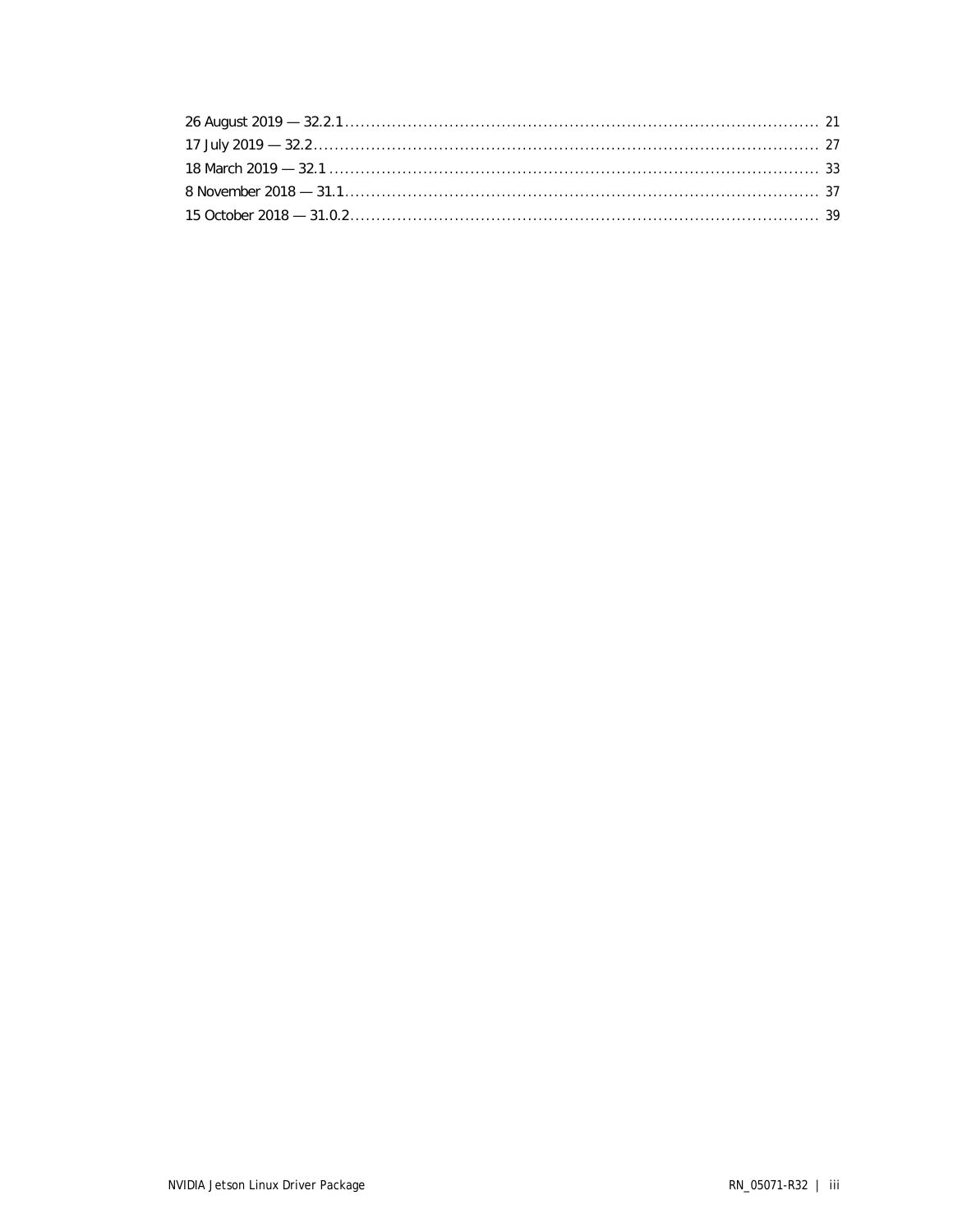# <span id="page-3-0"></span>1.0 About this Release

The NVIDIA® Jetson™ Linux Driver Package (L4T) 32.2.2 release supports development on the NVIDIA® Jetson AGX Xavier™ Developer Kit.

L4T 32.2.2 adds support for TensorRT 6.0.1 and cuDNN 7.6.3, but is otherwise unchanged from L4T 32.2.1. See below for information about L4T 32.2.1.

|       | This release is intended for use only with Jetson AGX Xavier.                                                                                                                                              |
|-------|------------------------------------------------------------------------------------------------------------------------------------------------------------------------------------------------------------|
| Note: | This release is not a production release. Customers should not base their work on<br>this release for production purposes. The follow-up release, L4T 32.3 will be<br>production release quality software. |

## **Platform and Release Information**

| Description                                                                               | <b>Supported Version</b>                                                                                           |
|-------------------------------------------------------------------------------------------|--------------------------------------------------------------------------------------------------------------------|
| Host machine version for flashing software<br>onto Jetson devices.                        | Ubuntu x64 16.04 or 18.04 (x64 distribution)                                                                       |
| Sample rootfs derived from Ubuntu operating<br>system to run on Jetson devices.           | Ubuntu 18.04 (arm64 distribution)                                                                                  |
| Supported Linux kernel version.                                                           | 4.9                                                                                                                |
| Supported ARM architecture.                                                               | aarch64                                                                                                            |
| Name of configuration file used in flashing. All<br>filenames end with the filetype.conf. | Jetson Nano development module flashed to<br>QSPI-NOR memory: jetson-nano-qspi                                     |
|                                                                                           | Jetson Nano development module flashed to<br>both QSPI-NOR memory and micro SD card<br>memory: jetson-nano-qspi-sd |
|                                                                                           | Jetson Nano production module flashed to eMMC<br>memory: jetson-nano-emmc                                          |
|                                                                                           | Jetson AGX Xavier: jetson-xavier                                                                                   |
|                                                                                           | Jetson AGX Xavier 8GB: jetson-xavier-8gb                                                                           |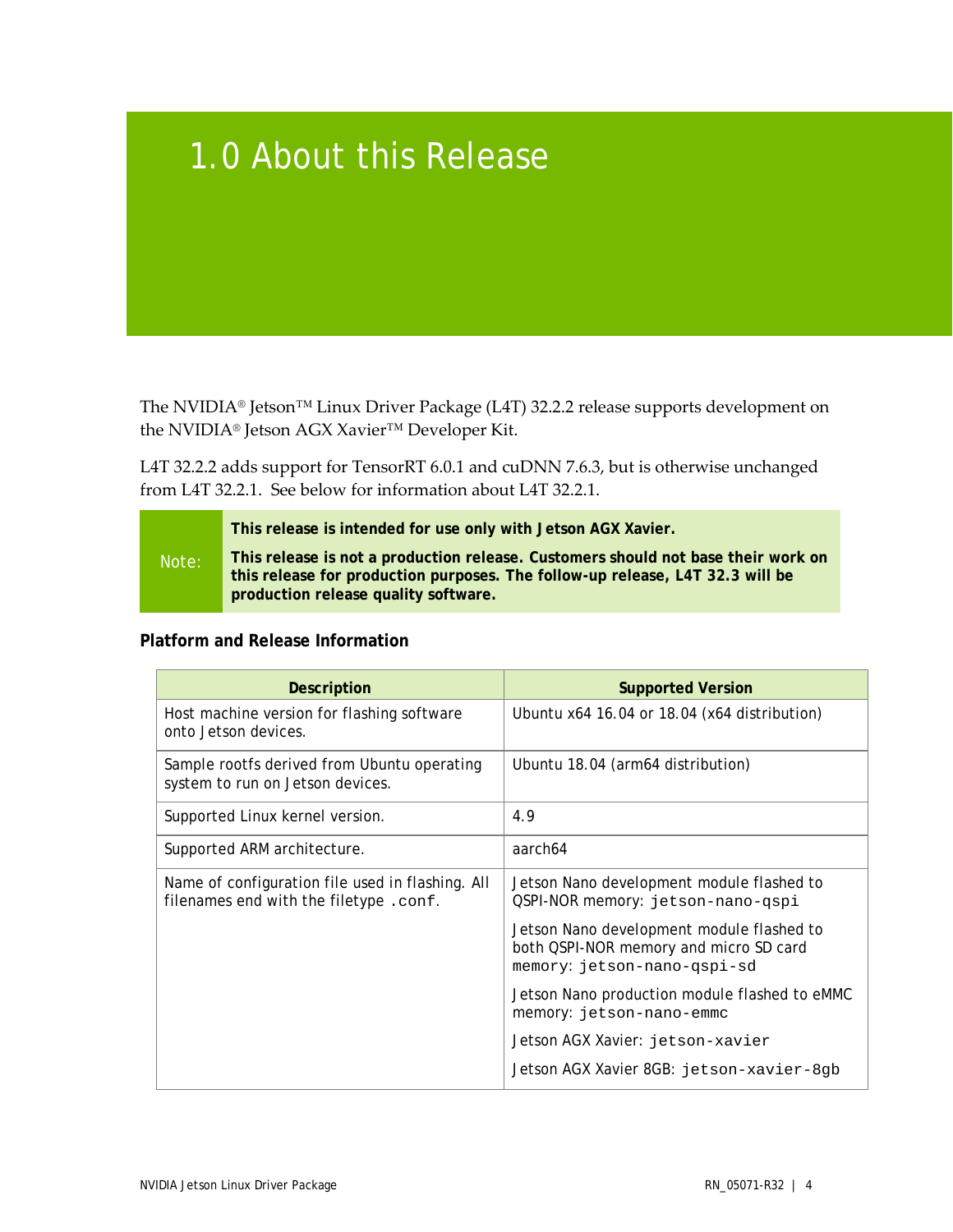| <b>Description</b>                                                                                                         | <b>Supported Version</b>                                                               |
|----------------------------------------------------------------------------------------------------------------------------|----------------------------------------------------------------------------------------|
|                                                                                                                            | Jetson AGX Xavier flashed with MAXN profile:<br>jetson-xavier-maxn                     |
|                                                                                                                            | Jetson AGX Xavier flashed for SLVS-EC supported<br>sensors: jetson-xavier-slvx-ec      |
|                                                                                                                            | Jetson AGX Xavier flashed to operate as Jetson<br>AGX Xavier 8GB: jetson-xavier-as-8gb |
|                                                                                                                            | Original Jetson TX2: jetson-tx2                                                        |
|                                                                                                                            | Jetson TX2i: jetson-tx2i                                                               |
|                                                                                                                            | Jetson TX2 4GB: jetson-tx2-4GB                                                         |
|                                                                                                                            | Original Jetson TX2 flashed to operate as Jetson<br>TX2 4GB: jetson-tx2-as-4GB         |
|                                                                                                                            | Jetson TX1: jetson-tx1                                                                 |
| Board names, module names, and revision<br>numbers.                                                                        | See the following link for a detailed list of Jetson<br>device information:            |
|                                                                                                                            | https://developer.nvidia.com/embedded/faq#je<br>tson-part-numbersJetson                |
| The release tag name. Consult the kernel<br>source to identify the tag name at:                                            | tegra-14t-r32.2.2                                                                      |
| http://nv-tegra.nvidia.com/gitweb/?p=linux-4.9.git                                                                         |                                                                                        |
| Kernel source files are live across several<br>repositories.                                                               |                                                                                        |
| Consult the topic Kernel Customization ><br>Obtaining the Kernel Sources with Git in the<br>Development Guide for details. |                                                                                        |

# <span id="page-4-0"></span>1.1 Login Credentials

Starting with Release 32.1, NVIDIA no longer provides a default user name and password for log-in. Follow the system prompts at first boot to create your own user credentials.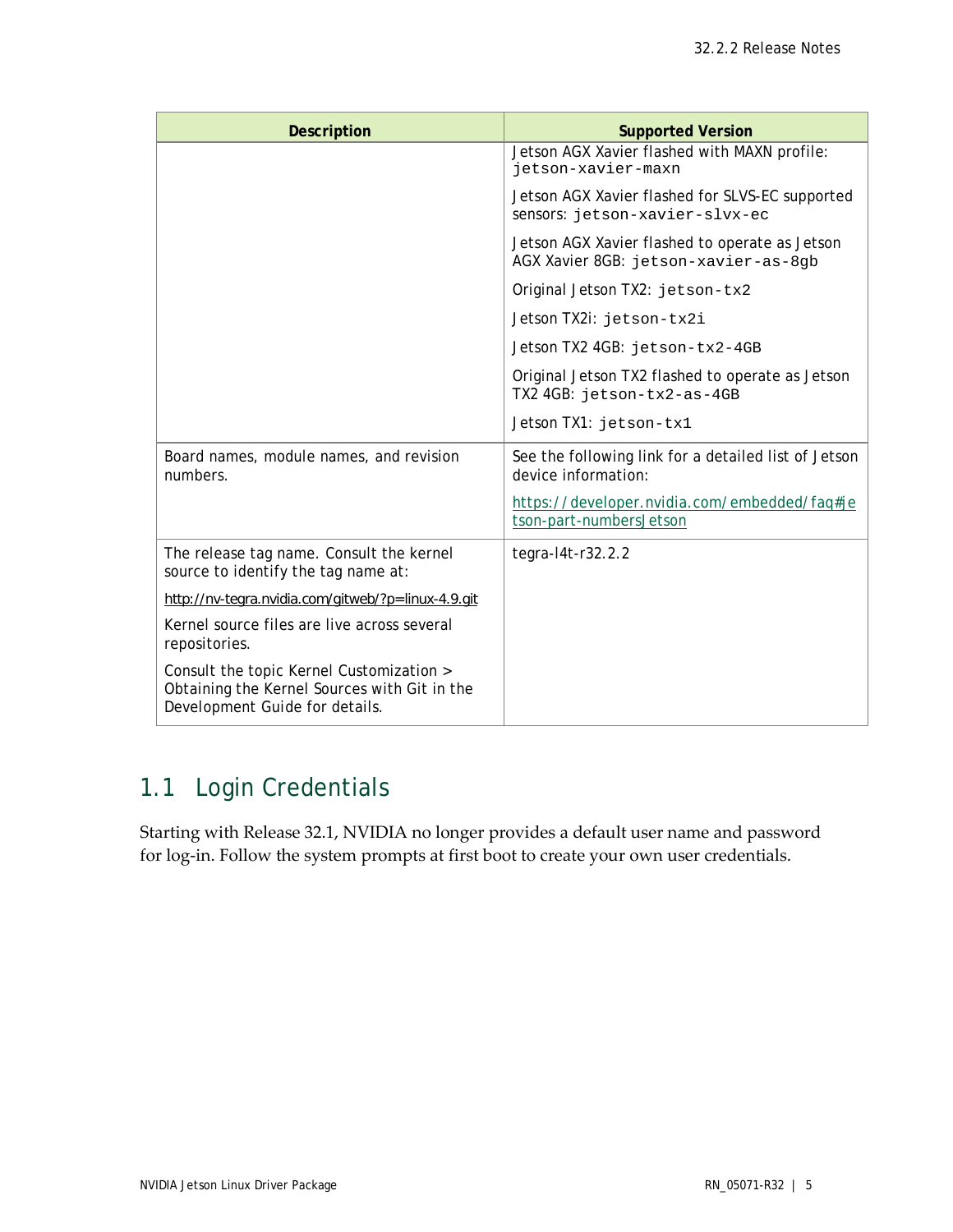# <span id="page-5-0"></span>2.0 Known Issues

This section provides details about issues discovered during development and QA but not resolved in this release.

# <span id="page-5-1"></span>2.1 General System Usability

| The following general system usability related issues are noted in this release. |
|----------------------------------------------------------------------------------|
|                                                                                  |

| <b>Issue</b> | <b>Description</b>                                                                                                                                                                                                              |
|--------------|---------------------------------------------------------------------------------------------------------------------------------------------------------------------------------------------------------------------------------|
| 2515130      | On Jetson Nano, depending on the SD card speed, user may observe slow loading<br>of certain applications such as a generic file editor and image viewer.                                                                        |
| 2398839      | Applies to: Jetson AGX Xavier                                                                                                                                                                                                   |
|              | TF-TRT conversion sometimes crashes with no error message. This usually happens<br>when Linux runs out of swap memory, in which case Linux may kill processes to<br>reclaim space.                                              |
|              | Adding more swap memory may fix this problem.                                                                                                                                                                                   |
| 200431304    | On Jetson AGX Xavier, user cannot ping the IP address 0.0.0.0.                                                                                                                                                                  |
| 200498221    | On Jetson Nano, when connecting to both HDMI and DP displays at bootup, login<br>screen may only be visible on HDMI. Once logged in, the NVIDIA logo appears only<br>on DP and is not centered, leaving the HDMI display blank. |
| 200507252    | Eclipse, installed through the software center, doesn't start on any Jetson<br>platform running Ubuntu software distribution. This is an upstream issue, not an<br>NVIDIA bug.                                                  |
|              | As a workaround, use MSFT Code, or recompile.                                                                                                                                                                                   |
| 200510775    | Applies to: Jetson AGX Xavier                                                                                                                                                                                                   |
|              | ODMDATA passed from flashing command does not take effect. Only information in<br>the .conf.common file is flashed.                                                                                                             |
|              | Do not attempt to modify ODMDATA at flash time with the command line option.                                                                                                                                                    |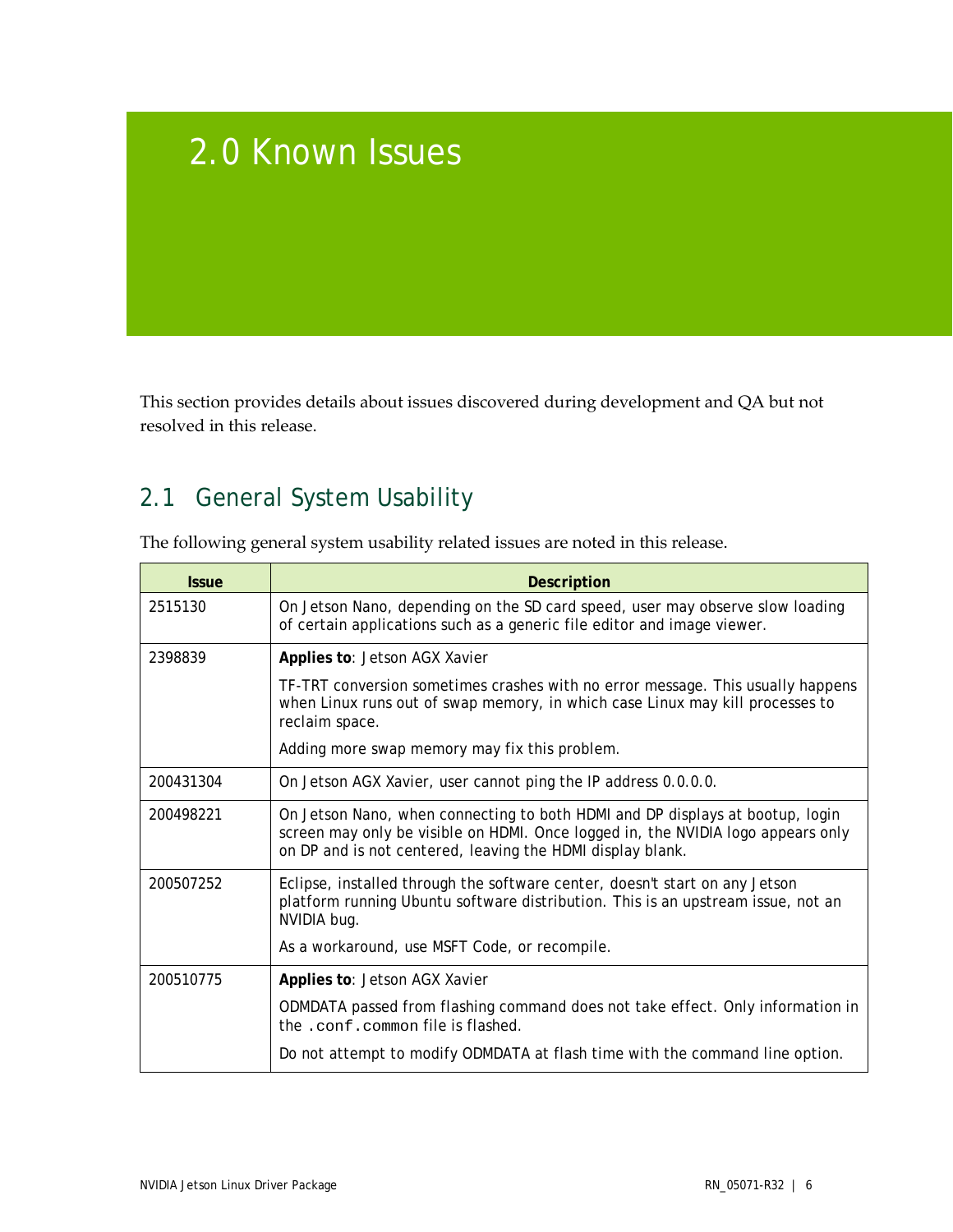| <b>Issue</b> | <b>Description</b>                                                                                                                                                                                                                                                                                                                    |
|--------------|---------------------------------------------------------------------------------------------------------------------------------------------------------------------------------------------------------------------------------------------------------------------------------------------------------------------------------------|
| 200512675    | Applies to: Jetson TX2-4GB                                                                                                                                                                                                                                                                                                            |
|              | Pressing the hardware reset button when the board is in SC7 state shuts off system<br>power immediately.                                                                                                                                                                                                                              |
| 200525134    | SSH host keys may not be generated on first boot in headless mode (oem-<br>config). This failure is reproducible less then 10% of the time.                                                                                                                                                                                           |
|              | As a workaround, reconfigure the SSH server by entering the command:                                                                                                                                                                                                                                                                  |
|              | \$ dpkg-reconfigure --frontend=noninteractive openssh-server                                                                                                                                                                                                                                                                          |
| 200526544    | Applies to: Jetson AGX Xavier                                                                                                                                                                                                                                                                                                         |
|              | Docker command prompt (PS1) contains extra characters. The problem does not<br>occur when connected through SSH. This is a cosmetic issue with no functional<br>impact.                                                                                                                                                               |
| 200527728    | Starting with Release 32.2, you can run oem-config in headless mode (with no<br>display connected). In headless mode oem-config displays a Network<br>Configuration screen, which has no equivalent in GUI mode.                                                                                                                      |
|              | Network Configuration calls an external tool, netcfg, to configure network<br>settings. netcfg is included in the ubiquity package. If you choose the option<br>"Do not configure network at this time," hotplug will not work because eth0 is not<br>configured. The link is present, but the interface must be configured manually. |
| 200529709    | Applies to: Jetson AGX Xavier                                                                                                                                                                                                                                                                                                         |
|              | SError and CPU CBB Error may occur during hotplug of a UFS card.                                                                                                                                                                                                                                                                      |

# <span id="page-6-0"></span>2.2 Boot

The following boot related issues are noted in this release.

| <b>Issue</b> | <b>Description</b>                                                                                                                                            |
|--------------|---------------------------------------------------------------------------------------------------------------------------------------------------------------|
| 200480903    | On Jetson-Xavier, UFS card fails to automount on boot. User can mount UFS devices<br>manually or through the GUI. This was tested with ext4 and vfat formats. |
| 200492423    | On all Jetson platforms, using the new OEM configuration, a minor glitch is observed<br>during EULA screen presentation at first boot.                        |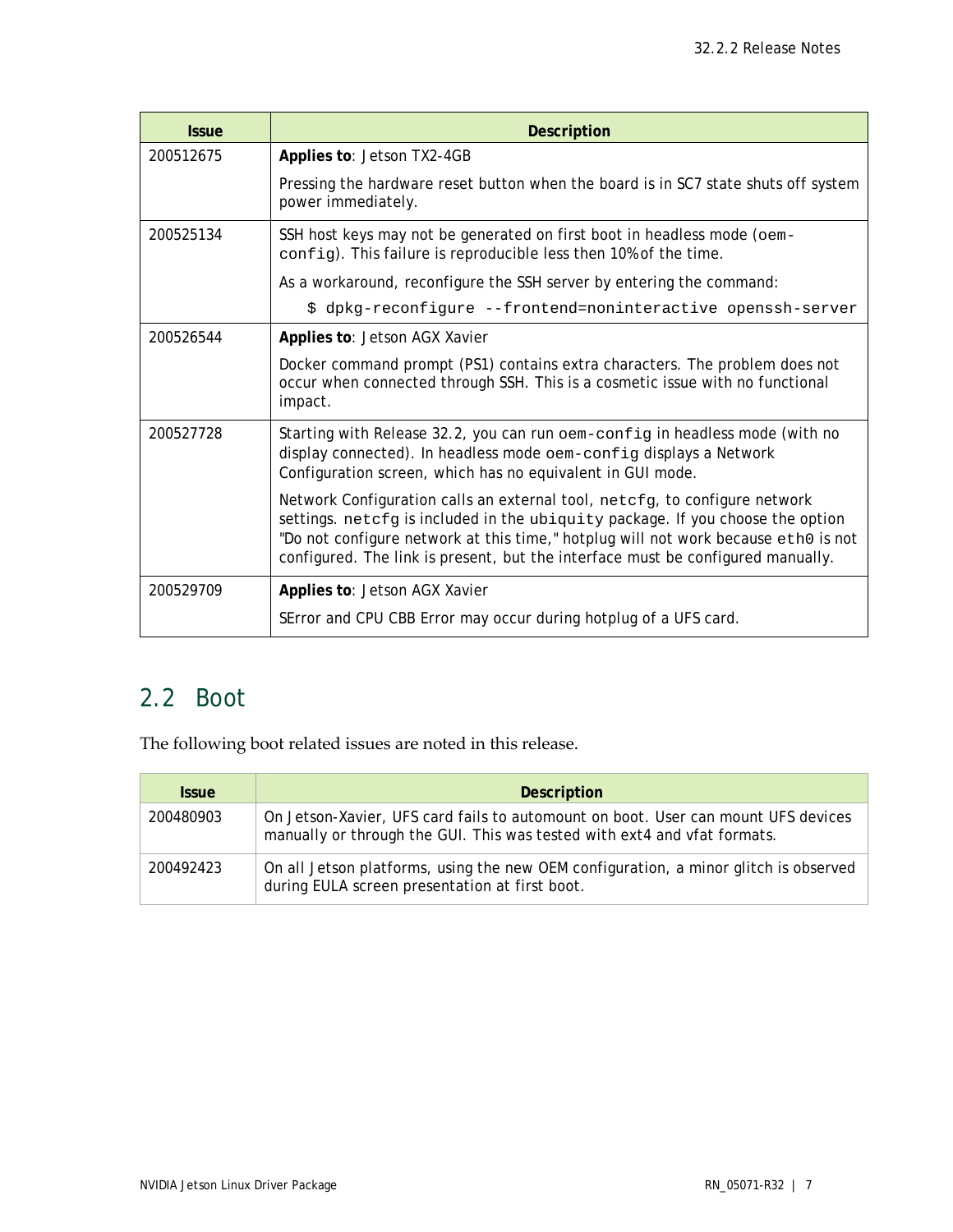# <span id="page-7-0"></span>2.3 Camera

| <b>Issue</b> | <b>Description</b>                                                                                                                                                                                                                                                               |
|--------------|----------------------------------------------------------------------------------------------------------------------------------------------------------------------------------------------------------------------------------------------------------------------------------|
| 2574909      | Applies to: Jetson AGX Xavier, Jetson TX2                                                                                                                                                                                                                                        |
|              | Sensor pixel clock is not included in any GMSL context. Consequently the SerDes<br>driver cannot update the input/output clock to fit sensor needs. This requirement<br>is specific to MAX9296 DSER in the reference GMSL module, but it applies to any<br>SerDes setup.         |
|              | Currently the MAX9296 DSER driver sets the PHY out clock rate to 1200 MHz (the<br>maximum for a two-lane configuration), which is sufficient the for reference<br>module's needs (two streams at up to 4k at 60 fps).                                                            |
|              | NVIDIA is evaluating a better implementation for a future release, which would set<br>a PHY out clock rate calculated at runtime using the source sensor streams' pixel<br>rates.                                                                                                |
| 2583989      | Applies to: Jetson AGX Xavier                                                                                                                                                                                                                                                    |
|              | When using an IMX290 with different pixel phases for different sensor modes in the<br>device tree, ISP only considers the pixel phase of the first sensor mode. If the first<br>sensor mode outputs GBRG format, the format remains the same for all modes.                      |
|              | This issue may be resolved by configuring to the correct pixel format.                                                                                                                                                                                                           |
| 200407802    | Applies to: Jetson AGX Xavier and Jetson TX2                                                                                                                                                                                                                                     |
|              | On Jetson TX2 and Jetson AGX Xavier using the six-camera module (E3333), Memory<br>leakage occurs in the nvargus daemon using the six-camera module (E3333).                                                                                                                     |
| 200459897    | Applies to: Jetson AGX Xavier                                                                                                                                                                                                                                                    |
|              | On Jetson AGX Xavier, Blur and corruption occur in the form of a vertical black<br>stripe of pixels at one side of the image are observed with an SLVS-EC sensor.                                                                                                                |
| 200461442    | Applies to: Jetson AGX Xavier                                                                                                                                                                                                                                                    |
|              | On Jetson AGX Xavier, The Multimedia API front end sample application exhibits a<br>low frame rate when using the IMX185. This is a regression due to VIC frequency<br>dependency.                                                                                               |
| 200476911    | Applies to: Jetson AGX Xavier                                                                                                                                                                                                                                                    |
|              | On Jetson AGX Xavier, users cannot use specific cameras that support the "wait"<br>until trigger" mechanism. This mechanism is intended to trigger the sensor using an<br>external signal to capture a specified number of frames, then stop streaming until<br>triggered again. |

The following camera related issues are noted in this release.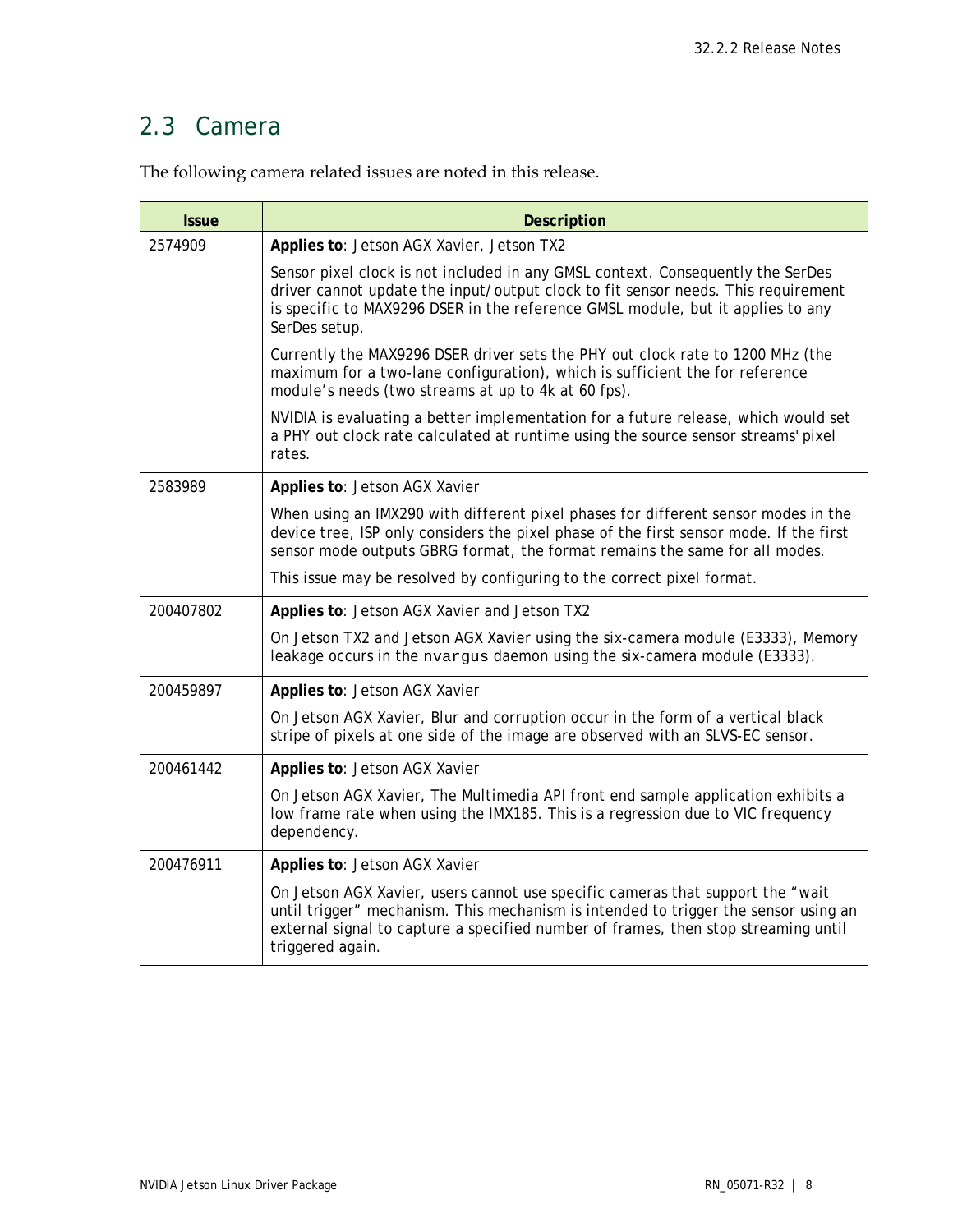| <b>Issue</b> | <b>Description</b>                                                                                                                                                                                                                       |
|--------------|------------------------------------------------------------------------------------------------------------------------------------------------------------------------------------------------------------------------------------------|
| 200487673    | Applies to: Jetson AGX Xavier                                                                                                                                                                                                            |
|              | argus_bayeraveragemap and argus_denoise sample apps exhibit 96-byte<br>memory leak.                                                                                                                                                      |
|              | The source of the leak is gtk_init (NULL, NULL), called during windows<br>initialization.                                                                                                                                                |
|              | This is a known open-source leak. As per the second link there is no way to free<br>data allocated using gtk_init(NULL, NULL).                                                                                                           |
|              | https://ubuntuforums.org/archive/index.php/t-1287827.html                                                                                                                                                                                |
|              | https://www.mail-archive.com/gtk-list@redhat.com/msg00414.html                                                                                                                                                                           |
| 200504723    | Applies to: Jetson TX2                                                                                                                                                                                                                   |
|              | argus_openglbox application may exhibit an intermittent crash.                                                                                                                                                                           |
| 200512509    | Applies to: Jetson AGX Xavier                                                                                                                                                                                                            |
|              | Analog gain is deliberately limited by using a different sensor register to override<br>the manually set analog gain to avoid banding issues in low light conditions.                                                                    |
|              | Banding is due to hardware limitations of providing 5V power to the IMX185. This is<br>a hardware issue seen only on Jetson AGX Xavier. The problem should be fixed with<br>an updated IMX185 which doesn't depend on a 5V power supply. |
| 200517934    | Applies to: Jetson TX2                                                                                                                                                                                                                   |
|              | Noisy corruption is observed intermittently when using sensormode1<br>(1920x1080@10bpp) with DuallMX274. The issue can be reproduced by toggling the<br>sensor modes multiple times. It is only seen with sensormode1.                   |
| 200522461    | Applies to: Jetson Nano                                                                                                                                                                                                                  |
|              | IMX219 in full resolution mode incorrectly sensor reports width as 3296 instead of<br>3280. This leads to an invalid size error in the vi mode because the reported width<br>does not match the real sensor output size.                 |
|              | As a workaround, change full resolution mode width from 3280 to 3264. This works<br>because the frame stride is a multiple of 64.                                                                                                        |

# <span id="page-8-0"></span>2.4 Connectivity

The following connective related issues are noted in this release.

| <b>Issue</b> | <b>Description</b>                                                    |
|--------------|-----------------------------------------------------------------------|
| 200510929    | Applies to: Jetson Nano, Jetson AGX Xavier                            |
|              | Audio over Bluetooth using Intel 8265NGW M.2 key is not supported.    |
| 200511165    | Applies to: Jetson TX2                                                |
|              | Audio over Bluetooth using the on-board WiFi module is not supported. |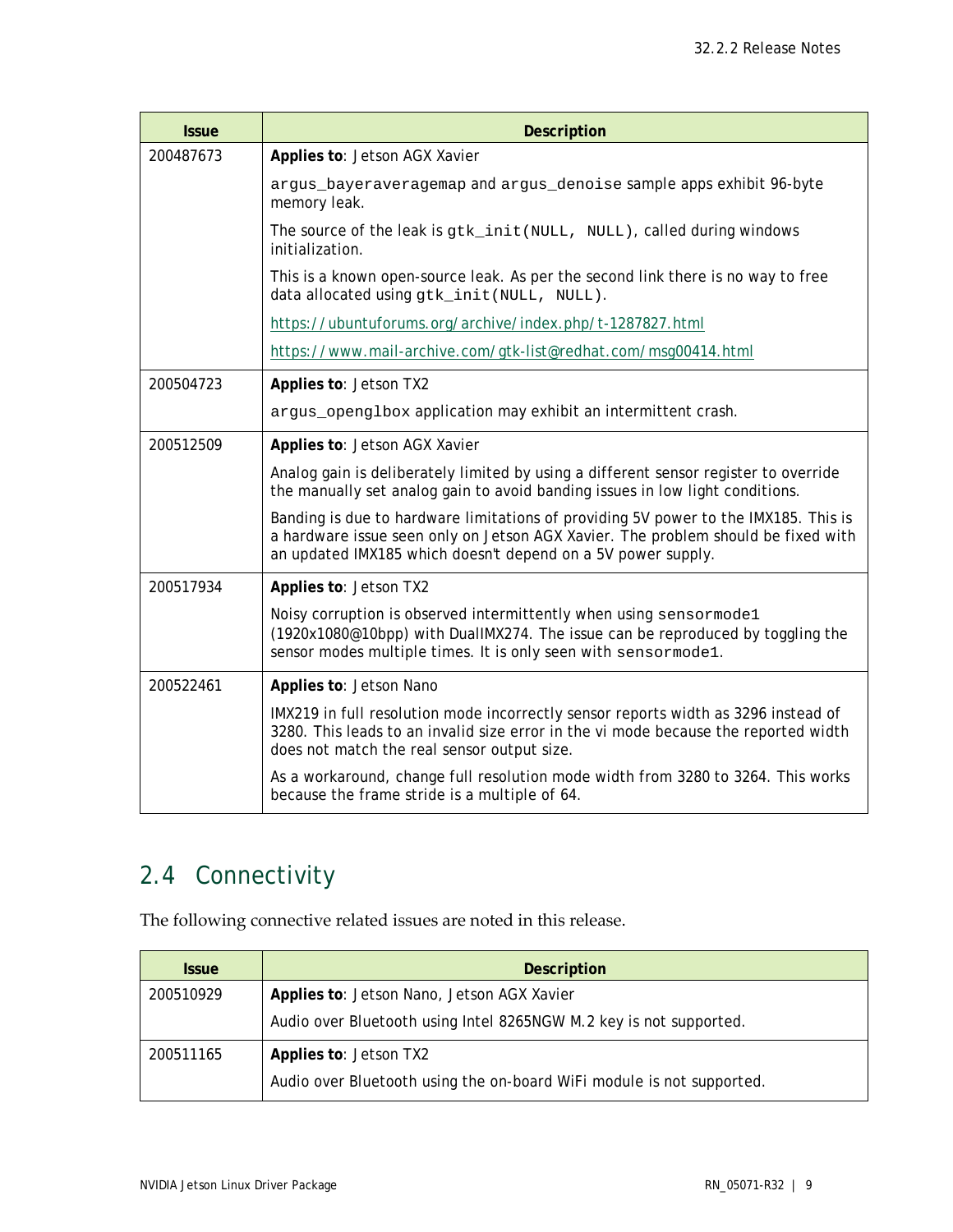## <span id="page-9-0"></span>2.5 CUDA

The following CUDA related issues are noted in this release.

| <b>Issue</b> | <b>Description</b>                                                                                                                                     |
|--------------|--------------------------------------------------------------------------------------------------------------------------------------------------------|
| 200484129    | Applies to: Jetson AGX Xavier, Jetson TX2                                                                                                              |
|              | CudaTools NVprof reports 12_tex_read_hit_rate is larger than 100%. This issue<br>will not be fixed as the tool will be deprecated in a future release. |

# <span id="page-9-1"></span>2.6 Jetson Developer Kit

The following Jetson developer kit related issues are noted in this release.

| <b>Issue</b> | <b>Description</b>                                                                                                                                                                                                                                       |
|--------------|----------------------------------------------------------------------------------------------------------------------------------------------------------------------------------------------------------------------------------------------------------|
| 2544146      | Applies to: Jetson Nano Developer Kit                                                                                                                                                                                                                    |
|              | The Jetson Nano A02 version of the developer kit hardware cannot boot with Intel<br>8260 WiFi plugged in.                                                                                                                                                |
|              | This issue is fixed in the newer B01 version of the hardware.                                                                                                                                                                                            |
| 200525516    | Applies to: Jetson Nano Developer Kit                                                                                                                                                                                                                    |
|              | The UART can only handle up to 3.3V. Plugging 5V into the UART disables the USB<br>HUB and may damage any devices on the carrier board's 3V3 rail. Damage is<br>particularly likely if a WiFi or Bluetooth module is connected to the M.2E<br>connector. |

## <span id="page-9-2"></span>2.7 Multimedia

The following multimedia related issues are noted in this release.

| <b>Issue</b> | <b>Description</b>                                                                                                                                                                         |
|--------------|--------------------------------------------------------------------------------------------------------------------------------------------------------------------------------------------|
| 2517881      | Jetson Linux Driver Package Currently does not support hardware acceleration for<br>VLC Player. To work around this issue, enter this command to run VLC Player with<br>software decoding: |
|              | \$ vlc --codec=avcodec <filename></filename>                                                                                                                                               |
| 200532719    | Applies to: Jetson TX2                                                                                                                                                                     |
|              | tegra-audio-amx-to-adx.sh script fails to run.                                                                                                                                             |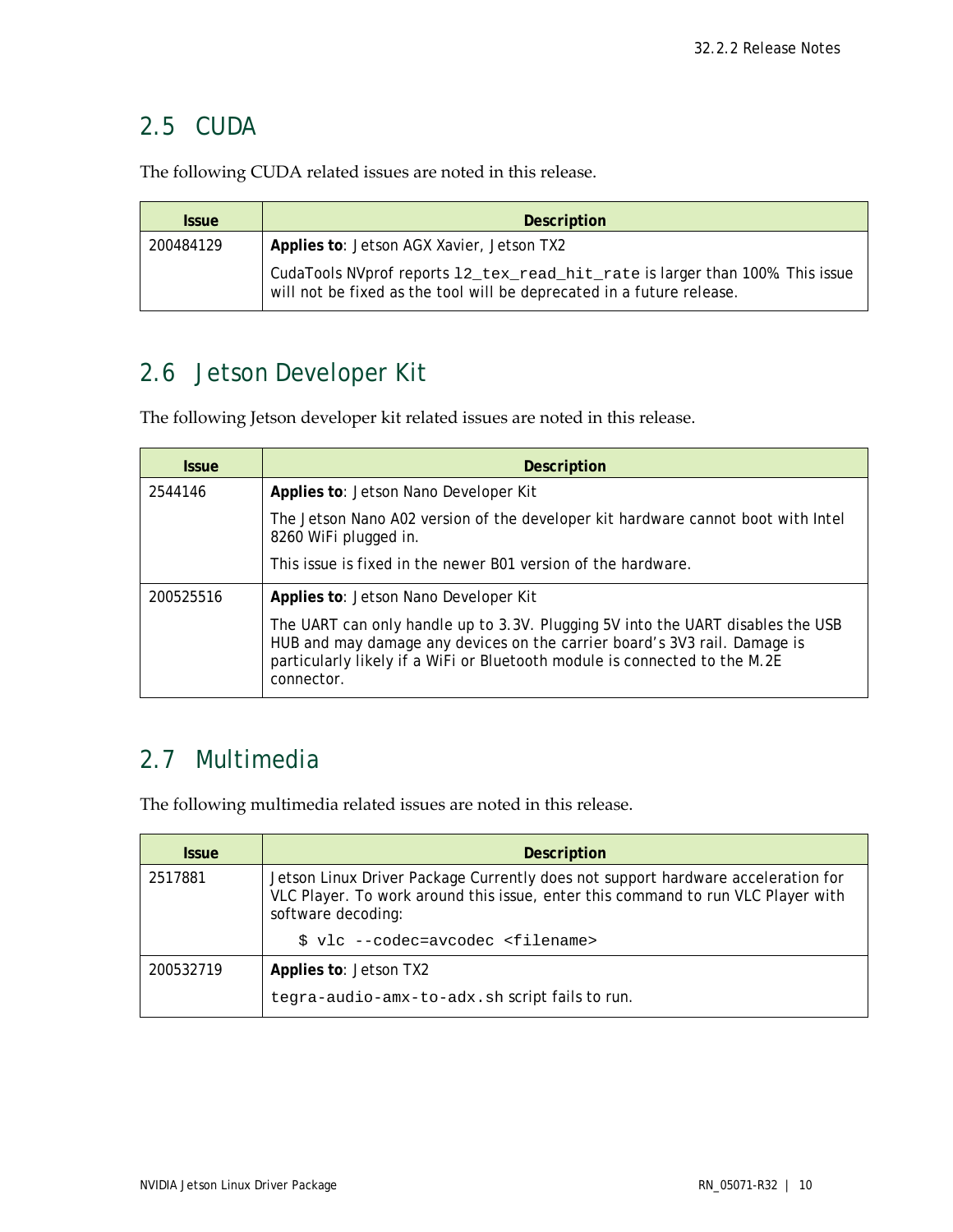# <span id="page-10-0"></span>2.8 SDK Manager

The following SDK Manager related issues are noted in this release.

| <b>Issue</b> | <b>Description</b>                                                                                                                                                                     |
|--------------|----------------------------------------------------------------------------------------------------------------------------------------------------------------------------------------|
| 200530642    | The open source bzip2 application, package version 1.0.6-8ubuntu0.1, may exhibit<br>errors when extracting tar files. The package version was released recently for<br>CVE-2019-12900. |
|              | As a workaround for Ubuntu 18.04, enter this command:                                                                                                                                  |
|              | $$$ sudo apt install bzip2=1.0.6-8.1 libbz2-1.0=1.0.6-8.1                                                                                                                              |
|              | As a workaround for Ubuntu 16.04, enter this command:                                                                                                                                  |
|              | \$ sudo apt install $bzip2=1.0.6-8$ libbz2-1.0=1.0.6-8                                                                                                                                 |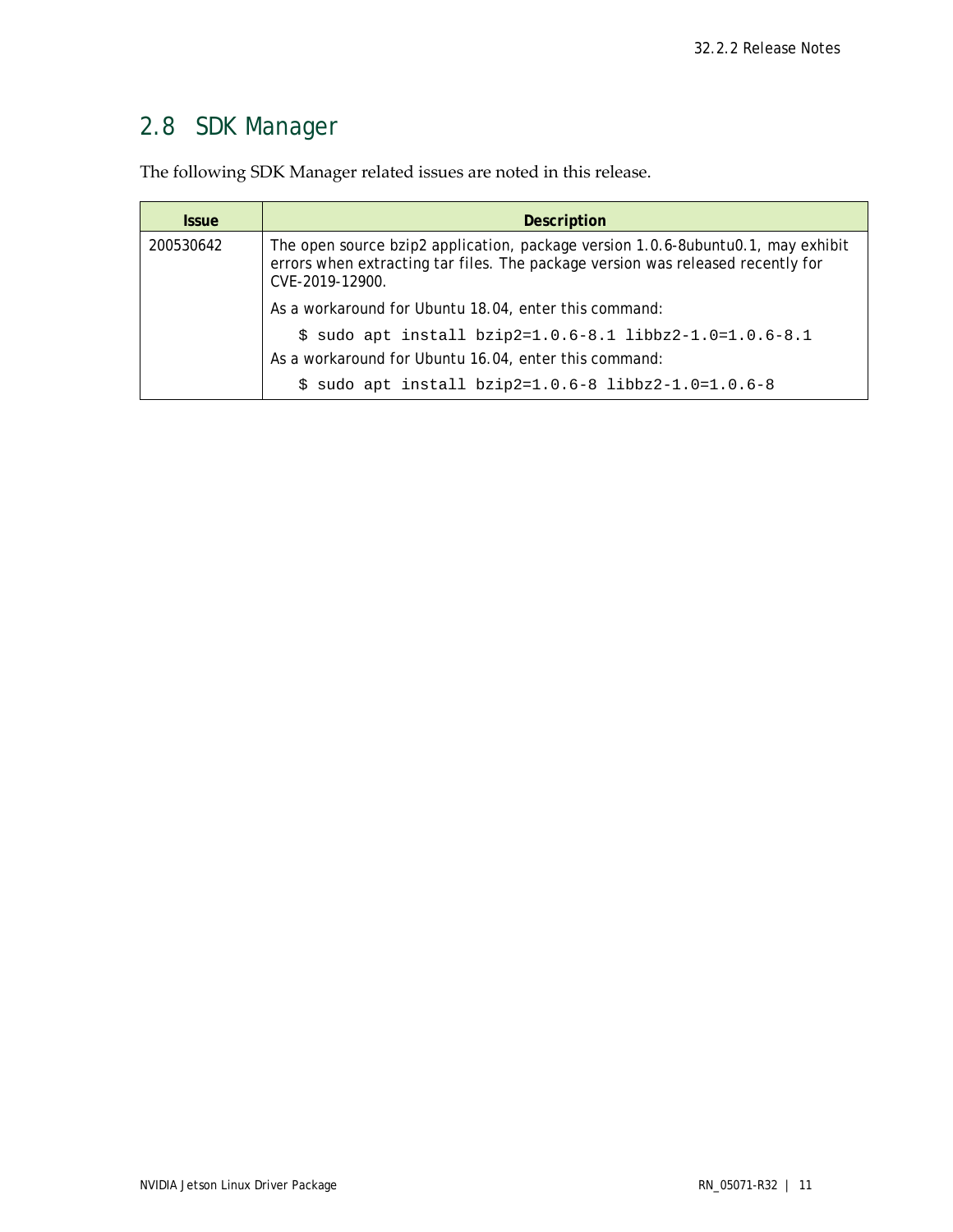# <span id="page-11-0"></span>3.0 Top Fixed Issues

<span id="page-11-1"></span>These issues are resolved in this release.

# 3.1 General System Usability

General system usability related resolved issues are as follows:

| <b>Issue Number</b>                                                                                       | <b>Description</b>                                                                                                            |
|-----------------------------------------------------------------------------------------------------------|-------------------------------------------------------------------------------------------------------------------------------|
| 2421509<br>2527737<br>2583497<br>2661547<br>200533301<br>200536979<br>200537940<br>200382107<br>200540611 | Add software support for Jetson AGX Xavier 8GB module.                                                                        |
| 200540898                                                                                                 | If nypmodel service is not present or not started or has failed,<br>nvpmodel_indicator crashes instead of failing gracefully. |

# <span id="page-11-2"></span>3.2 Camera

Camera related resolved issues are as follows:

| <b>Issue Number</b> | <b>Description</b>                                                                                                                                                |
|---------------------|-------------------------------------------------------------------------------------------------------------------------------------------------------------------|
| 2519846             | Fix errors observed when Intel Realsense camera is connected to Jetson AGX<br>Xavier.                                                                             |
| 200540013           | Various IP cameras do not work with DeepStream SDK 4.0 on Jetson platforms. To<br>fix the issue, using L4T release 32.2.1 or later with DeepStream release 4.0.1. |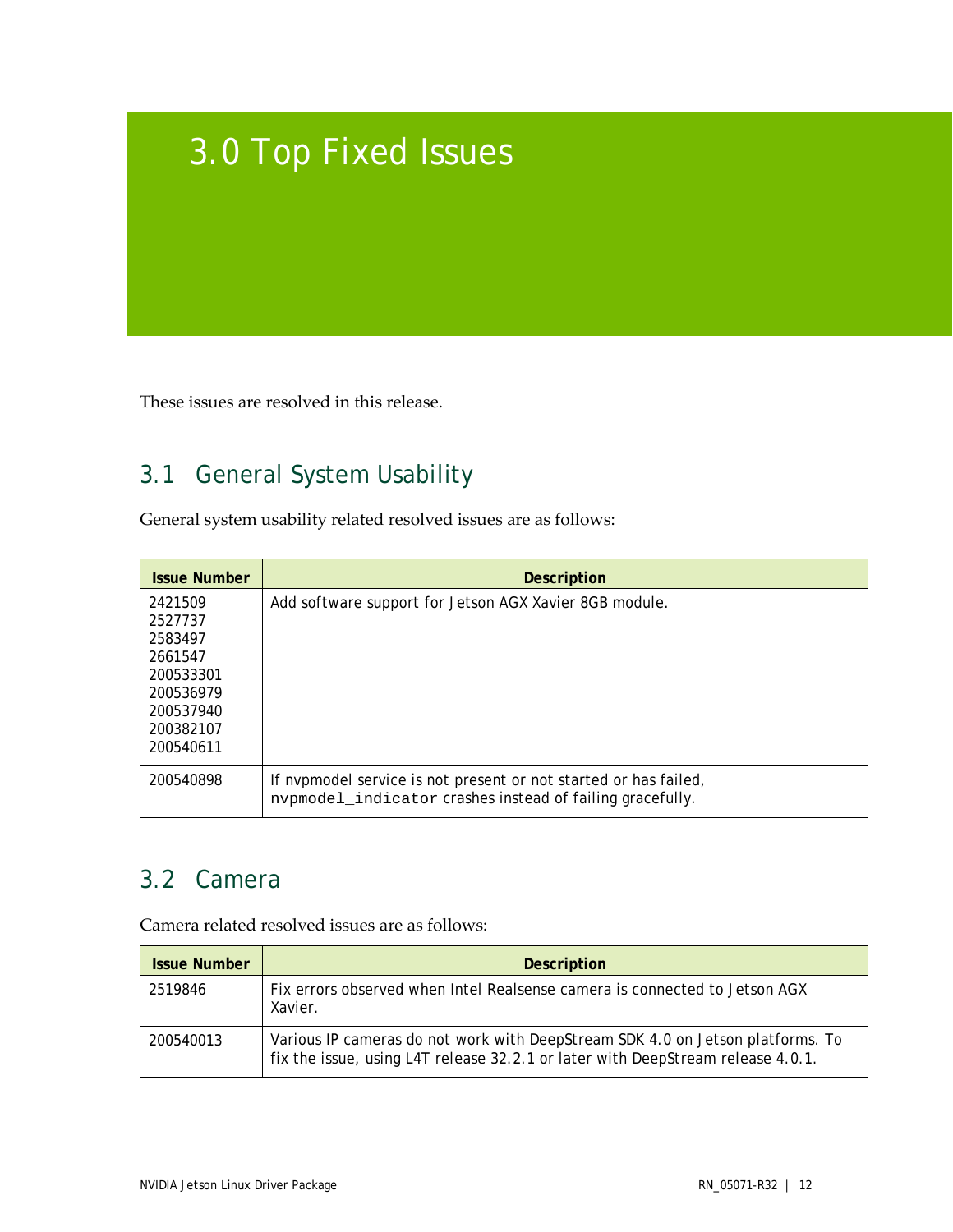# <span id="page-12-0"></span>4.0 Documentation Corrections

<span id="page-12-1"></span>This section describes errors in documentation that were discovered too late to be corrected.

# 4.1 Flashing

In the topic "Flashing and Booting the Target Device," section "Flashing a Specific Partition," subsection "Examples," change the second example:

sudo ./flash.sh -k cpu-obootloader --image <user\_path>/cboot.bin jetsontx2 mmcblk0p1

To:

sudo ./flash.sh -k cpu-bootloader --image <user\_path>/cboot.bin jetson-tx2 mmcblk0p1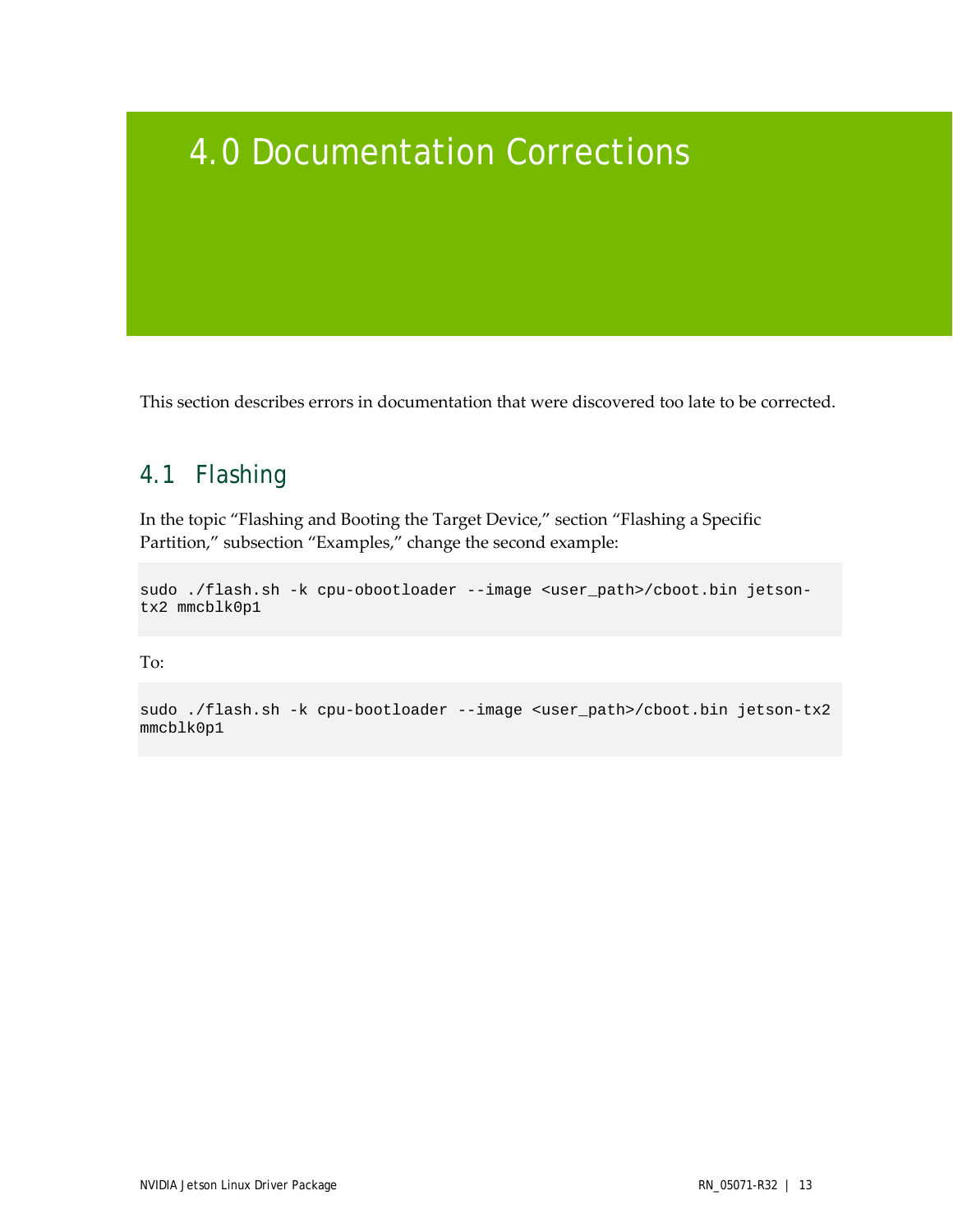# <span id="page-13-0"></span>5.0 Implementation Details

# <span id="page-13-1"></span>5.1 Video Decoder Instance Selection Planned Deprecation

NVIDIA® Jetson™ Linux Driver Package 32.1 release supports workload scaling across available decoder instances.

To ensure portability of code across product generations, the interfaces for specification of the NVIDIA Video Decoder instance are deprecated in this release.

The interfaces deprecated include:

- V4L2 external control ID V4L2\_CID\_MPEG\_VIDEO\_DECODE\_INSTANCE
- <span id="page-13-2"></span>GStreamer decoder property dec-instanceId

# 5.2 Symlinks May Be Overwritten by Installation of Third Party Libraries

Installing third party libraries on the target device may overwrite the accelerated library provided by Jetson Linux.

For example, installing Mesa EGL may create a /usr/lib/<arch>/libEGL.so symlink, overwriting the symlink to the implementation library that should be used instead, /usr/lib/<arch>/tegra-egl/libEGL.so.

Jetson Linux installs a boot-time initialization script /etc/init/nv.conf, that corrects typical occurrences, such as with OpenGL, EGL, and X11 GLX libraries. This script runs at boot and corrects typical occurrences.

#### **To workaround**

 $\blacktriangleright$  Reboot after installation of packages that install conflicting library symlinks.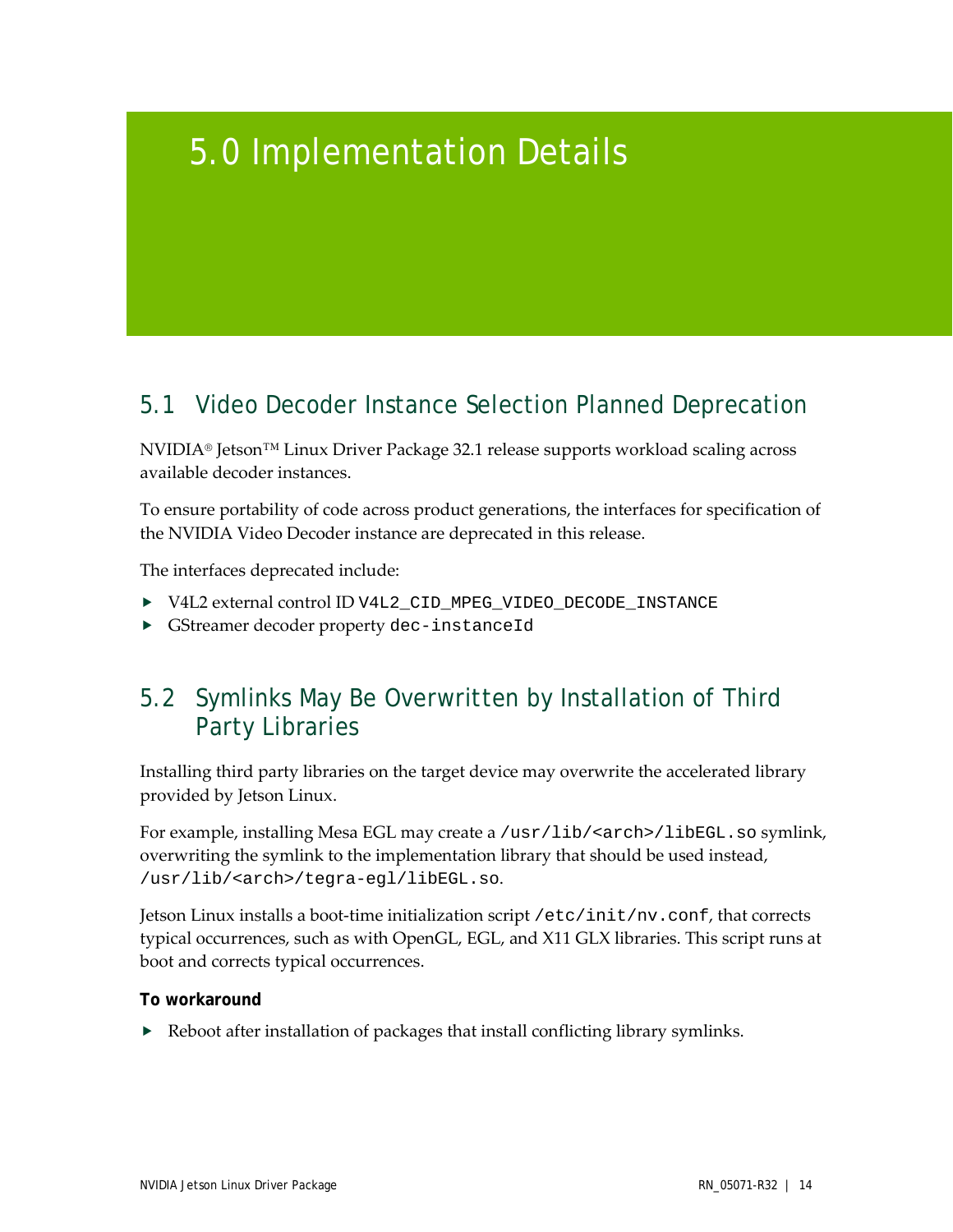## <span id="page-14-0"></span>5.3 New Users Must Be Added to Video Group

When adding users to the system you must add them to the video group for the Linux desktop to appear and function correctly.

# <span id="page-14-1"></span>5.4 Type-C Devices Unable to Drive DisplayPort

This is Known Issue 2183567.

For DP, Bootloader display polls for at most 1 msec. by default when trying to detect whether HPD has been asserted by the sink. Different Type-C downstream devices connected to the Type-C ports on Jetson AGX Xavier (cables, adapters, hubs, etc) may incur different amounts of latency before they trigger the handshake process needed to drive DP over Type-C.

*Workaround*: If a seamless display does not come up with the Type-C device you are using, try increasing the HPD\_TIMEOUT\_MS value in tegrabl\_display\_dtb.c. We recommend increasing the timeout value in 500 msec. increments. Increasing the timeout value guarantees interoperability with a larger variety of devices, but also increases the boot time.

# <span id="page-14-2"></span>5.5 Instability after GDM Restart

After GDM restart, multiple issues may appear like desktop not coming back (device entering infinite loop of tegradc blank/unblank) or unable to log in.

*Workaround*: Add this line to /lib/systemd/system/gdm.service:

<span id="page-14-3"></span>ExecStopPost=/bin/loginctl terminate-seat seat0

# 5.6 OpenGL-ES 1.1 Support Not Available

OpenGLES 1.1 support is not present in this release because Canonical did not provide the libGLESv1\_CM.so library as part of GLVND libraries in Ubuntu 18.04. Any app that is linked with this library cannot run.

Canonical is working on the issue via bug [https://bugs.launchpad.net/ubuntu/+source/libglvnd/+bug/1780039.](https://bugs.launchpad.net/ubuntu/+source/libglvnd/+bug/1780039)

After the bug is fixed, an updated GLVND package will be available for Ubuntu 18.04 (Bionic). After the update is applied, libGLESv1\_CM.so will be available and OpenGLES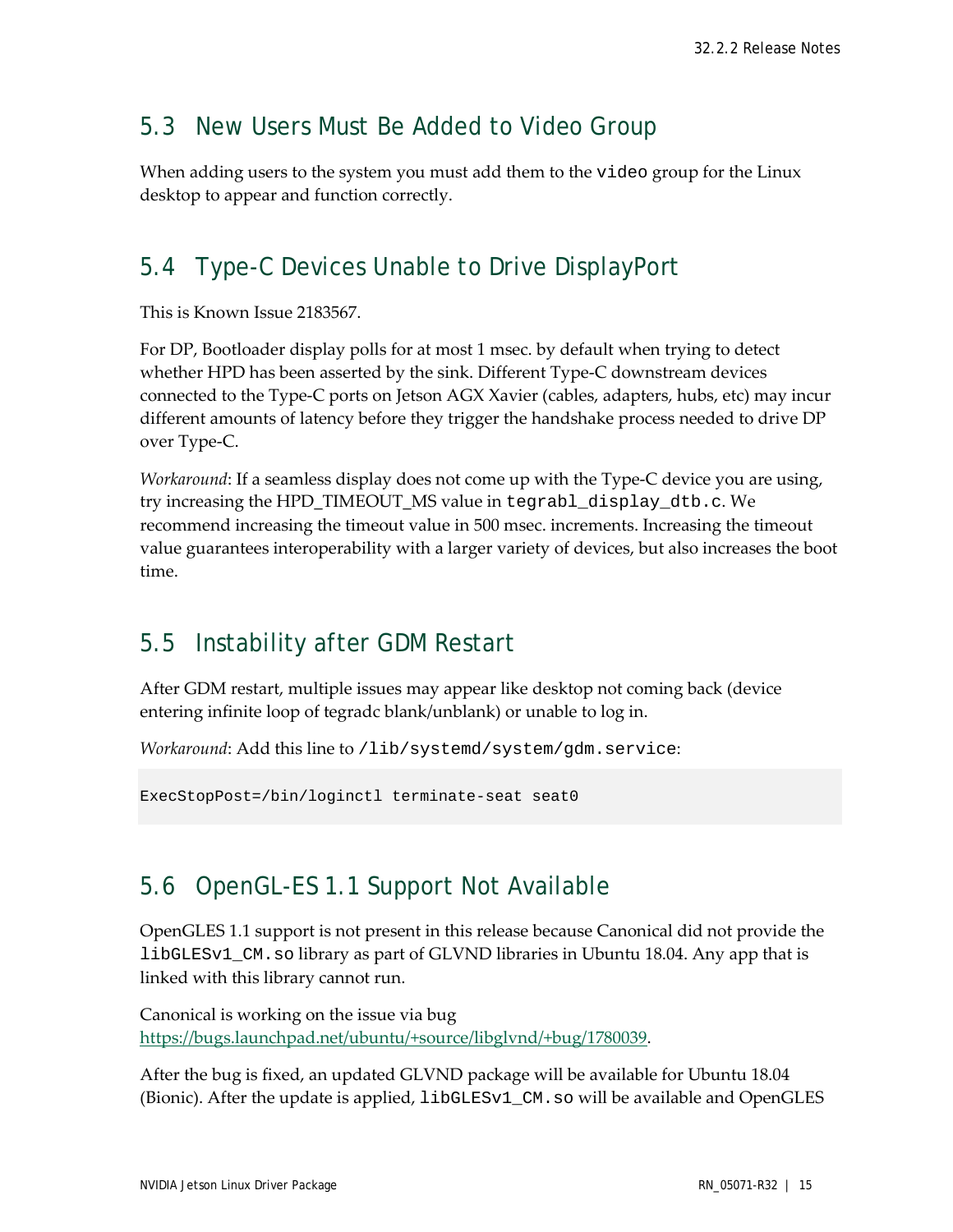1.1 support will work as expected without requiring any changes to the Jetson Board Support Package (BSP).

## <span id="page-15-0"></span>5.7 Khronos Conformance Status

This release supports the following Khronos APIs:

- ▶ OpenGL-ES 3.2
- ▶ OpenGL 4.6
- $\blacktriangleright$  Vulkan 1.1

The product is based on a published Khronos specification. It has been submitted to, and is expected to pass, the Khronos Conformance Process. Current conformance status can be found at [http://www.khronos.org/conformance.](http://www.khronos.org/conformance)

The CTS test version used to run conformance for each of the APIs is:

- $\triangleright$  OpenGL-ES: 3.2.5.0
- $\blacktriangleright$  OpenGL: 4.6.0.0
- <span id="page-15-1"></span> $\blacktriangleright$  Vulkan: 1.1.1.2

## 5.8 Visual Profiler Launch Failure Workaround

This is Known Issue 200436049.

To run Visual Profiler on Ubuntu 18.04:

Install the package openjdk-8-jre, and

Invoke Visual Profiler with the -vm command line option included:

nvvp -vm /usr/lib/jvm/java-8-openjdk-amd64/jre/bin/java

The -vm option is only required if JRE is not included in CUDA Toolkit package and JRE 1.8 is not in the default path.

## <span id="page-15-2"></span>5.9 EMC Frequency Adjustment for CPU Workload

This note addresses the potential performance drop identified in Known Issue 2419317.

On Jetson AGX Xavier, the EMC frequency for CPU workload is decided by the static CPU-EMC mapping table and the mc\_all activity monitor (actmon) driver. The CPU-EMC mapping table decides base minimum EMC frequency based on CPU frequency. The mc\_all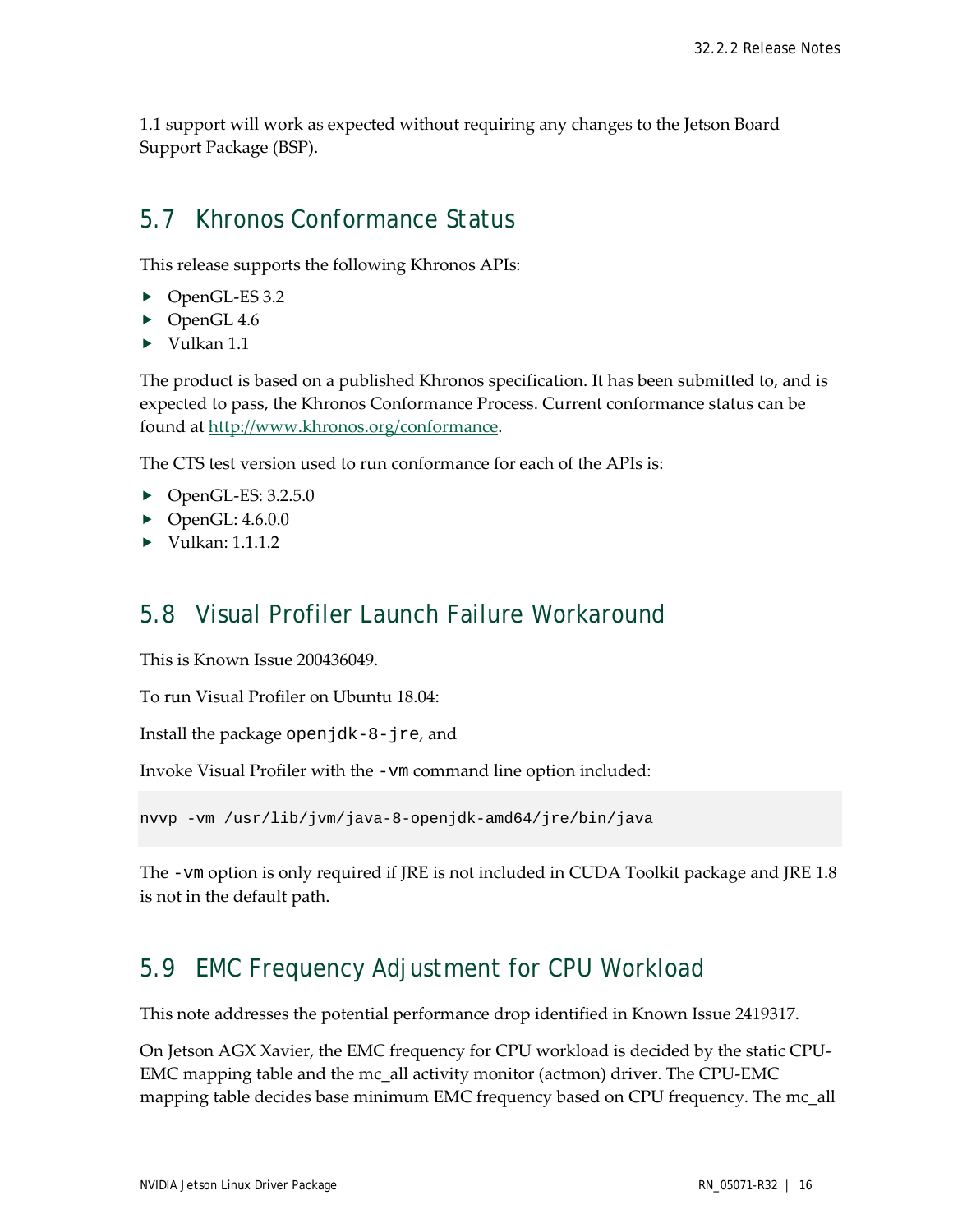actmon is responsible for scaling EMC frequency from the base minimum to a higher value proportional to memory bandwidth utilization.

In this release the CPU-EMC mapping table is tuned, that is, the EMC base frequency mapped to CPU frequency has been reduced to optimize power consumption. The tuned CPU-EMC table does not affect performance of the GPU, NVDEC, and NVENC workloads, as each has its own EMC scaling algorithm, but it may affect CPU workload performance, especially when CPU load is high and bandwidth utilization is low. If any such performance drop is observed, the CPU-EMC mapping table can be tuned in this location, based on performance/power requirements:

```
<source>/hardware/nvidia/soc/t19x/kernel-dts/tegra194-soc/tegra194-soc-
base.dtsi
```
## <span id="page-16-0"></span>5.10 GPU Debug and Profiling Tools Must Be Run as Root

By default GPU debug and profiling tools now require running as root, or launching with the sudo command, to function correctly.

<span id="page-16-1"></span>The system administrator can grant privileges to general users if preferred.

## 5.11 Beta Level Support for HBR3

<span id="page-16-2"></span>This release provides beta level support for HBR3 with DisplayPort version 1.4a.

## 5.12 Failure in Secureboot with PKC Keys

For Jetson AGX Xavier, Secureboot with PKC keys works only if flashing immediately follows signing. This is because flashing loses files located in a temporary directory that is cleared if the two actions are not performed back-to-back.

Secureboot with PKC *and* SBK works as expected.

To work around the problem, apply the following patches:

Patch 1:

```
--- a/bootloader/tegraflash_internal.py
+++ b/bootloader/tegraflash_internal.py
@@ -3184,7 +3184,8 @@ def 
tegraflash_generate_mem_bct(is_cold_boot_mb1_bct):
             tegrabct_values['--membct_rcm'] = 
tegraflash_oem_encrypt_and_sign_file('mem_rcm.bct' ,True, 'MEMB')
```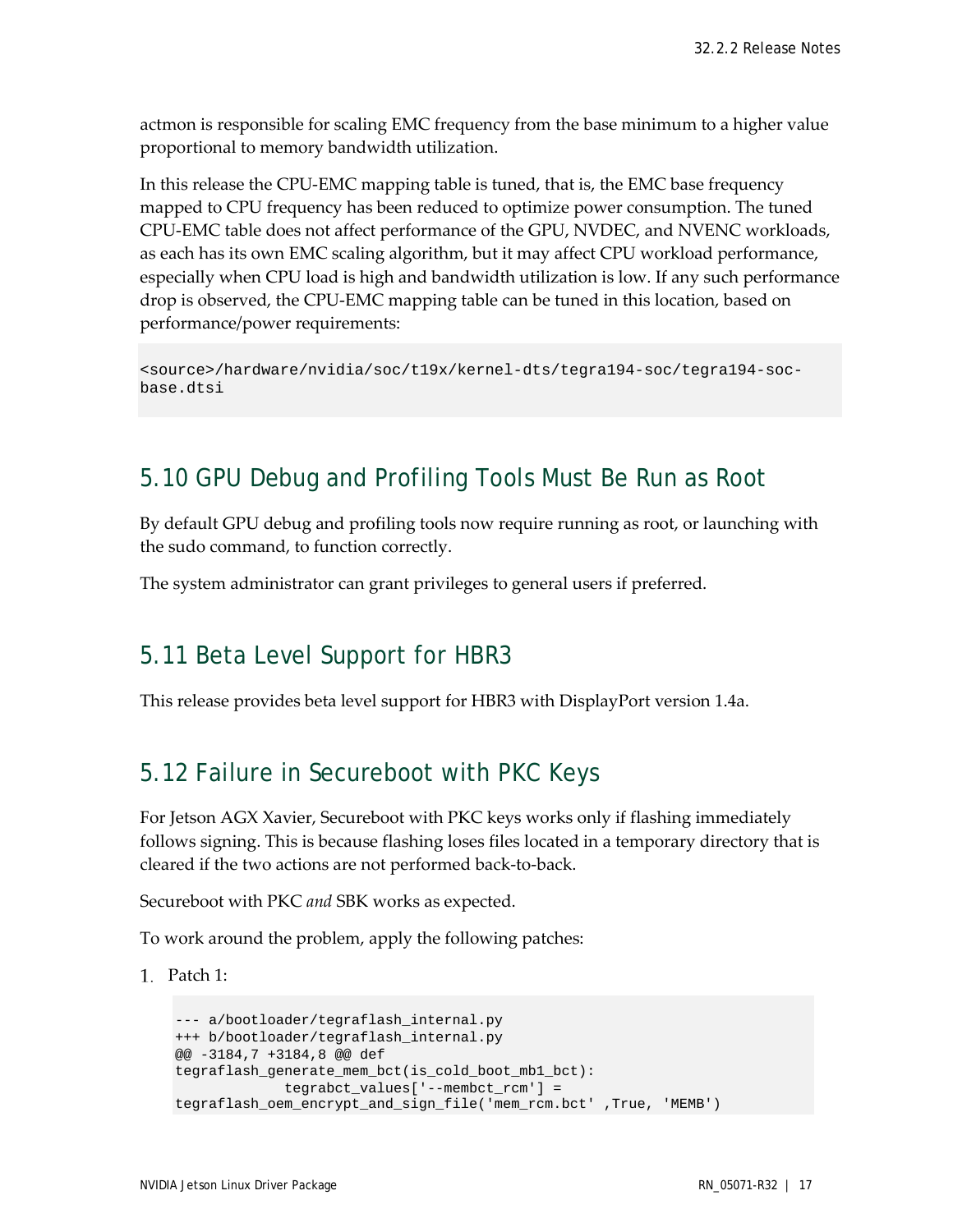```
 tegrabct_values['--membct_rcm'] = 
tegraflash_oem_encrypt_and_sign_file(tegrabct_values['--membct_rcm'] 
,False, 'MEMB')
         else:
             - tegrabct_values['--membct_rcm'] = 
tegraflas_oem_sign_file(mem_bcts[ramcode], 'MEMB')
             shutil.copyfile(mem_bcts[ramcode], 'mem_rcm.bct')
             + tegrabct_values['--membct_rcm'] = 
tegraflas_oem_sign_file('mem_rcm.bct', 'MEMB')
 def tegraflash_generate_mb1_bct(is_cold_boot_mb1_bct):
      if bool(is_cold_boot_mb1_bct) == True:
```
Patch 2:

```
--- a/bootloader/odmsign.func
+++ b/bootloader/odmsign.func
@@ -714,6 +714,7 @@ odmsign_sbk_and_pkc_flashing ()
                       BCTARGS+="--mb1_cold_boot_bct 
mb1_cold_boot_bct_MB1.bct_sigheader.encrypt.signed ";
              else
                      BCTARGS="--mb1_bct mb1_bct_MB1_sigheader.bct.signed 
";
+ BCTARGS+="--mem_bct mem_rcm_sigheader.bct.signed ";
                       BCTARGS+="--mb1_cold_boot_bct 
mb1_cold_boot_bct_MB1_sigheader.bct.signed ";
               fi;
                BCTARGS+="--mem_bct_cold_boot 
mem_coldboot_sigheader.bct.signed ";
```
## <span id="page-17-0"></span>5.13 GStreamer Plugin gst-omx Deprecated

The gst-omx plugin is deprecated in Jetson Linux release 32.1, and will be removed in a future release (issue 200420440).

NVIDIA recommends using the gst-v4l2 plugin for development instead. See the *Accelerated GStreamer User Guide* for usage information.

## <span id="page-17-1"></span>5.14 Suspending the System from the Command Line

The Jetson Linux sample root filesystem contains and uses systemd. To suspend the system from the command line, enter the command:

systemctl suspend

In earlier releases of Jetson Linux, you could also use the command echo mem > /sys/power/state for this purpose. Do not use this command in Release 32.2 or later. It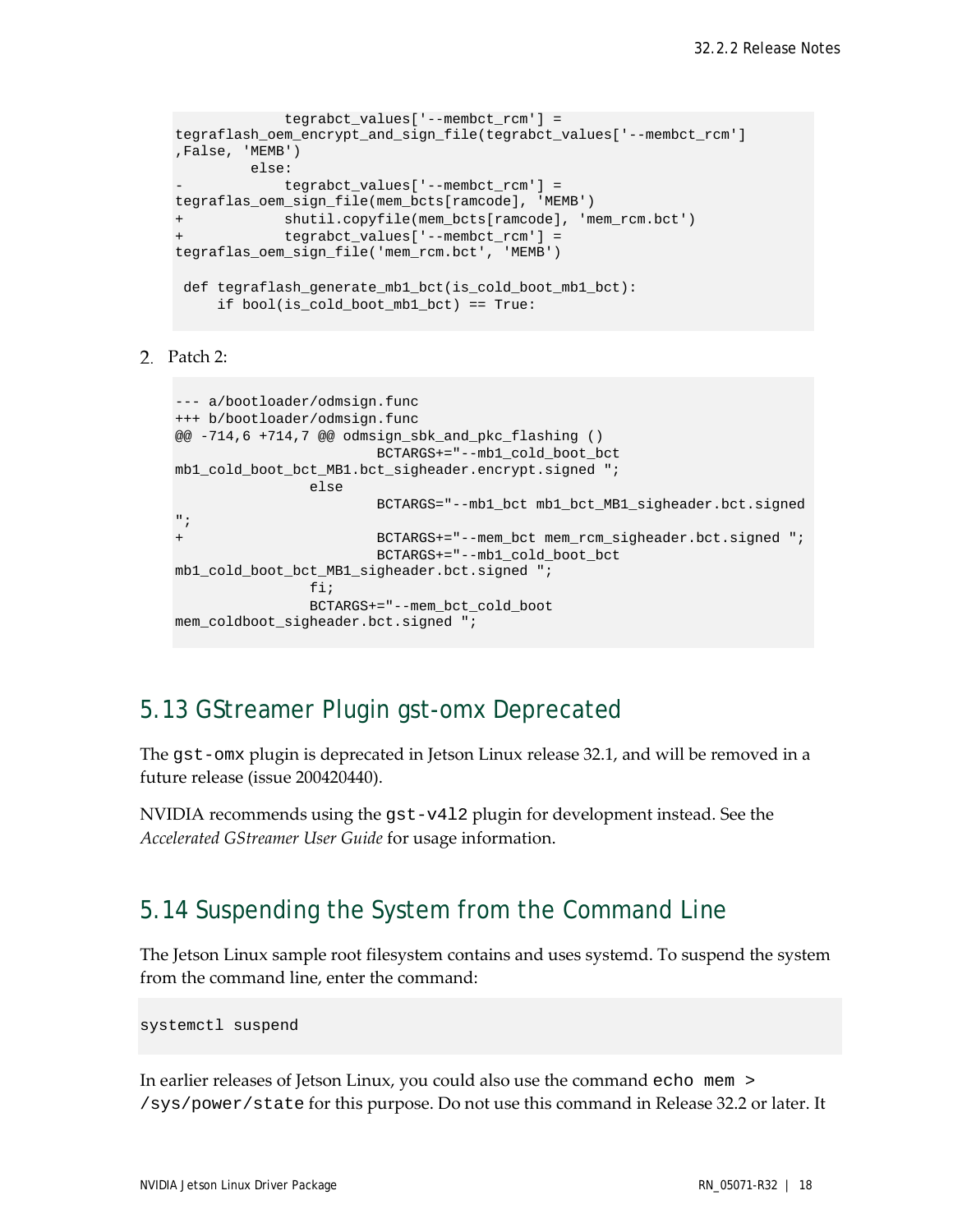suspends the system without coordinating with systemd, which confuses systemd, and can cause systemd to power off the system when the power button is used to resume operation.

## <span id="page-18-0"></span>5.15 OEM-config Option in Jetson Developer Kits

This note applies to the developer kits for all Jetson modules.

SDK Manager presents the OEM-config option on either the display or the serial console. You must use one of these devices to complete the oem-config setup.

"Display hotplug" does not appear as a setting for the OEM-config option if OEM-config is started on the serial console.

## <span id="page-18-1"></span>5.16 GNOME-Wayland Desktop Shell

In this release Jetson Linux Driver Package includes experimental support for the GNOME-Wayland Desktop Shell. To enable this feature:

In /etc/gdm3/custom.conf, change:

WaylandEnable=false

To:

WaylandEnable=true

2. In /etc/modprobe.d/tegra-udrm.conf, uncomment the following line (remove "#" from the start of the line):

#options tegra-udrm modeset=1"

In /etc/systemd/nv.sh, change:

DISABLE\_MESA\_EGL="1"

To:

DISABLE\_MESA\_EGL="0"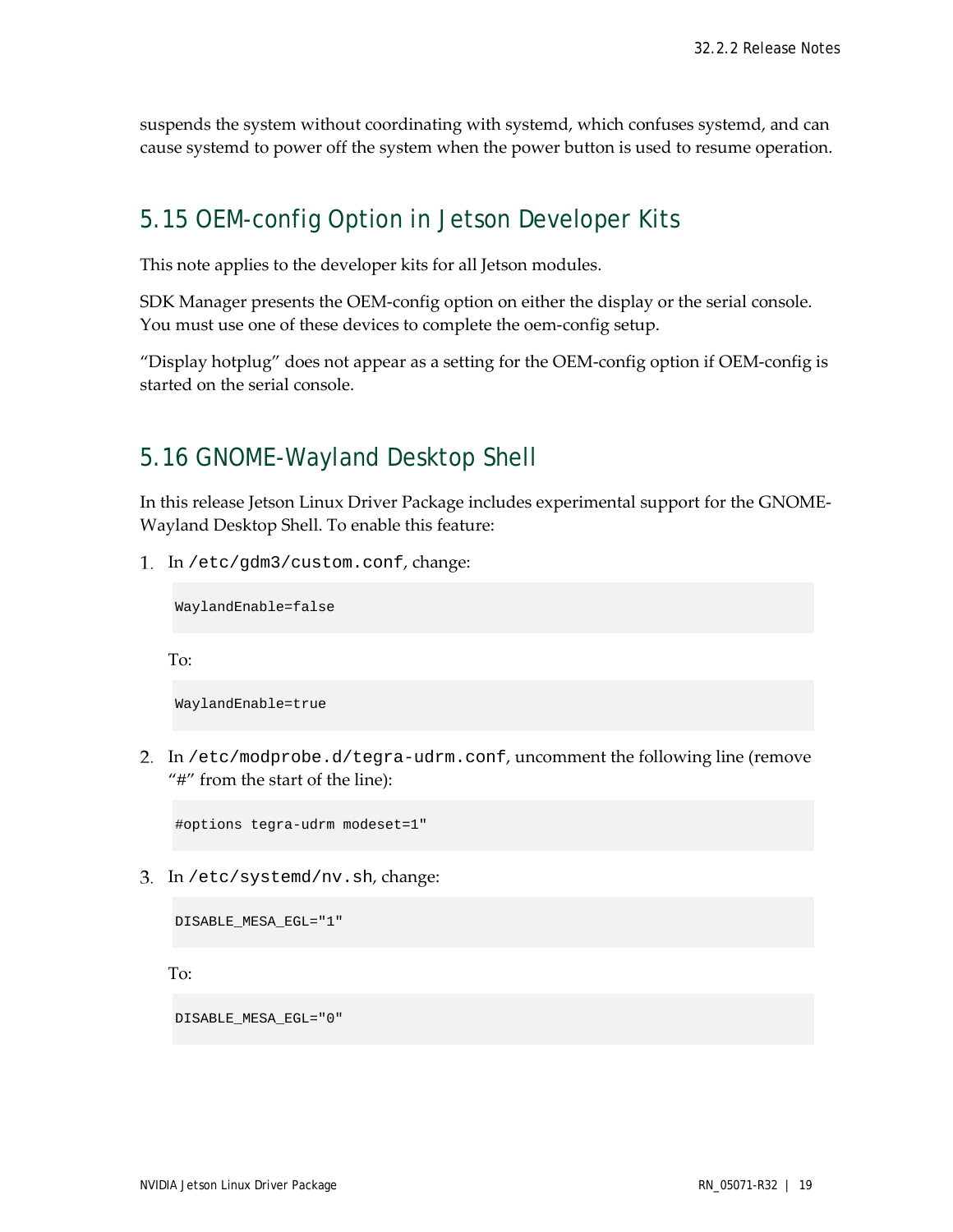In /etc/systemd/system/nvargus-daemon.service, stop the nvargus daemon from being launched at boot time by putting ";" at the beginning of the line:

ExecStart=/usr/sbin/nvargus-daemon

<span id="page-19-0"></span>Reboot the device. If auto-login is enabled, Linux logs you in to a Wayland session.

## 5.17 Increased Kernel Launch Latency on Denver 2 Cores

On the NVIDIA® Jetson<sup>™</sup> TX2 series of products, the Denver 2 CPU cores have different performance characteristics than the ARM® Cortex-A57 cores. This may result in workloaddependent performance differences. Consequently launching CUDA kernels from the Denver 2 cores may result in increased kernel launch latency.

If your applications are impacted by increased CUDA launch latency, you may use standard Linux functionality to isolate these CPUs from default use by the Linux kernel process scheduler. See the Linux documentation regarding the use of Isolated CPUs ("isolcpus") and CPUsets/CGroups.

## <span id="page-19-1"></span>5.18 Docker Container Installation Fails with JetPack 4.2.1

Starting with release 32.2.1, Jetson Linux Driver Package includes an updated version of Docker which is incompatible with JetPack release 4.2.1. You must use JetPack release 4.2.2 to install a Docker container for this the updated Docker.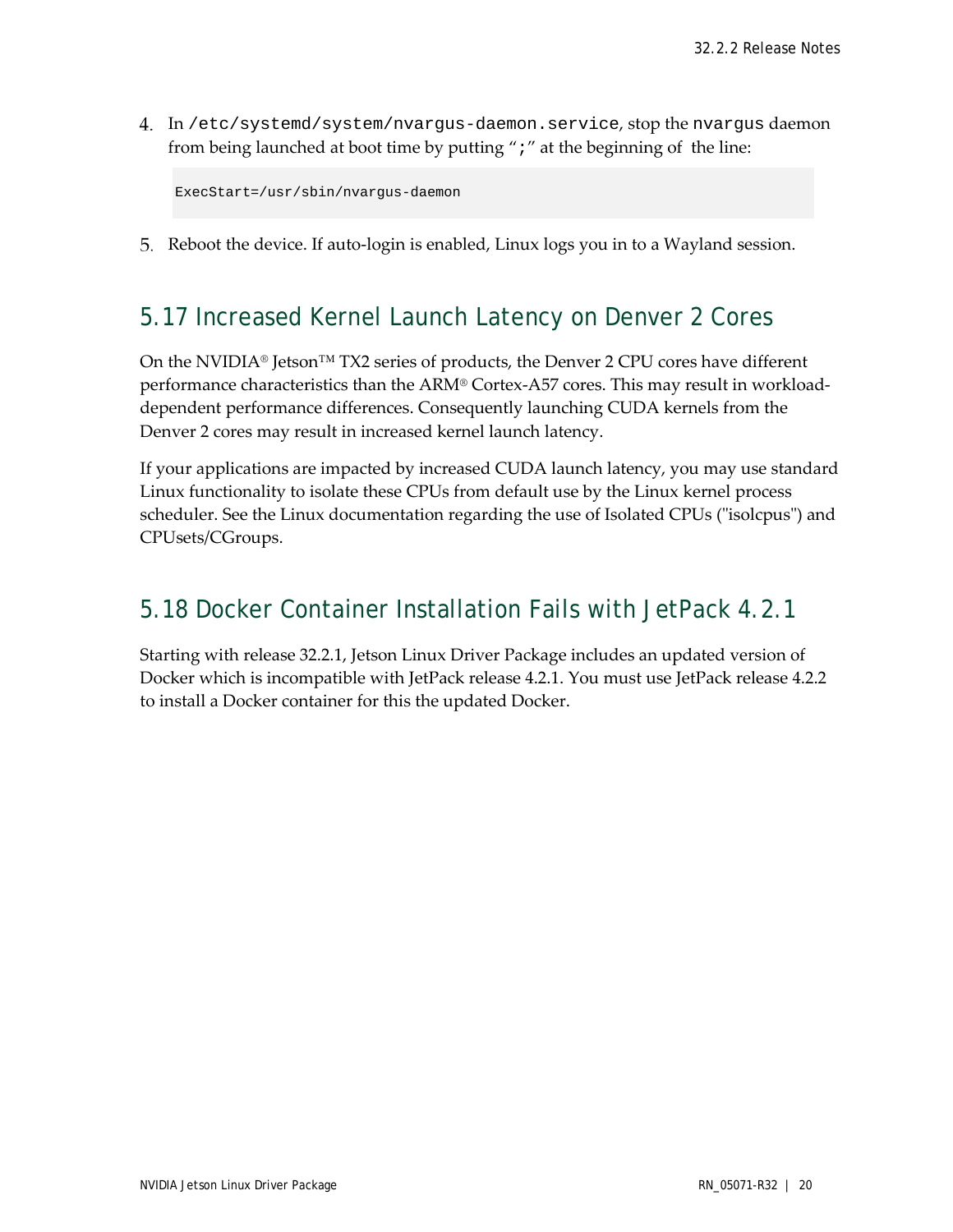# <span id="page-20-0"></span>6.0 About Earlier Releases

# <span id="page-20-1"></span>26 August 2019 — 32.2.1

## **Known Issues**

## **General System Usability**

The following general system usability related issues are noted in this release.

| <b>Issue</b> | <b>Description</b>                                                                                                                                                                                                              |
|--------------|---------------------------------------------------------------------------------------------------------------------------------------------------------------------------------------------------------------------------------|
| 2515130      | On Jetson Nano, depending on the SD card speed, user may observe slow loading<br>of certain applications such as a generic file editor and image viewer.                                                                        |
| 2398839      | Applies to: Jetson AGX Xavier                                                                                                                                                                                                   |
|              | TF-TRT conversion sometimes crashes with no error message. This usually happens<br>when Linux runs out of swap memory, in which case Linux may kill processes to<br>reclaim space.                                              |
|              | Adding more swap memory may fix this problem.                                                                                                                                                                                   |
| 200431304    | On Jetson AGX Xavier, user cannot ping the IP address 0.0.0.0.                                                                                                                                                                  |
| 200498221    | On Jetson Nano, when connecting to both HDMI and DP displays at bootup, login<br>screen may only be visible on HDMI. Once logged in, the NVIDIA logo appears only<br>on DP and is not centered, leaving the HDMI display blank. |
| 200507252    | Eclipse, installed through the software center, doesn't start on any Jetson<br>platform running Ubuntu software distribution. This is an upstream issue, not an<br>NVIDIA bug.                                                  |
|              | As a workaround, use MSFT Code, or recompile.                                                                                                                                                                                   |
| 200510775    | Applies to: Jetson AGX Xavier                                                                                                                                                                                                   |
|              | ODMDATA passed from flashing command does not take effect. Only information in<br>the .conf.common file is flashed.                                                                                                             |
|              | Do not attempt to modify ODMDATA at flash time with the command line option.                                                                                                                                                    |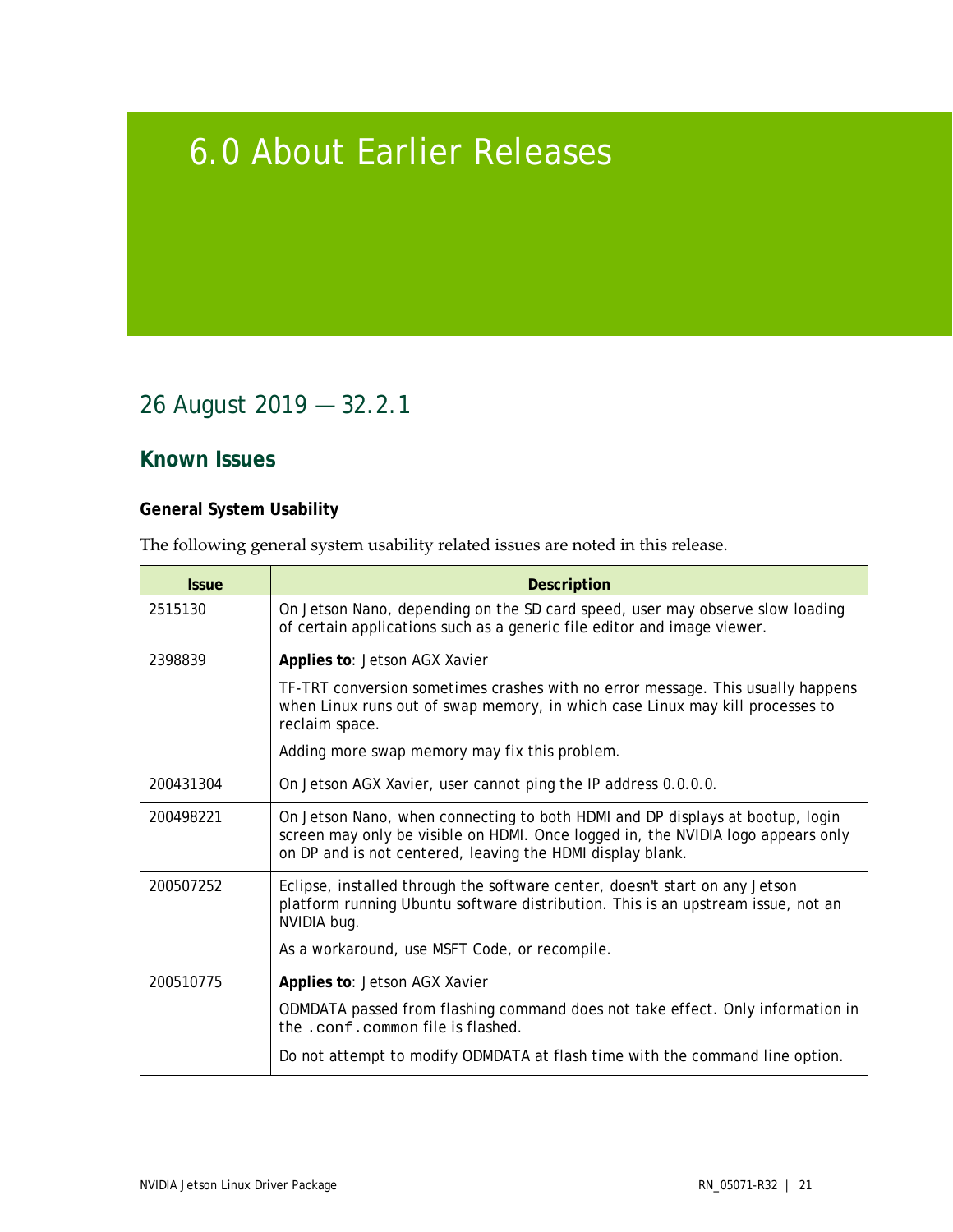| <b>Issue</b> | <b>Description</b>                                                                                                                                                                                                                                                                                                                    |
|--------------|---------------------------------------------------------------------------------------------------------------------------------------------------------------------------------------------------------------------------------------------------------------------------------------------------------------------------------------|
| 200512675    | Applies to: Jetson TX2-4GB                                                                                                                                                                                                                                                                                                            |
|              | Pressing the hardware reset button when the board is in SC7 state shuts off system<br>power immediately.                                                                                                                                                                                                                              |
| 200525134    | SSH host keys may not be generated on first boot in headless mode (oem-<br>config). This failure is reproducible less then 10% of the time.                                                                                                                                                                                           |
|              | As a workaround, reconfigure the SSH server by entering the command:                                                                                                                                                                                                                                                                  |
|              | \$ dpkg-reconfigure --frontend=noninteractive openssh-server                                                                                                                                                                                                                                                                          |
| 200526544    | Applies to: Jetson AGX Xavier                                                                                                                                                                                                                                                                                                         |
|              | Docker command prompt (PS1) contains extra characters. The problem does not<br>occur when connected through SSH. This is a cosmetic issue with no functional<br>impact.                                                                                                                                                               |
| 200527728    | Starting with Release 32.2, you can run oem-config in headless mode (with no<br>display connected). In headless mode oem-config displays a Network<br>Configuration screen, which has no equivalent in GUI mode.                                                                                                                      |
|              | Network Configuration calls an external tool, netcfg, to configure network<br>settings. netcfg is included in the ubiquity package. If you choose the option<br>"Do not configure network at this time," hotplug will not work because eth0 is not<br>configured. The link is present, but the interface must be configured manually. |
| 200529709    | Applies to: Jetson AGX Xavier                                                                                                                                                                                                                                                                                                         |
|              | SError and CPU CBB Error may occur during hotplug of a UFS card.                                                                                                                                                                                                                                                                      |

## **Boot**

The following boot related issues are noted in this release.

| <b>Issue</b> | <b>Description</b>                                                                                                                                            |
|--------------|---------------------------------------------------------------------------------------------------------------------------------------------------------------|
| 200480903    | On Jetson-Xavier, UFS card fails to automount on boot. User can mount UFS devices<br>manually or through the GUI. This was tested with ext4 and vfat formats. |
| 200492423    | On all Jetson platforms, using the new OEM configuration, a minor glitch is observed<br>during EULA screen presentation at first boot.                        |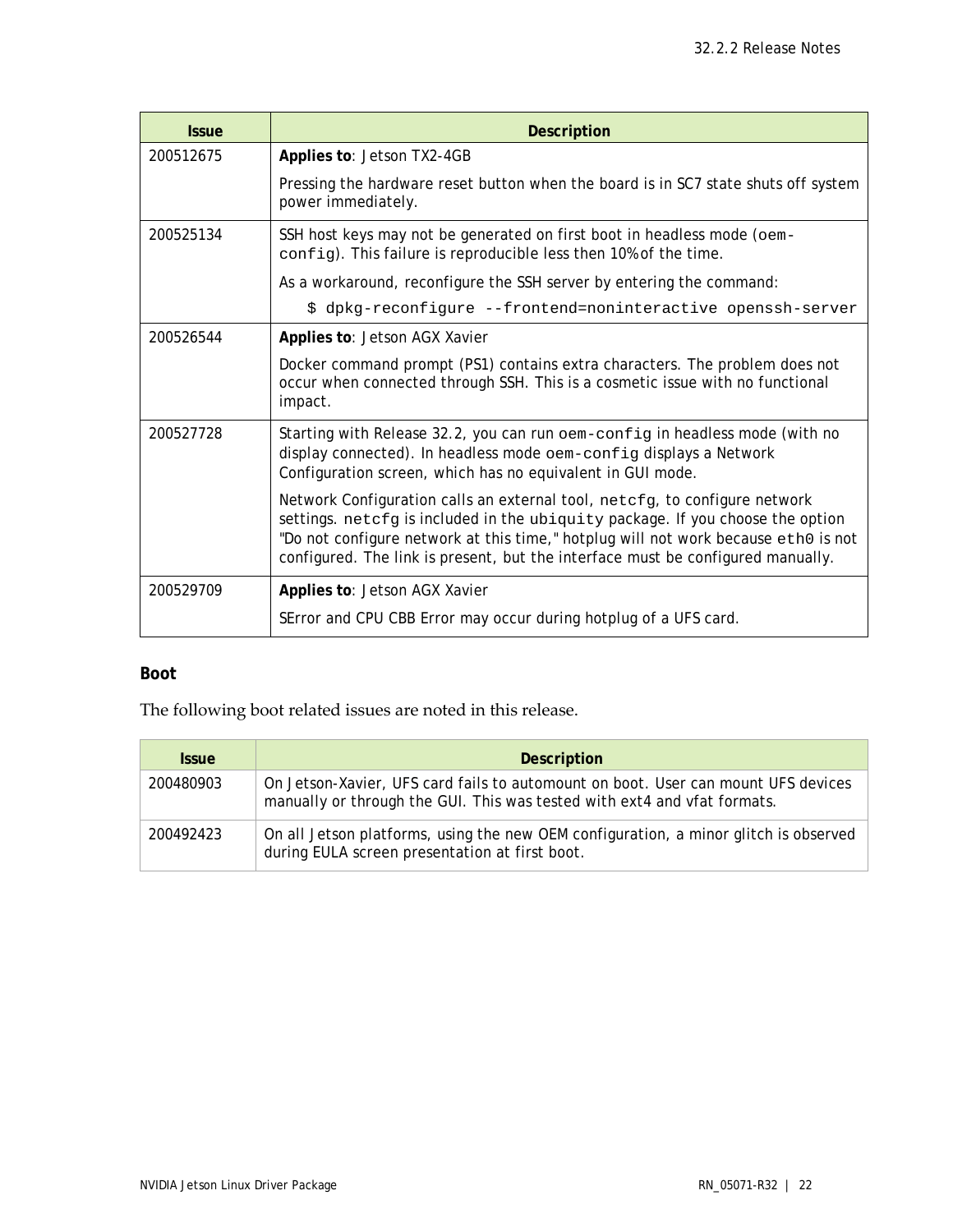### **Camera**

The following camera related issues are noted in this release.

| <b>Issue</b> | <b>Description</b>                                                                                                                                                                                                                                                               |
|--------------|----------------------------------------------------------------------------------------------------------------------------------------------------------------------------------------------------------------------------------------------------------------------------------|
| 2574909      | Applies to: Jetson AGX Xavier, Jetson TX2                                                                                                                                                                                                                                        |
|              | Sensor pixel clock is not included in any GMSL context. Consequently the SerDes<br>driver cannot update the input/output clock to fit sensor needs. This requirement<br>is specific to MAX9296 DSER in the reference GMSL module, but it applies to any<br>SerDes setup.         |
|              | Currently the MAX9296 DSER driver sets the PHY out clock rate to 1200 MHz (the<br>maximum for a two-lane configuration), which is sufficient the for reference<br>module's needs (two streams at up to 4k at 60 fps).                                                            |
|              | NVIDIA is evaluating a better implementation for a future release, which would set<br>a PHY out clock rate calculated at runtime using the source sensor streams' pixel<br>rates.                                                                                                |
| 2583989      | Applies to: Jetson AGX Xavier                                                                                                                                                                                                                                                    |
|              | When using an IMX290 with different pixel phases for different sensor modes in the<br>device tree, ISP only considers the pixel phase of the first sensor mode. If the first<br>sensor mode outputs GBRG format, the format remains the same for all modes.                      |
|              | This issue may be resolved by configuring to the correct pixel format.                                                                                                                                                                                                           |
| 200407802    | Applies to: Jetson AGX Xavier and Jetson TX2                                                                                                                                                                                                                                     |
|              | On Jetson TX2 and Jetson AGX Xavier using the six-camera module (E3333), Memory<br>leakage occurs in the nvargus daemon using the six-camera module (E3333).                                                                                                                     |
| 200459897    | Applies to: Jetson AGX Xavier                                                                                                                                                                                                                                                    |
|              | On Jetson AGX Xavier, Blur and corruption occur in the form of a vertical black<br>stripe of pixels at one side of the image are observed with an SLVS-EC sensor.                                                                                                                |
| 200461442    | Applies to: Jetson AGX Xavier                                                                                                                                                                                                                                                    |
|              | On Jetson AGX Xavier, The Multimedia API front end sample application exhibits a<br>low frame rate when using the IMX185. This is a regression due to VIC frequency<br>dependency.                                                                                               |
| 200476911    | Applies to: Jetson AGX Xavier                                                                                                                                                                                                                                                    |
|              | On Jetson AGX Xavier, users cannot use specific cameras that support the "wait"<br>until trigger" mechanism. This mechanism is intended to trigger the sensor using an<br>external signal to capture a specified number of frames, then stop streaming until<br>triggered again. |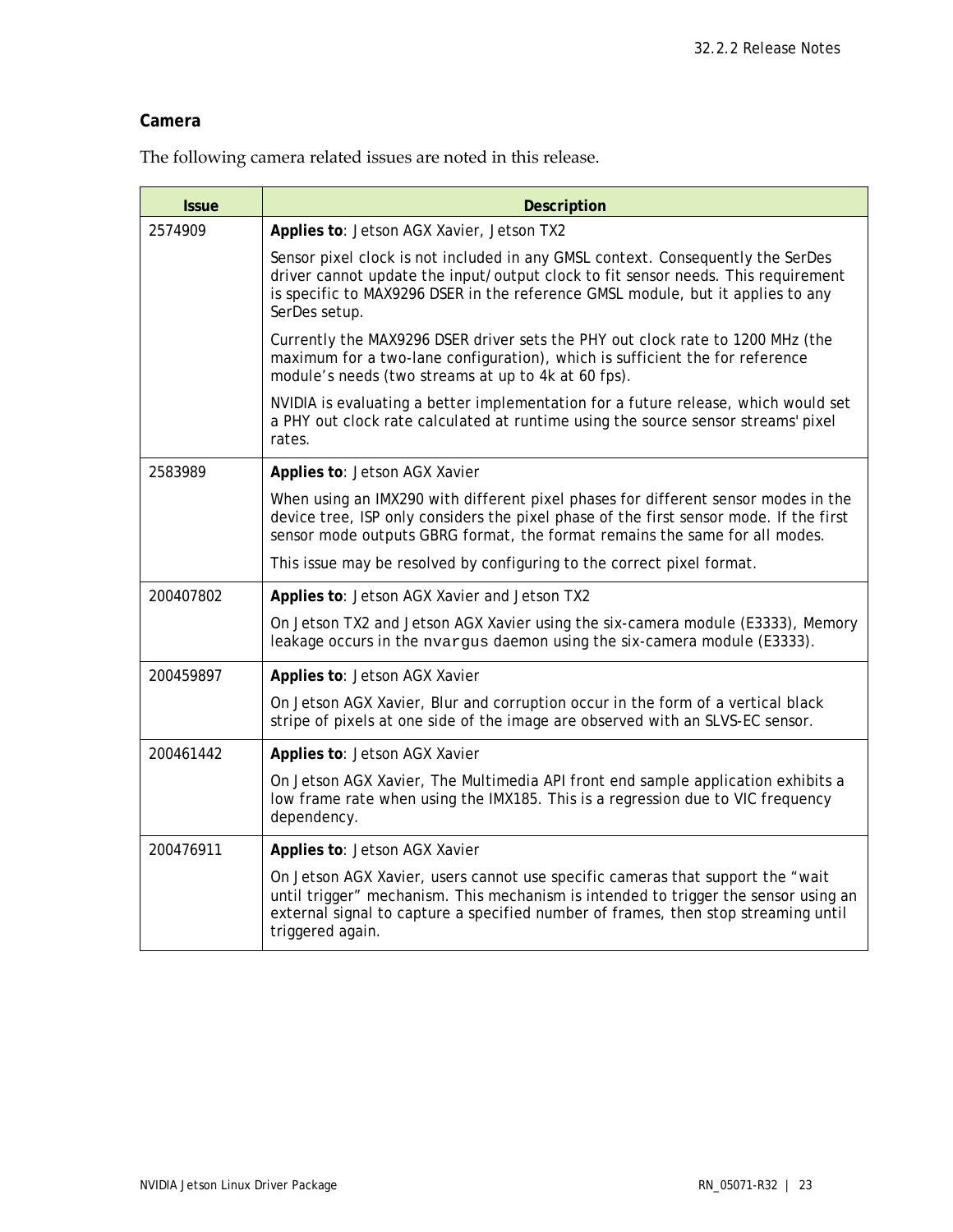| <b>Issue</b> | <b>Description</b>                                                                                                                                                                                                                       |
|--------------|------------------------------------------------------------------------------------------------------------------------------------------------------------------------------------------------------------------------------------------|
| 200487673    | Applies to: Jetson AGX Xavier                                                                                                                                                                                                            |
|              | argus_bayeraveragemap and argus_denoise sample apps exhibit 96-byte<br>memory leak.                                                                                                                                                      |
|              | The source of the leak is gtk_init (NULL, NULL), called during windows<br>initialization.                                                                                                                                                |
|              | This is a known open-source leak. As per the second link there is no way to free<br>data allocated using gtk_init(NULL, NULL).                                                                                                           |
|              | https://ubuntuforums.org/archive/index.php/t-1287827.html                                                                                                                                                                                |
|              | https://www.mail-archive.com/gtk-list@redhat.com/msg00414.html                                                                                                                                                                           |
| 200504723    | Applies to: Jetson TX2                                                                                                                                                                                                                   |
|              | argus_openglbox application may exhibit an intermittent crash.                                                                                                                                                                           |
| 200512509    | Applies to: Jetson AGX Xavier                                                                                                                                                                                                            |
|              | Analog gain is deliberately limited by using a different sensor register to override<br>the manually set analog gain to avoid banding issues in low light conditions.                                                                    |
|              | Banding is due to hardware limitations of providing 5V power to the IMX185. This is<br>a hardware issue seen only on Jetson AGX Xavier. The problem should be fixed with<br>an updated IMX185 which doesn't depend on a 5V power supply. |
| 200517934    | Applies to: Jetson TX2                                                                                                                                                                                                                   |
|              | Noisy corruption is observed intermittently when using sensormode1<br>(1920x1080@10bpp) with DuallMX274. The issue can be reproduced by toggling the<br>sensor modes multiple times. It is only seen with sensormode1.                   |
| 200522461    | Applies to: Jetson Nano                                                                                                                                                                                                                  |
|              | IMX219 in full resolution mode incorrectly sensor reports width as 3296 instead of<br>3280. This leads to an invalid size error in the vi mode because the reported width<br>does not match the real sensor output size.                 |
|              | As a workaround, change full resolution mode width from 3280 to 3264. This works<br>because the frame stride is a multiple of 64.                                                                                                        |

## **Connectivity**

The following connective related issues are noted in this release.

| <b>Issue</b> | Description                                                           |
|--------------|-----------------------------------------------------------------------|
| 200510929    | Applies to: Jetson Nano, Jetson AGX Xavier                            |
|              | Audio over Bluetooth using Intel 8265NGW M.2 key is not supported.    |
| 200511165    | Applies to: Jetson TX2                                                |
|              | Audio over Bluetooth using the on-board WiFi module is not supported. |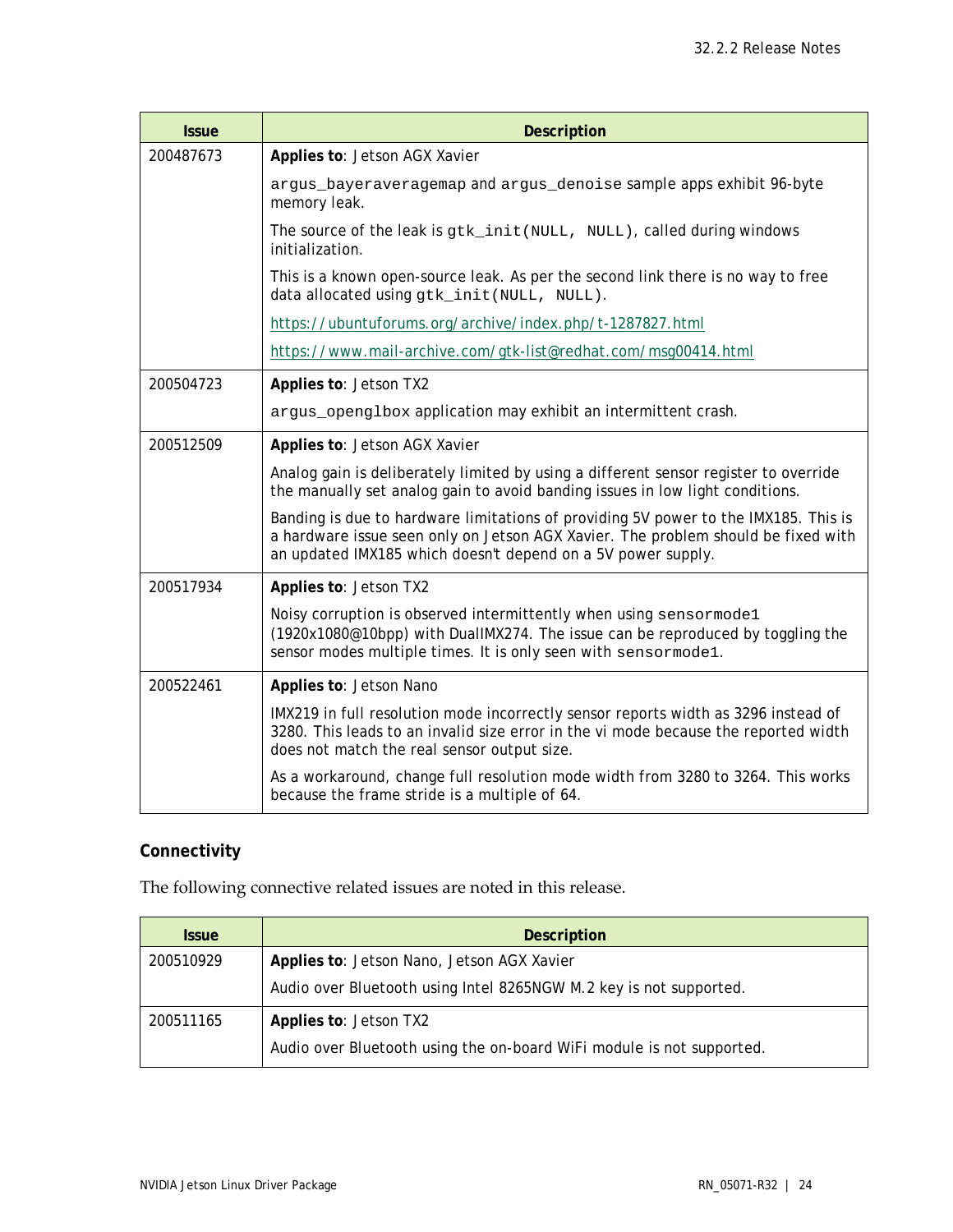#### **CUDA**

The following CUDA related issues are noted in this release.

| <b>Issue</b> | <b>Description</b>                                                                                                                                     |
|--------------|--------------------------------------------------------------------------------------------------------------------------------------------------------|
| 200484129    | Applies to: Jetson AGX Xavier, Jetson TX2                                                                                                              |
|              | CudaTools NVprof reports 12_tex_read_hit_rate is larger than 100%. This issue<br>will not be fixed as the tool will be deprecated in a future release. |

#### **Jetson Developer Kit**

The following Jetson developer kit related issues are noted in this release.

| <b>Issue</b> | <b>Description</b>                                                                                                                                                                                                                                       |
|--------------|----------------------------------------------------------------------------------------------------------------------------------------------------------------------------------------------------------------------------------------------------------|
| 2544146      | Applies to: Jetson Nano Developer Kit                                                                                                                                                                                                                    |
|              | The Jetson Nano A02 version of the developer kit hardware cannot boot with Intel<br>8260 WiFi plugged in.                                                                                                                                                |
|              | This issue is fixed in the newer B01 version of the hardware.                                                                                                                                                                                            |
| 200525516    | Applies to: Jetson Nano Developer Kit                                                                                                                                                                                                                    |
|              | The UART can only handle up to 3.3V. Plugging 5V into the UART disables the USB<br>HUB and may damage any devices on the carrier board's 3V3 rail. Damage is<br>particularly likely if a WiFi or Bluetooth module is connected to the M.2E<br>connector. |

## **Multimedia**

The following multimedia related issues are noted in this release.

| <b>Issue</b> | <b>Description</b>                                                                                                                                                                         |
|--------------|--------------------------------------------------------------------------------------------------------------------------------------------------------------------------------------------|
| 2517881      | Jetson Linux Driver Package Currently does not support hardware acceleration for<br>VLC Player. To work around this issue, enter this command to run VLC Player with<br>software decoding: |
|              | \$ vlc --codec=avcodec <filename></filename>                                                                                                                                               |
| 200532719    | Applies to: Jetson TX2                                                                                                                                                                     |
|              | tegra-audio-amx-to-adx.sh script fails to run.                                                                                                                                             |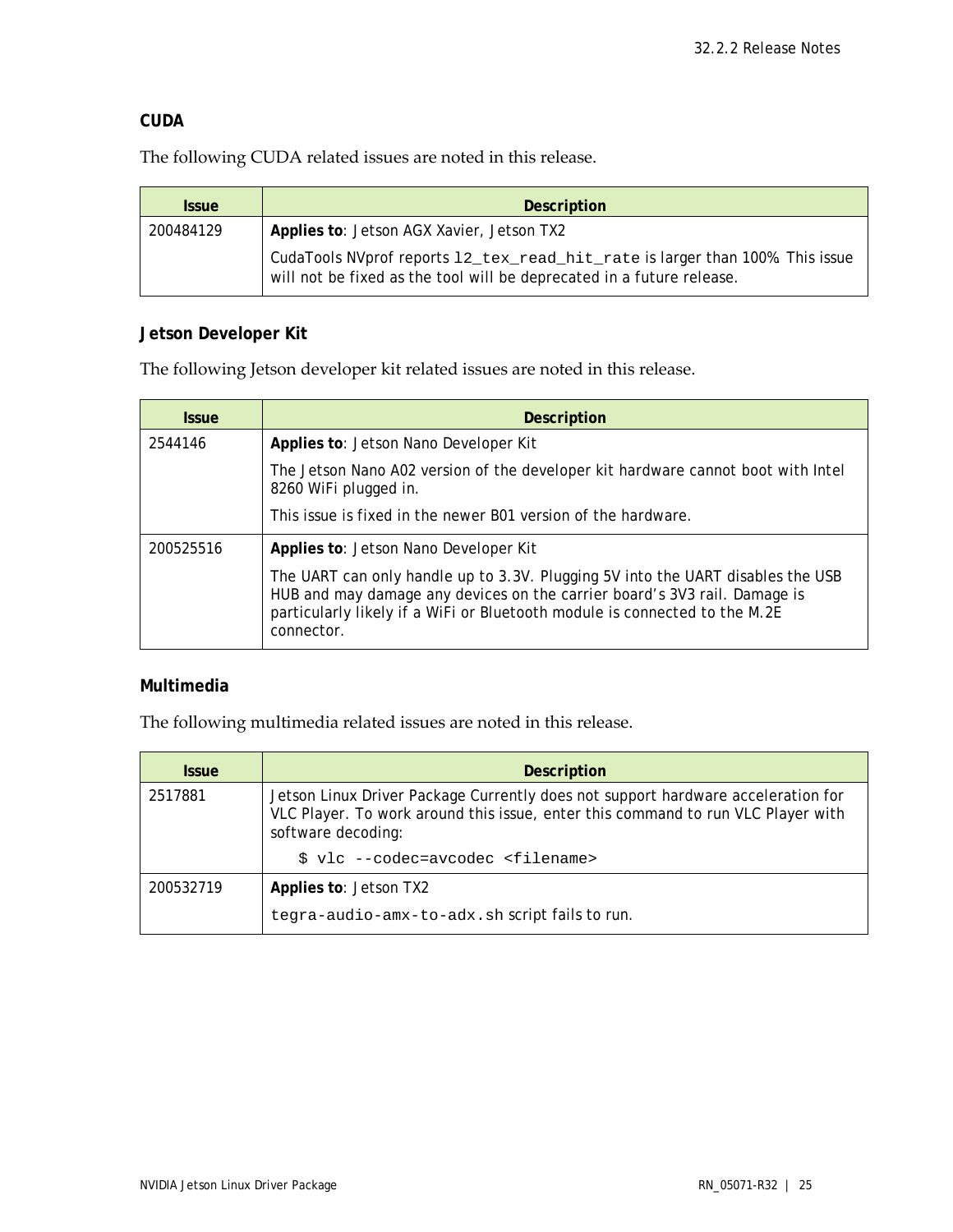## **SDK Manager**

The following SDK Manager related issues are noted in this release.

| <i><b>Issue</b></i> | <b>Description</b>                                                                                                                                                                     |
|---------------------|----------------------------------------------------------------------------------------------------------------------------------------------------------------------------------------|
| 200530642           | The open source bzip2 application, package version 1.0.6-8ubuntu0.1, may exhibit<br>errors when extracting tar files. The package version was released recently for<br>CVE-2019-12900. |
|                     | As a workaround for Ubuntu 18.04, enter this command:                                                                                                                                  |
|                     | $$$ sudo apt install bzip2=1.0.6-8.1 libbz2-1.0=1.0.6-8.1                                                                                                                              |
|                     | As a workaround for Ubuntu 16.04, enter this command:                                                                                                                                  |
|                     | sudo apt install bzip2=1.0.6-8 libbz2-1.0=1.0.6-8<br>S.                                                                                                                                |

## **Top Fixed Issues**

## **General System Usability**

General system usability related resolved issues are as follows:

| <b>Issue Number</b>                                                                                       | <b>Description</b>                                                                                                            |
|-----------------------------------------------------------------------------------------------------------|-------------------------------------------------------------------------------------------------------------------------------|
| 2421509<br>2527737<br>2583497<br>2661547<br>200533301<br>200536979<br>200537940<br>200382107<br>200540611 | Add software support for Jetson AGX Xavier 8GB module.                                                                        |
| 200540898                                                                                                 | If nypmodel service is not present or not started or has failed,<br>nvpmodel_indicator crashes instead of failing gracefully. |

#### **Camera**

Camera related resolved issues are as follows:

| <b>Issue Number</b> | <b>Description</b>                                                                                                                                       |
|---------------------|----------------------------------------------------------------------------------------------------------------------------------------------------------|
| 2519846             | Fix errors observed when Intel Realsense camera is connected to Jetson AGX<br>Xavier.                                                                    |
| 200540013           | Various IP cameras do not work with DeepStream SDK 4.0 on Jetson platforms. To<br>fix the issue, using L4T release 32.2.1 with DeepStream release 4.0.1. |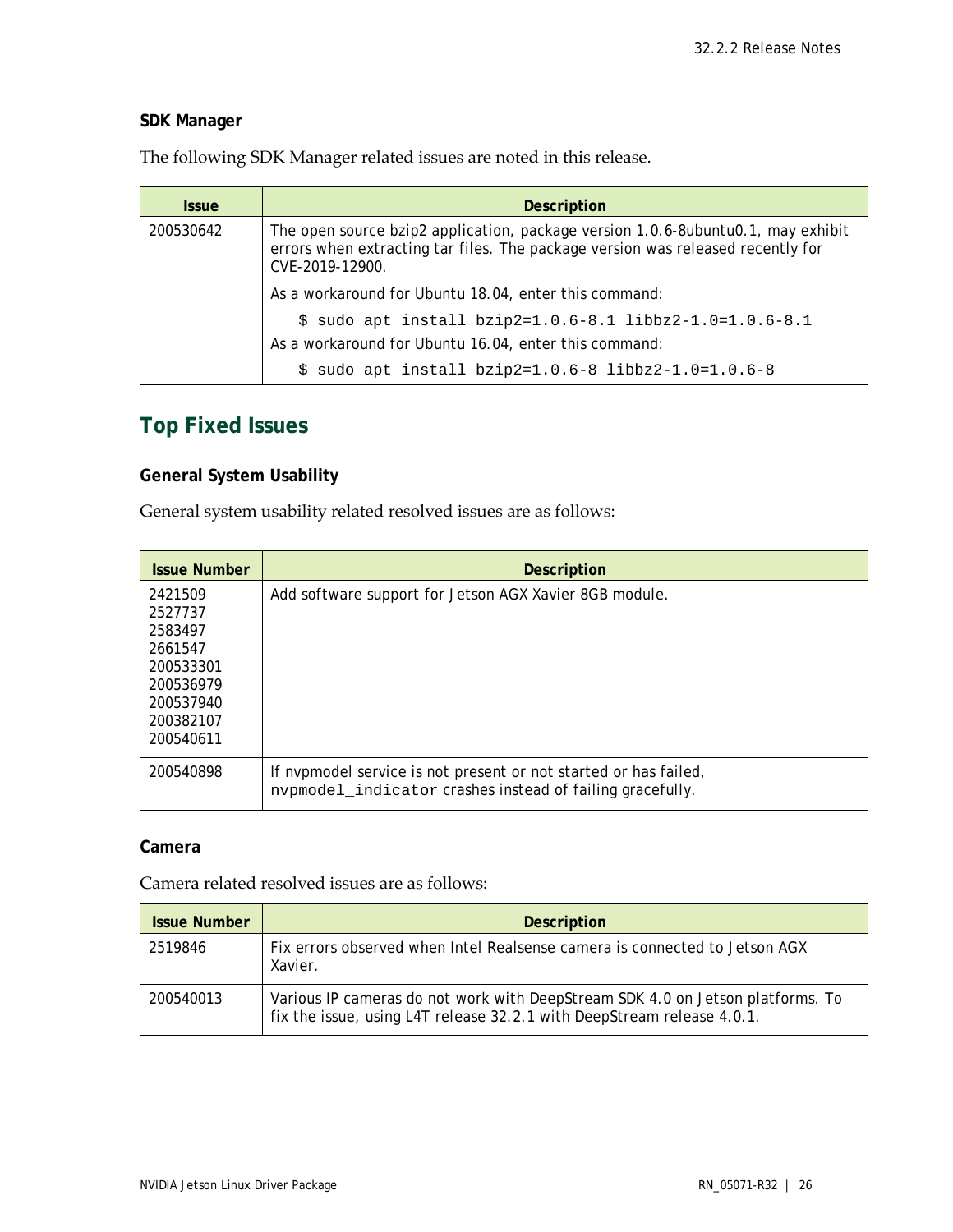# <span id="page-26-0"></span>17 July 2019 — 32.2

## **Known Issues**

## **General System Usability**

The following general system usability related issues are noted in this release.

| <b>Issue</b> | <b>Description</b>                                                                                                                                                                                                              |
|--------------|---------------------------------------------------------------------------------------------------------------------------------------------------------------------------------------------------------------------------------|
| 2515130      | On Jetson Nano, depending on the SD card speed, user may observe slow loading<br>of certain applications such as a generic file editor and image viewer.                                                                        |
| 2398839      | Applies to: Jetson AGX Xavier                                                                                                                                                                                                   |
|              | TF-TRT conversion sometimes crashes with no error message. This usually happens<br>when Linux runs out of swap memory, in which case Linux may kill processes to<br>reclaim space.                                              |
|              | Adding more swap memory may fix this problem.                                                                                                                                                                                   |
| 200431304    | On Jetson AGX Xavier, user cannot ping the IP address 0.0.0.0.                                                                                                                                                                  |
| 200498221    | On Jetson Nano, when connecting to both HDMI and DP displays at bootup, login<br>screen may only be visible on HDMI. Once logged in, the NVIDIA logo appears only<br>on DP and is not centered, leaving the HDMI display blank. |
| 200507252    | Eclipse, installed through the software center, doesn't start on any Jetson<br>platform running Ubuntu software distribution. This is an upstream issue, not an<br>NVIDIA bug.                                                  |
|              | As a workaround, use MSFT Code, or recompile.                                                                                                                                                                                   |
| 200510775    | Applies to: Jetson AGX Xavier                                                                                                                                                                                                   |
|              | ODMDATA passed from flashing command does not take effect. Only information in<br>the .conf.common file is flashed.                                                                                                             |
|              | Do not attempt to modify ODMDATA at flash time with the command line option.                                                                                                                                                    |
| 200512675    | Applies to: Jetson TX2-4GB                                                                                                                                                                                                      |
|              | Pressing the hardware reset button when the board is in SC7 state shuts off system<br>power immediately.                                                                                                                        |
| 200525134    | SSH host keys may not be generated on first boot in headless mode (oem-<br>config). This failure is reproducible less then 10% of the time.                                                                                     |
|              | As a workaround, reconfigure the SSH server by entering the command:                                                                                                                                                            |
|              | \$ dpkg-reconfigure --frontend=noninteractive openssh-server                                                                                                                                                                    |
| 200526544    | Applies to: Jetson AGX Xavier                                                                                                                                                                                                   |
|              | Docker command prompt (PS1) contains extra characters. The problem does not<br>occur when connected through SSH. This is a cosmetic issue with no functional<br>impact.                                                         |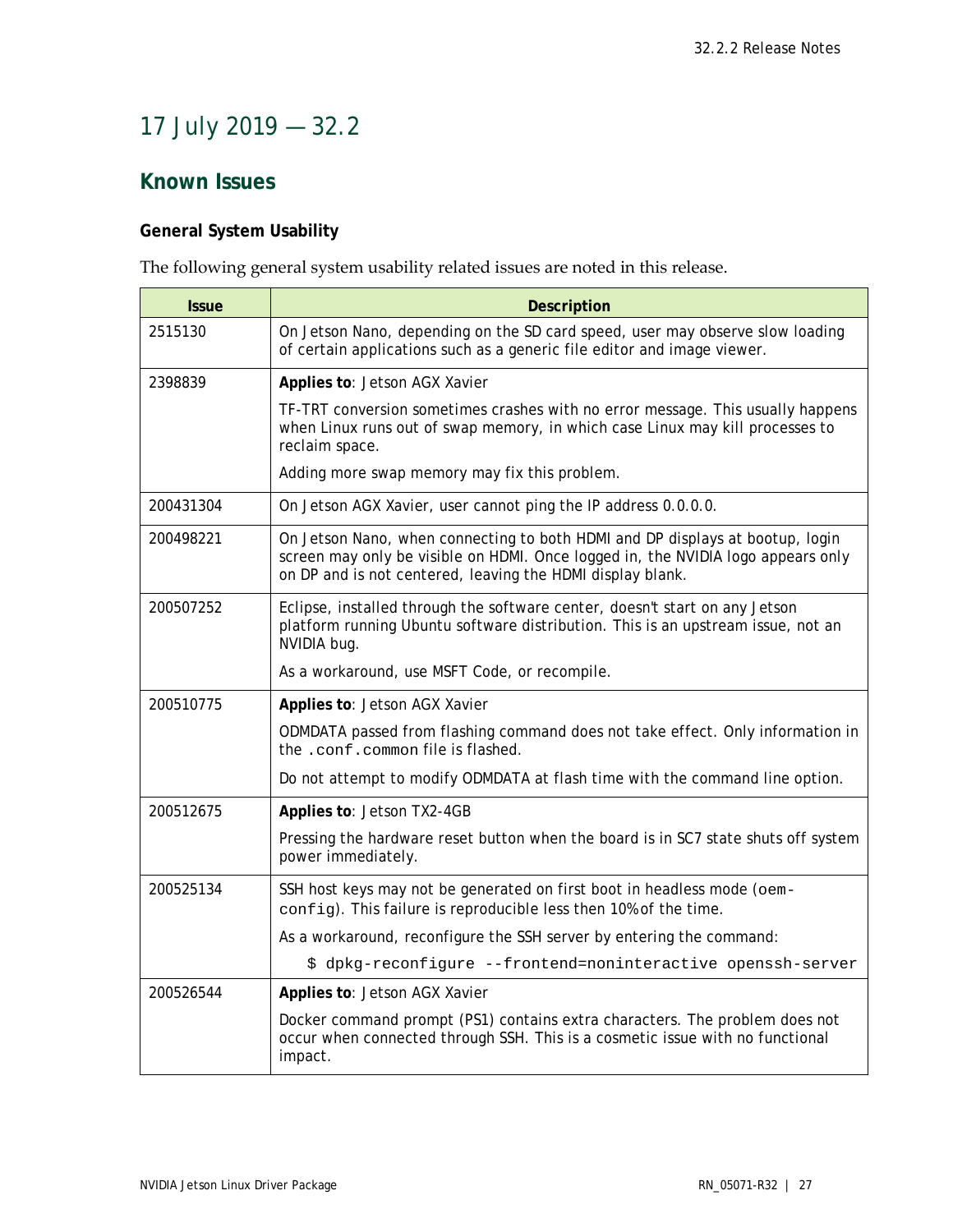| <b>Issue</b> | <b>Description</b>                                                                                                                                                                                                                                                                                                                    |
|--------------|---------------------------------------------------------------------------------------------------------------------------------------------------------------------------------------------------------------------------------------------------------------------------------------------------------------------------------------|
| 200527728    | Starting with Release 32.2, you can run oem-config in headless mode (with no<br>display connected). In headless mode oem-config displays a Network<br>Configuration screen, which has no equivalent in GUI mode.                                                                                                                      |
|              | Network Configuration calls an external tool, netcfg, to configure network<br>settings. netcfg is included in the ubiquity package. If you choose the option<br>"Do not configure network at this time," hotplug will not work because eth0 is not<br>configured. The link is present, but the interface must be configured manually. |
| 200529709    | Applies to: Jetson AGX Xavier                                                                                                                                                                                                                                                                                                         |
|              | SError and CPU CBB Error may occur during hotplug of a UFS card.                                                                                                                                                                                                                                                                      |

#### **Boot**

The following boot related issues are noted in this release.

| <i><b>Issue</b></i> | Description                                                                                                                                                   |
|---------------------|---------------------------------------------------------------------------------------------------------------------------------------------------------------|
| 200480903           | On Jetson-Xavier, UFS card fails to automount on boot. User can mount UFS devices<br>manually or through the GUI. This was tested with ext4 and vfat formats. |
| 200492423           | On all Jetson platforms, using the new OEM configuration, a minor glitch is observed<br>during EULA screen presentation at first boot.                        |

#### **Camera**

The following camera related issues are noted in this release.

| <b>Issue</b> | <b>Description</b>                                                                                                                                                                                                                                                       |
|--------------|--------------------------------------------------------------------------------------------------------------------------------------------------------------------------------------------------------------------------------------------------------------------------|
| 2574909      | Applies to: Jetson AGX Xavier, Jetson TX2                                                                                                                                                                                                                                |
|              | Sensor pixel clock is not included in any GMSL context. Consequently the SerDes<br>driver cannot update the input/output clock to fit sensor needs. This requirement<br>is specific to MAX9296 DSER in the reference GMSL module, but it applies to any<br>SerDes setup. |
|              | Currently the MAX9296 DSER driver sets the PHY out clock rate to 1200 MHz (the<br>maximum for a two-lane configuration), which is sufficient the for reference<br>module's needs (two streams at up to 4k at 60 fps).                                                    |
|              | NVIDIA is evaluating a better implementation for a future release, which would set<br>a PHY out clock rate calculated at runtime using the source sensor streams' pixel<br>rates.                                                                                        |
| 2583989      | Applies to: Jetson AGX Xavier                                                                                                                                                                                                                                            |
|              | When using an IMX290 with different pixel phases for different sensor modes in the<br>device tree, ISP only considers the pixel phase of the first sensor mode. If the first<br>sensor mode outputs GBRG format, the format remains the same for all modes.              |
|              | This issue may be resolved by configuring to the correct pixel format.                                                                                                                                                                                                   |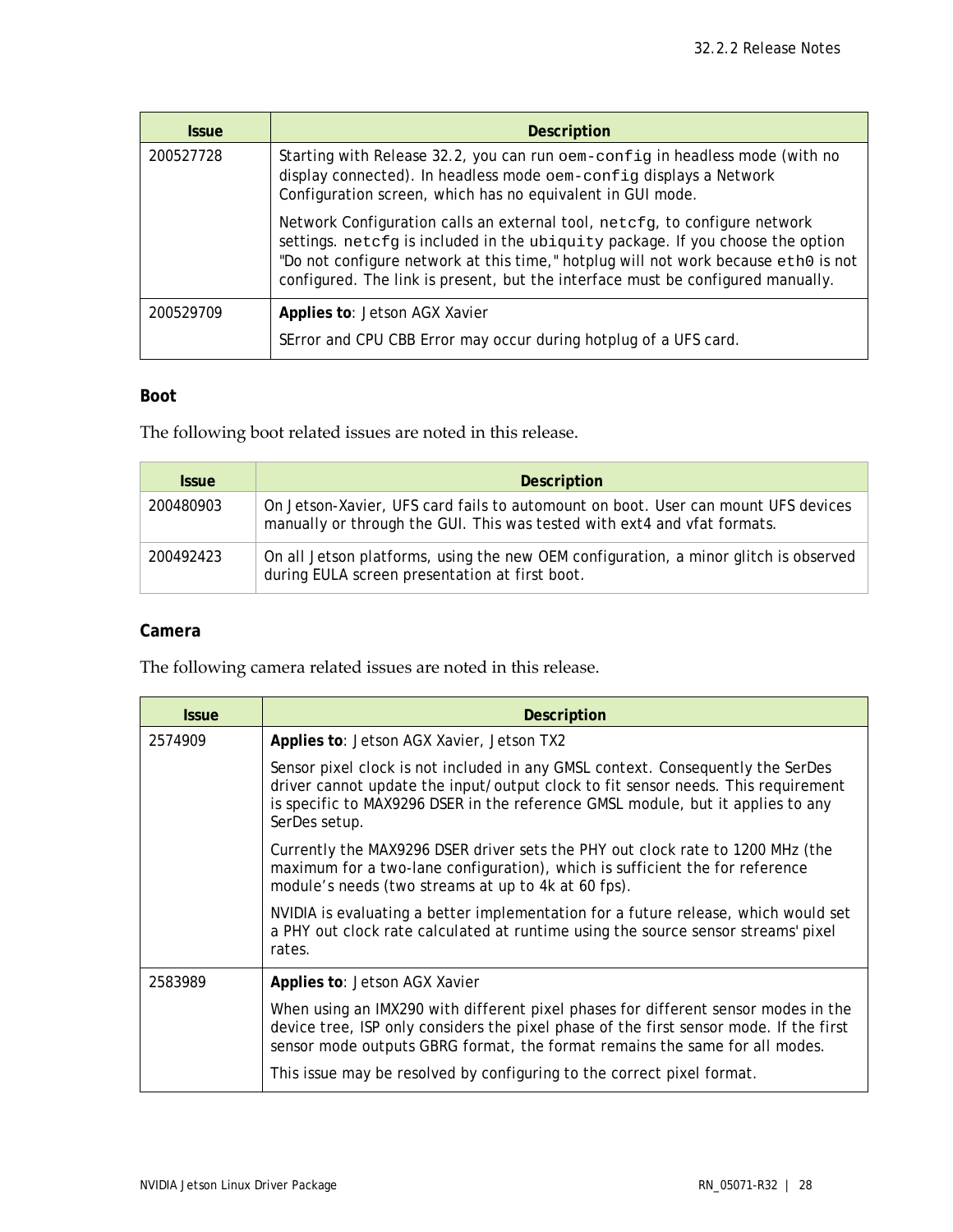| <b>Issue</b> | <b>Description</b>                                                                                                                                                                                                                                                              |
|--------------|---------------------------------------------------------------------------------------------------------------------------------------------------------------------------------------------------------------------------------------------------------------------------------|
| 200407802    | Applies to: Jetson AGX Xavier and Jetson TX2                                                                                                                                                                                                                                    |
|              | On Jetson TX2 and Jetson AGX Xavier using the six-camera module (E3333), Memory<br>leakage occurs in the nvargus daemon using the six-camera module (E3333).                                                                                                                    |
| 200459897    | Applies to: Jetson AGX Xavier                                                                                                                                                                                                                                                   |
|              | On Jetson AGX Xavier, Blur and corruption occur in the form of a vertical black<br>stripe of pixels at one side of the image are observed with an SLVS-EC sensor.                                                                                                               |
| 200461442    | Applies to: Jetson AGX Xavier                                                                                                                                                                                                                                                   |
|              | On Jetson AGX Xavier, The Multimedia API front end sample application exhibits a<br>low frame rate when using the IMX185. This is a regression due to VIC frequency<br>dependency.                                                                                              |
| 200476911    | Applies to: Jetson AGX Xavier                                                                                                                                                                                                                                                   |
|              | On Jetson AGX Xavier, users cannot use specific cameras that support the "wait<br>until trigger" mechanism. This mechanism is intended to trigger the sensor using an<br>external signal to capture a specified number of frames, then stop streaming until<br>triggered again. |
| 200487673    | Applies to: Jetson AGX Xavier                                                                                                                                                                                                                                                   |
|              | argus_bayeraveragemap and argus_denoise sample apps exhibit 96-byte<br>memory leak.                                                                                                                                                                                             |
|              | The source of the leak is gtk_init (NULL, NULL), called during windows<br>initialization.                                                                                                                                                                                       |
|              | This is a known open-source leak. As per the second link there is no way to free<br>data allocated using gtk_init(NULL, NULL).                                                                                                                                                  |
|              | https://ubuntuforums.org/archive/index.php/t-1287827.html                                                                                                                                                                                                                       |
|              | https://www.mail-archive.com/gtk-list@redhat.com/msg00414.html                                                                                                                                                                                                                  |
| 200504723    | Applies to: Jetson TX2                                                                                                                                                                                                                                                          |
|              | argus_openglbox application may exhibit an intermittent crash.                                                                                                                                                                                                                  |
| 200512509    | Applies to: Jetson AGX Xavier                                                                                                                                                                                                                                                   |
|              | Analog gain is deliberately limited by using a different sensor register to override<br>the manually set analog gain to avoid banding issues in low light conditions.                                                                                                           |
|              | Banding is due to hardware limitations of providing 5V power to the IMX185. This is<br>a hardware issue seen only on Jetson AGX Xavier. The problem should be fixed with<br>an updated IMX185 which doesn't depend on a 5V power supply.                                        |
| 200517934    | Applies to: Jetson TX2                                                                                                                                                                                                                                                          |
|              | Noisy corruption is observed intermittently when using sensormode1<br>(1920x1080@10bpp) with DuallMX274. The issue can be reproduced by toggling the<br>sensor modes multiple times. It is only seen with sensormode1.                                                          |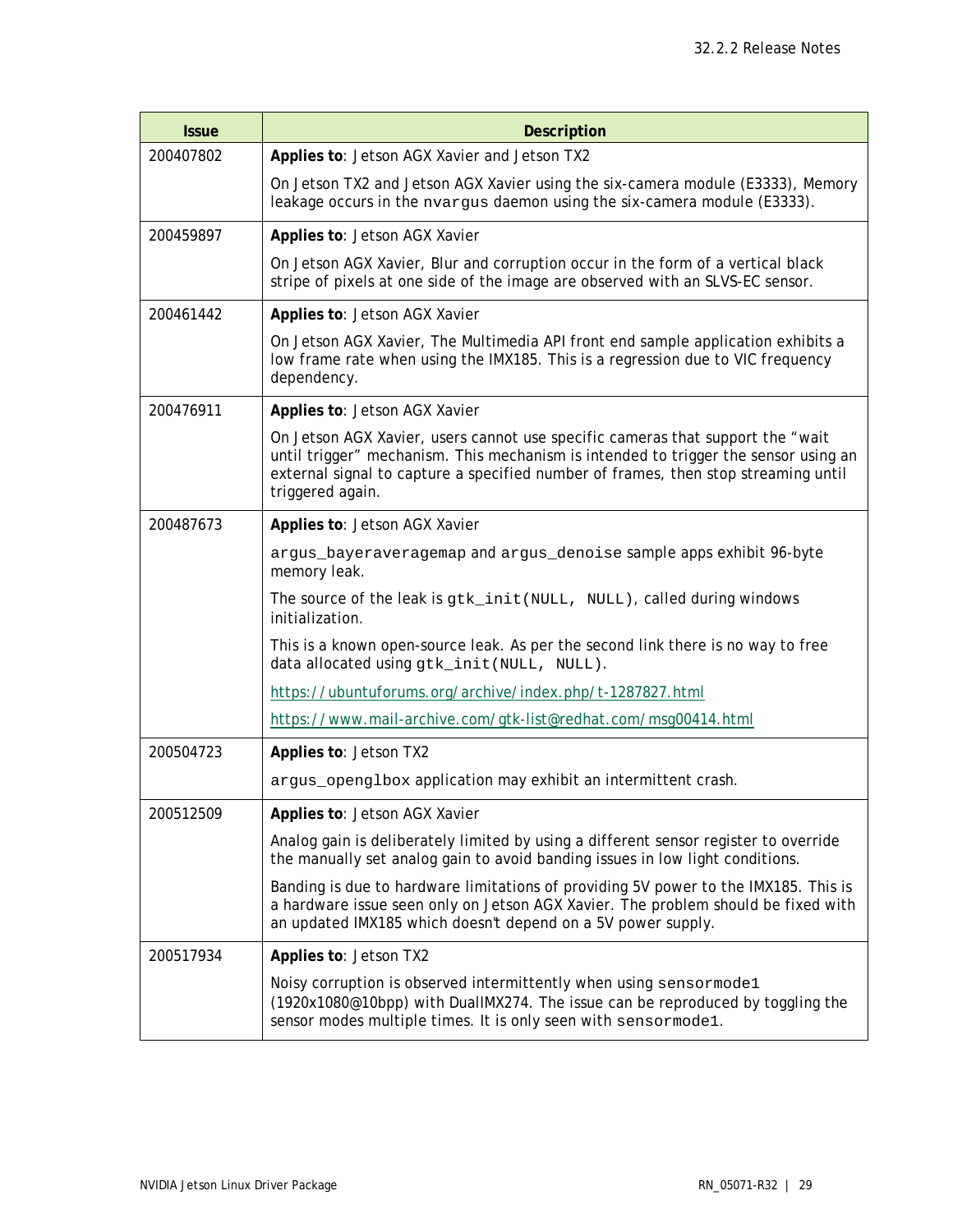| <b>Issue</b> | <b>Description</b>                                                                                                                                                                                                       |
|--------------|--------------------------------------------------------------------------------------------------------------------------------------------------------------------------------------------------------------------------|
| 200522461    | Applies to: Jetson Nano                                                                                                                                                                                                  |
|              | IMX219 in full resolution mode incorrectly sensor reports width as 3296 instead of<br>3280. This leads to an invalid size error in the vi mode because the reported width<br>does not match the real sensor output size. |
|              | As a workaround, change full resolution mode width from 3280 to 3264. This works<br>because the frame stride is a multiple of 64.                                                                                        |

## **Connectivity**

The following connective related issues are noted in this release.

| <i><b>Issue</b></i> | <b>Description</b>                                                    |
|---------------------|-----------------------------------------------------------------------|
| 200510929           | Applies to: Jetson Nano, Jetson AGX Xavier                            |
|                     | Audio over Bluetooth using Intel 8265NGW M.2 key is not supported.    |
| 200511165           | Applies to: Jetson TX2                                                |
|                     | Audio over Bluetooth using the on-board WiFi module is not supported. |

## **CUDA**

The following CUDA related issues are noted in this release.

| <b>Issue</b> | <b>Description</b>                                                                                                                                     |
|--------------|--------------------------------------------------------------------------------------------------------------------------------------------------------|
| 200484129    | Applies to: Jetson AGX Xavier, Jetson TX2                                                                                                              |
|              | CudaTools NVprof reports 12_tex_read_hit_rate is larger than 100%. This issue<br>will not be fixed as the tool will be deprecated in a future release. |

## **Jetson Developer Kit**

The following Jetson developer kit related issues are noted in this release.

| <b>Issue</b> | <b>Description</b>                                                                                                                                                                                                                                       |
|--------------|----------------------------------------------------------------------------------------------------------------------------------------------------------------------------------------------------------------------------------------------------------|
| 2544146      | Applies to: Jetson Nano Developer Kit                                                                                                                                                                                                                    |
|              | The Jetson Nano A02 version of the developer kit hardware cannot boot with Intel<br>8260 WiFi plugged in.                                                                                                                                                |
|              | This issue is fixed in the newer B01 version of the hardware.                                                                                                                                                                                            |
| 200525516    | Applies to: Jetson Nano Developer Kit                                                                                                                                                                                                                    |
|              | The UART can only handle up to 3.3V. Plugging 5V into the UART disables the USB<br>HUB and may damage any devices on the carrier board's 3V3 rail. Damage is<br>particularly likely if a WiFi or Bluetooth module is connected to the M.2E<br>connector. |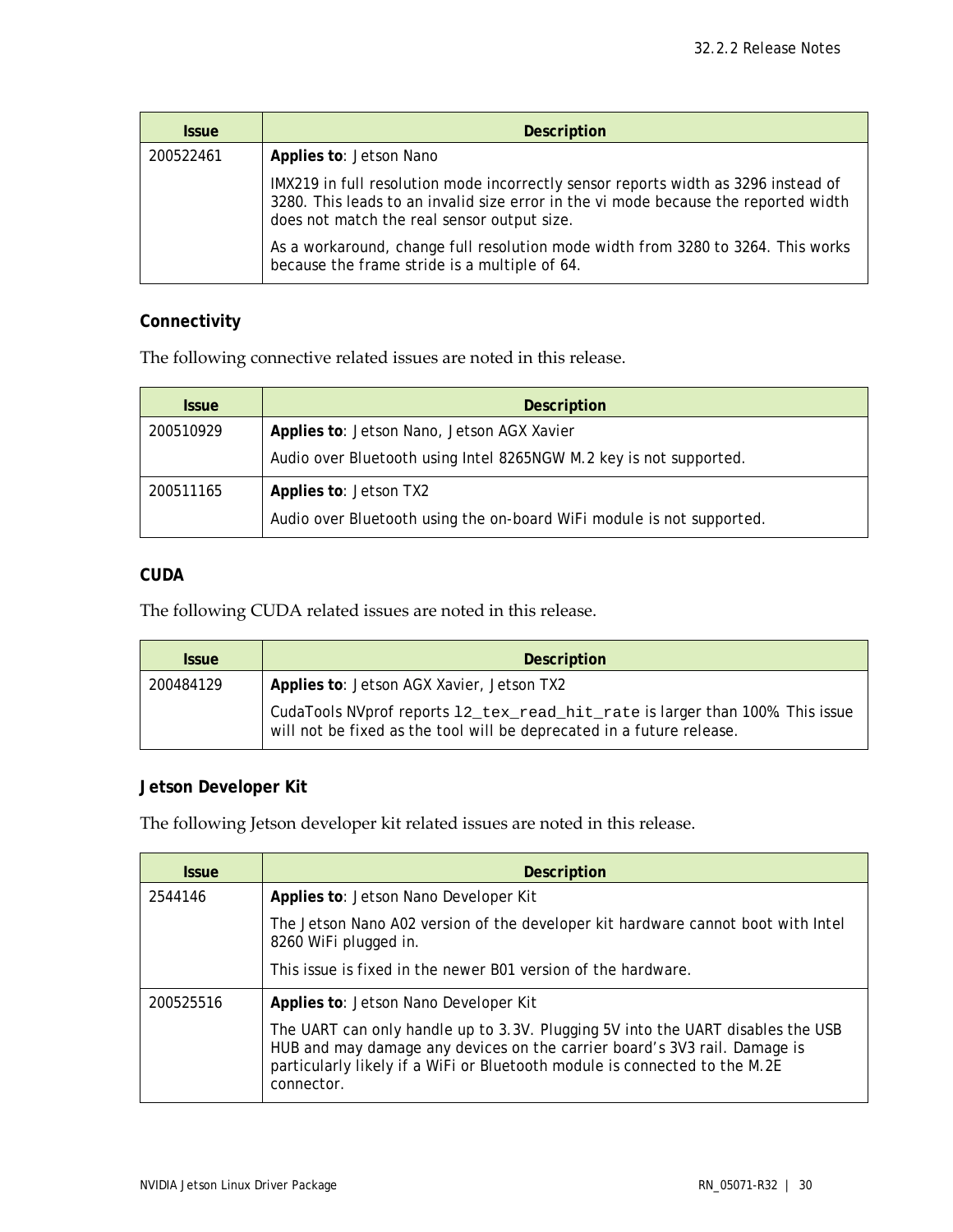#### **Multimedia**

| <b>Issue</b> | <b>Description</b>                                                                                                                                                                         |
|--------------|--------------------------------------------------------------------------------------------------------------------------------------------------------------------------------------------|
| 2517881      | Jetson Linux Driver Package Currently does not support hardware acceleration for<br>VLC Player. To work around this issue, enter this command to run VLC Player with<br>software decoding: |
|              | \$ vlc --codec=avcodec <filename></filename>                                                                                                                                               |
| 200532719    | Applies to: Jetson TX2                                                                                                                                                                     |
|              | tegra-audio-amx-to-adx.sh script fails to run.                                                                                                                                             |

The following multimedia related issues are noted in this release.

#### **SDK Manager**

The following SDK Manager related issues are noted in this release.

| <b>Issue</b> | <b>Description</b>                                                                                                                                                                     |
|--------------|----------------------------------------------------------------------------------------------------------------------------------------------------------------------------------------|
| 200530642    | The open source bzip2 application, package version 1.0.6-8ubuntu0.1, may exhibit<br>errors when extracting tar files. The package version was released recently for<br>CVE-2019-12900. |
|              | As a workaround for Ubuntu 18.04, enter this command:                                                                                                                                  |
|              | $$$ sudo apt install bzip2=1.0.6-8.1 libbz2-1.0=1.0.6-8.1                                                                                                                              |
|              | As a workaround for Ubuntu 16.04, enter this command:                                                                                                                                  |
|              | $$$ sudo apt install bzip2=1.0.6-8 libbz2-1.0=1.0.6-8                                                                                                                                  |

## **Top Fixed Issues**

These issues are resolved in this release.

## **General System Usability**

General system usability related resolved issues are as follows:

| <b>Issue Number</b> | <b>Description</b>                                                                                                                                                                                                                                                                                                                                                                                                                                                                                                                                                                                           |
|---------------------|--------------------------------------------------------------------------------------------------------------------------------------------------------------------------------------------------------------------------------------------------------------------------------------------------------------------------------------------------------------------------------------------------------------------------------------------------------------------------------------------------------------------------------------------------------------------------------------------------------------|
| 2496962             | Low-latency audio decode requires customer to set memory and CPU speeds<br>accordingly.                                                                                                                                                                                                                                                                                                                                                                                                                                                                                                                      |
| 2521704             | On Jetson Nano, when a GPIO is released (e.g. using the sysfs unexport file, the<br>cleanup() function in the Jetson. GPIO Python module, or the gpio_free()<br>function in the Linux kernel), the kernel configures the pin as a special function<br>(SFIO) rather than as a GPIO input. In some cases, this causes Jetson to drive a<br>signal onto the pin. If another device is also connected to that pin, and is also<br>driving a signal, this causes an electrical conflict, which may damage the hardware.<br>This issue is particularly relevant for the pins on the 40-pin GPIO expansion header. |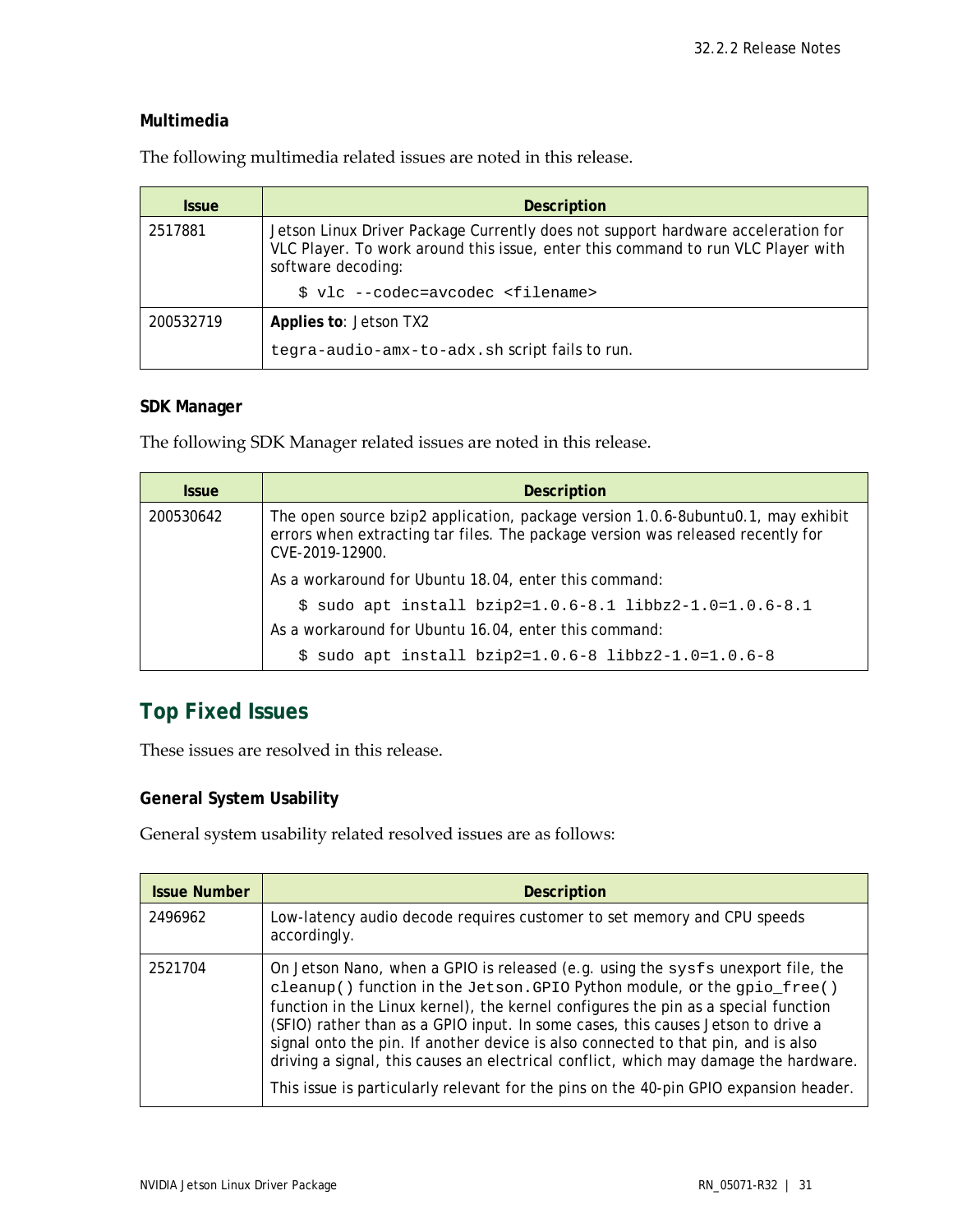| 200495497 | Launching a graphics application from Nsight Graphics may fail due to a bug in<br>libglynd (see https://bugs.launchpad.net/ubuntu/+source/libglynd/+bug/1816004).<br>When this bug has been fixed by Ubuntu, you can update the library and use Nsight<br>Graphics. |
|-----------|---------------------------------------------------------------------------------------------------------------------------------------------------------------------------------------------------------------------------------------------------------------------|
| 200497890 | USB device mode network feature always reports that it is active, even when the<br>USB cable is not plugged in. This causes Jetson's graphical interface to claim that a<br>network connection is active at all times.                                              |
| 200499128 | On Jetson TX2, OSidle power consumption is comparatively higher than in public<br>release 28.3.                                                                                                                                                                     |

## **Boot**

Ē.

Boot related resolved issues are as follows:

| <b>Issue Number</b> | <b>Description</b>                                                                                                                                                                                                                                                                                                                                       |
|---------------------|----------------------------------------------------------------------------------------------------------------------------------------------------------------------------------------------------------------------------------------------------------------------------------------------------------------------------------------------------------|
| 2510850             | For Jetson AGX Xavier, Secureboot with PKC keys works only if flashing follows<br>immediately after signing. This is due to missing files located inside a temp<br>directory that is cleared if the two actions are not performed back-to-back. To<br>work around the problem, apply the patches described in "Failure in Secureboot"<br>with PKC Keys." |

## **Camera**

Camera related resolved issues are as follows:

| <b>Issue Number</b> | <b>Description</b>                                                                                                                                                                                                           |
|---------------------|------------------------------------------------------------------------------------------------------------------------------------------------------------------------------------------------------------------------------|
| 200490661           | On TX2, the IMX390 dual sensor camera fails to capture simultaneously with both<br>sensors when running two separate applications to capture from CSI/GMSL.<br>Simultaneous capture from a single application is successful. |
| 200502605           | With Jetson AGX Xavier and an IMX274 sensor, preview and capture are blurred if<br>one of these modes is configured:                                                                                                         |
|                     | 3840×2160 at 30 frames/second<br>1920×1080 at 60 frames/second                                                                                                                                                               |

## **Multimedia**

Multimedia related resolved issues are as follows:

| <b>Issue Number</b>   | <b>Description</b>                                                                                                                                                                                                                             |
|-----------------------|------------------------------------------------------------------------------------------------------------------------------------------------------------------------------------------------------------------------------------------------|
| 2524344.<br>200498151 | Jetson Nano currently does not implement power-based throttling. The system may<br>shut down if adapter power capacity is exceeded. This will not happen if the<br>system is used with a validated power adapter that provides adequate power. |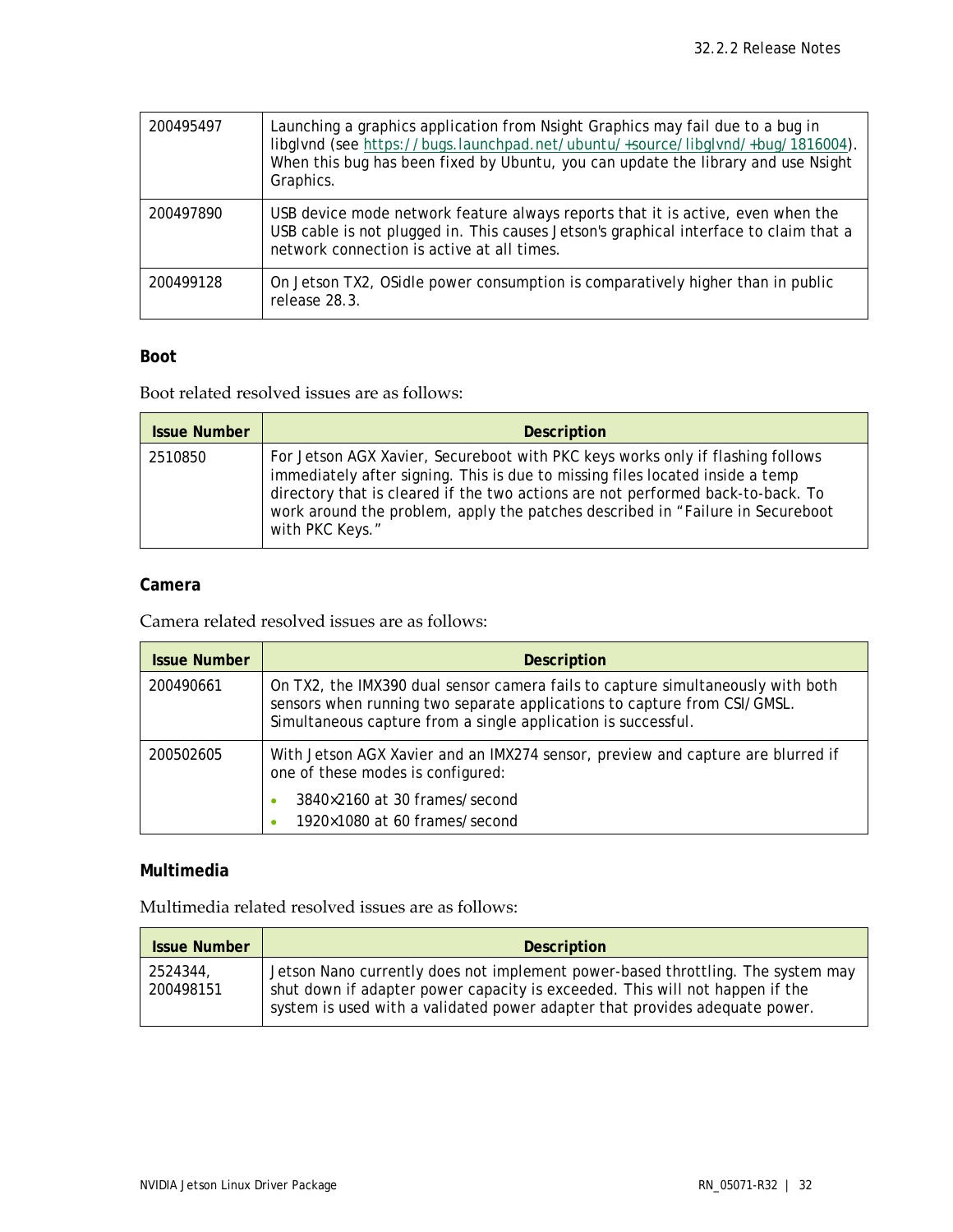| <b>Issue Number</b> | <b>Description</b>                                                                                                                                                                                                                                                                 |
|---------------------|------------------------------------------------------------------------------------------------------------------------------------------------------------------------------------------------------------------------------------------------------------------------------------|
| 200297610           | If the user launches an Argus camera with Piecewise Linear WDR sensor mode<br>enabled and changes the AWB mode from Auto to another setting (Incandescent,<br>Fluorescent, etc.), then changes AWB mode back to Auto, preview hangs.                                               |
|                     | This is a corner case and is not handled in this release.                                                                                                                                                                                                                          |
| 200427796           | The new gst-v412 decoder has an issue with 10/12-bit HEVC decode. Blueish video<br>observed due to interchanged U and V planes getting read for 8-bit transform. This<br>type of decode works correctly with the legacy OMX-based decoder.                                         |
| 200489184           | When using DRM for display, display modes using YUV format are not supported,<br>and are not properly filtered out by the DRM subsystem. To avoid this issue, select<br>RGB modes only, or use X11, which filters out YUV modes correctly.                                         |
| 200490095           | On Jetson Nano, raw capture at 4K resolutions using an IMX219 camera exhibits<br>corruption. Capture at 4K resolutions using Argus ("cooked" instead of raw) is<br>functional.                                                                                                     |
| 200502065           | GST pipeline using camera capture with scaling/color conversion may affect<br>performance. NVIDIA recommends setting the nvarguscamerasrc property<br>maxperf=1 for better performance. For more details, see the "Camera Capture"<br>section of Accelerated GStreamer User Guide. |
| 200502136           | nvgstcapture-1.0 has an image encoding issue using the nvjpegenc plugin for<br>default YUY2 video capture format for a USB camera.                                                                                                                                                 |
|                     | To work around the issue, use the OSS jpegenc plugin instead of nvgstcapture-<br>1.0 for image encoding with a USB camera. To do this, add the command line<br>switch --image-enc=0 to the nvgstcapture-1.0 capture command, for<br>example:                                       |
|                     | \$ nvgstcapture-1.0 --camsrc=0 --image-enc=0                                                                                                                                                                                                                                       |
| 200516907           | When using the Multimedia API (MMAPI), certain front-end multicamera samples<br>may fail to run with a "host1x error message." Image corruption or a greenish cast<br>on the preview may occur. This bug may affect all Jetson platforms.                                          |

# <span id="page-32-0"></span>18 March 2019 — 32.1

## **Known Issues**

## **General System Usability**

The following general system usability related issues are noted in this release.

| <b>Issue</b> | <b>Description</b>                                                               |
|--------------|----------------------------------------------------------------------------------|
| 2515130,     | On Jetson Nano, depending on the SD card speed, user may observe slow loading of |
| 258714       | certain applications such as a generic file editor and image viewer.             |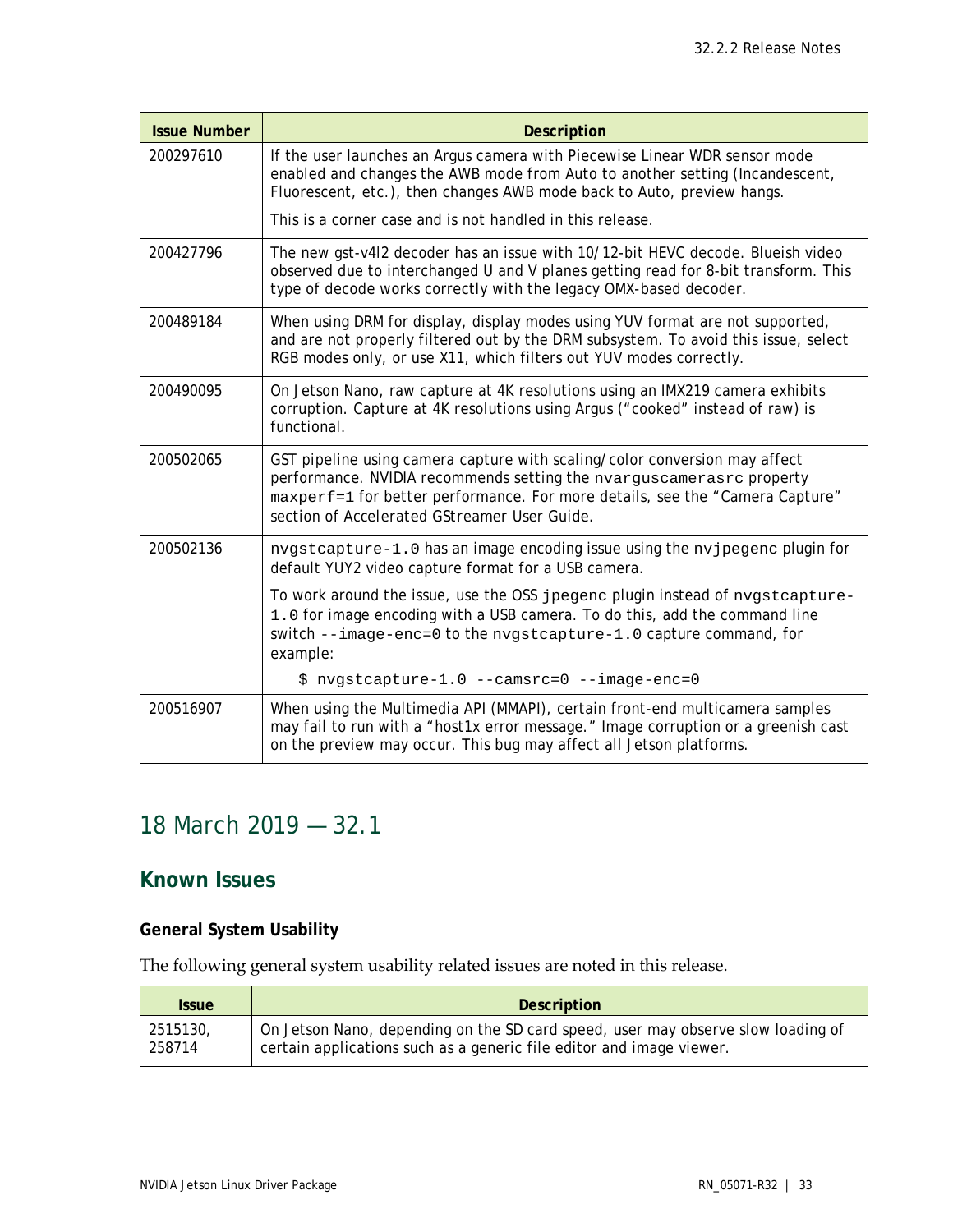| <b>Issue</b>          | <b>Description</b>                                                                                                                                                                                                                                                                                                                                                                                                                                                                                                                                                                                           |
|-----------------------|--------------------------------------------------------------------------------------------------------------------------------------------------------------------------------------------------------------------------------------------------------------------------------------------------------------------------------------------------------------------------------------------------------------------------------------------------------------------------------------------------------------------------------------------------------------------------------------------------------------|
| 2524344,<br>200498151 | Jetson Nano currently does not implement power-based throttling. The system may<br>shut down if adapter power capacity is exceeded. This will not happen if the system<br>is used with a validated power adapter that provides adequate power.                                                                                                                                                                                                                                                                                                                                                               |
| 2496962               | Low-latency audio decode requires customer to set memory and CPU speeds<br>accordingly.                                                                                                                                                                                                                                                                                                                                                                                                                                                                                                                      |
| 2521704               | On Jetson Nano, when a GPIO is released (e.g. using the sysfs unexport file, the<br>cleanup() function in the Jetson. GPIO Python module, or the gpio_free()<br>function in the Linux kernel), the kernel configures the pin as a special function<br>(SFIO) rather than as a GPIO input. In some cases, this causes Jetson to drive a signal<br>onto the pin. If another device is also connected to that pin, and is also driving a<br>signal, this causes an electrical conflict, which may damage the hardware.<br>This issue is particularly relevant for the pins on the 40-pin GPIO expansion header. |
| 200431304             | On Jetson AGX Xavier, user cannot ping the IP address 0.0.0.0.                                                                                                                                                                                                                                                                                                                                                                                                                                                                                                                                               |
| 200488963             | Nano /dev/root device size is restricted to 14 GB when using flash.sh to write to<br>an SD card. User cannot create additional partitions on the root device, so any<br>excess space is unavailable.                                                                                                                                                                                                                                                                                                                                                                                                         |
| 200492517             | On Jetson Nano, system error occurs at gether_connect+0x80/0x1d8 during SC7<br>stress. The issue's reproducibility is very low.                                                                                                                                                                                                                                                                                                                                                                                                                                                                              |
| 200497890             | USB device mode network feature always reports that it is active, even when the USB<br>cable is not plugged in. This causes Jetson's graphical interface to claim that a<br>network connection is active at all times.                                                                                                                                                                                                                                                                                                                                                                                       |
| 200498221             | On Jetson Nano, when connecting to both HDMI and DP displays at bootup, login<br>screen may only be visible on HDMI. Once logged in, the NVIDIA logo appears only on<br>DP and is not centered, leaving the HDMI display blank.                                                                                                                                                                                                                                                                                                                                                                              |
| 200499128             | On Jetson TX2, OSidle power consumption is comparatively higher than in public<br>release 28.3.                                                                                                                                                                                                                                                                                                                                                                                                                                                                                                              |

## **Boot**

The following boot related issues are noted in this release.

| <b>Issue</b> | <b>Description</b>                                                                                                                                                                                                                                                                                                                                      |
|--------------|---------------------------------------------------------------------------------------------------------------------------------------------------------------------------------------------------------------------------------------------------------------------------------------------------------------------------------------------------------|
| 2510850      | For Jetson AGX Xavier, Secureboot with PKC keys works only if flashing follows<br>immediately after signing. This is due to missing files located inside a temp<br>directory that is cleared if the two actions are not performed back-to-back. To work<br>around the problem, apply the patches described in "Failure in Secureboot with PKC<br>Keys." |
| 200471553    | On Jetson AGX Xavier, changing boot device order requires reflash. The user cannot<br>change boot order from the command line.                                                                                                                                                                                                                          |
| 200480903    | On Jetson-Xavier, UFS card fails to automount on boot. User can mount UFS devices<br>manually or through the GUI. This was tested with ext4 and vfat formats.                                                                                                                                                                                           |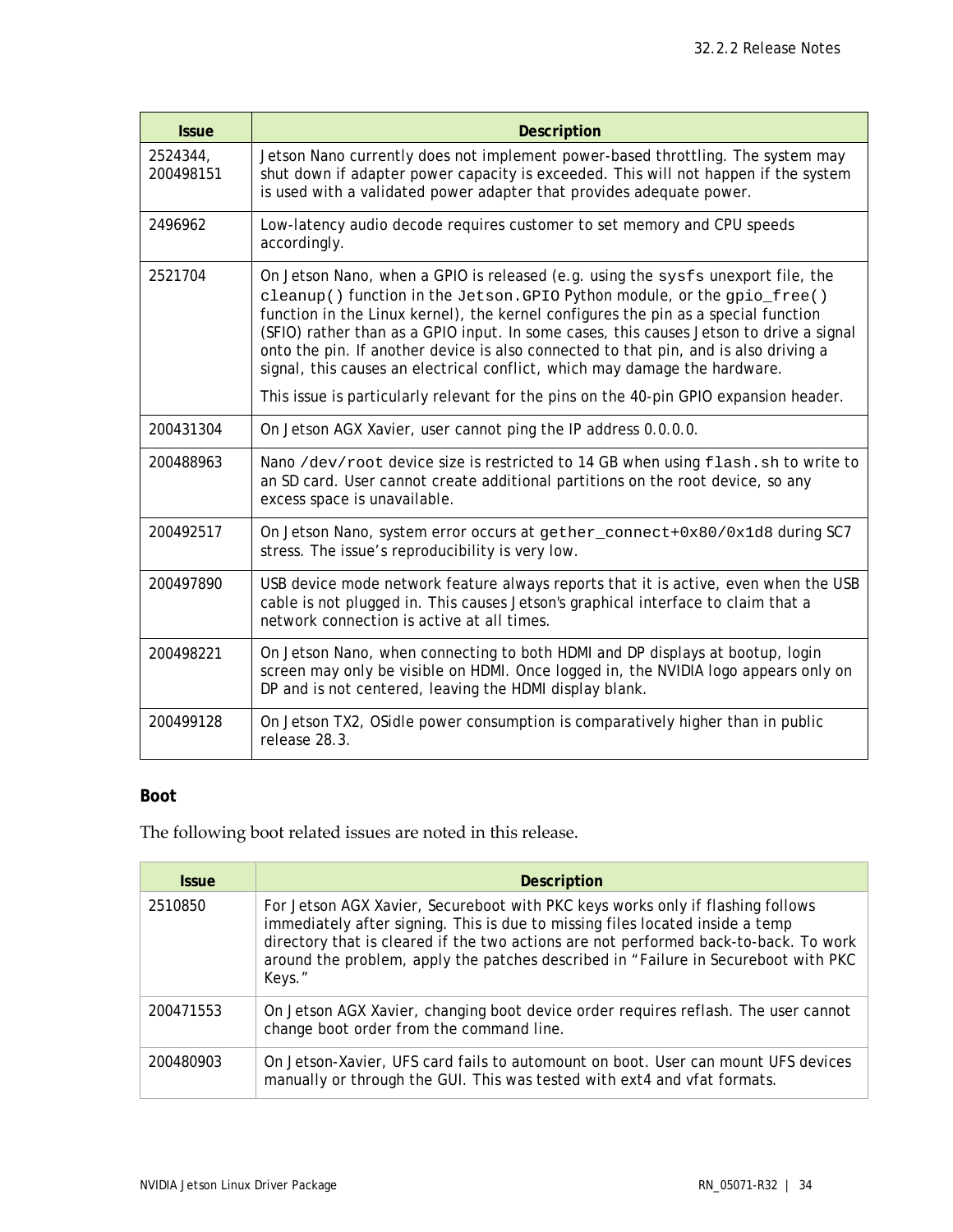| <b>Issue</b> | <b>Description</b>                                                                                                                     |
|--------------|----------------------------------------------------------------------------------------------------------------------------------------|
| 200492423    | On all Jetson platforms, using the new OEM configuration, a minor glitch is observed<br>during EULA screen presentation at first boot. |

#### **Camera**

The following camera related issues are noted in this release.

| <i><b>Issue</b></i> | Description                                                                                                                                                                                                                                                                     |
|---------------------|---------------------------------------------------------------------------------------------------------------------------------------------------------------------------------------------------------------------------------------------------------------------------------|
| 200407802           | On Jetson TX2 and Jetson AGX Xavier using the six-camera module (E3333), memory<br>leakage occurs in the nvargus daemon.                                                                                                                                                        |
| 200459897           | On Jetson AGX Xavier, blur and corruption in the form of a vertical black stripe of<br>pixels at one side of the image are observed with an SLVS-EC sensor.                                                                                                                     |
| 200461442           | On Jetson AGX Xavier, the Multimedia API front end sample application exhibits a<br>low frame rate when using the IMX185. This is a regression due to VIC frequency<br>dependency.                                                                                              |
| 200476911           | On Jetson AGX Xavier, users cannot use specific cameras that support the "wait until<br>trigger" mechanism. This mechanism is intended to trigger the sensor using an<br>external signal to capture a specified number of frames, then stop streaming until<br>triggered again. |
| 200490050           | On Jetson Nano, the hardware de-noise switch denosiestrength has less impact<br>than expected.                                                                                                                                                                                  |
| 200490661           | On TX2, the IMX390 dual sensor camera fails to capture simultaneously with both<br>sensors when running two separate applications to capture from CSI/GMSL.<br>Simultaneous capture from a single application is successful.                                                    |

## **CUDA Samples**

The following CUDA samples related issues are noted in this release.

| <i><b>Issue</b></i> | <b>Description</b>                                                                                                                  |
|---------------------|-------------------------------------------------------------------------------------------------------------------------------------|
| 200500995           | If the system date and time are not set correctly after boot, be sure the configured<br>NTP server is accessible from your network. |

#### **Multimedia**

The following multimedia related issues are noted in this release.

| <b>Issue</b> | <b>Description</b>                                                                                                                                                                         |
|--------------|--------------------------------------------------------------------------------------------------------------------------------------------------------------------------------------------|
| 2517881      | Jetson Linux Driver Package currently does not support hardware acceleration for<br>VLC Player. To work around this issue, enter this command to run VLC Player with<br>software decoding: |
|              | vlc --codec=avcodec <filename></filename>                                                                                                                                                  |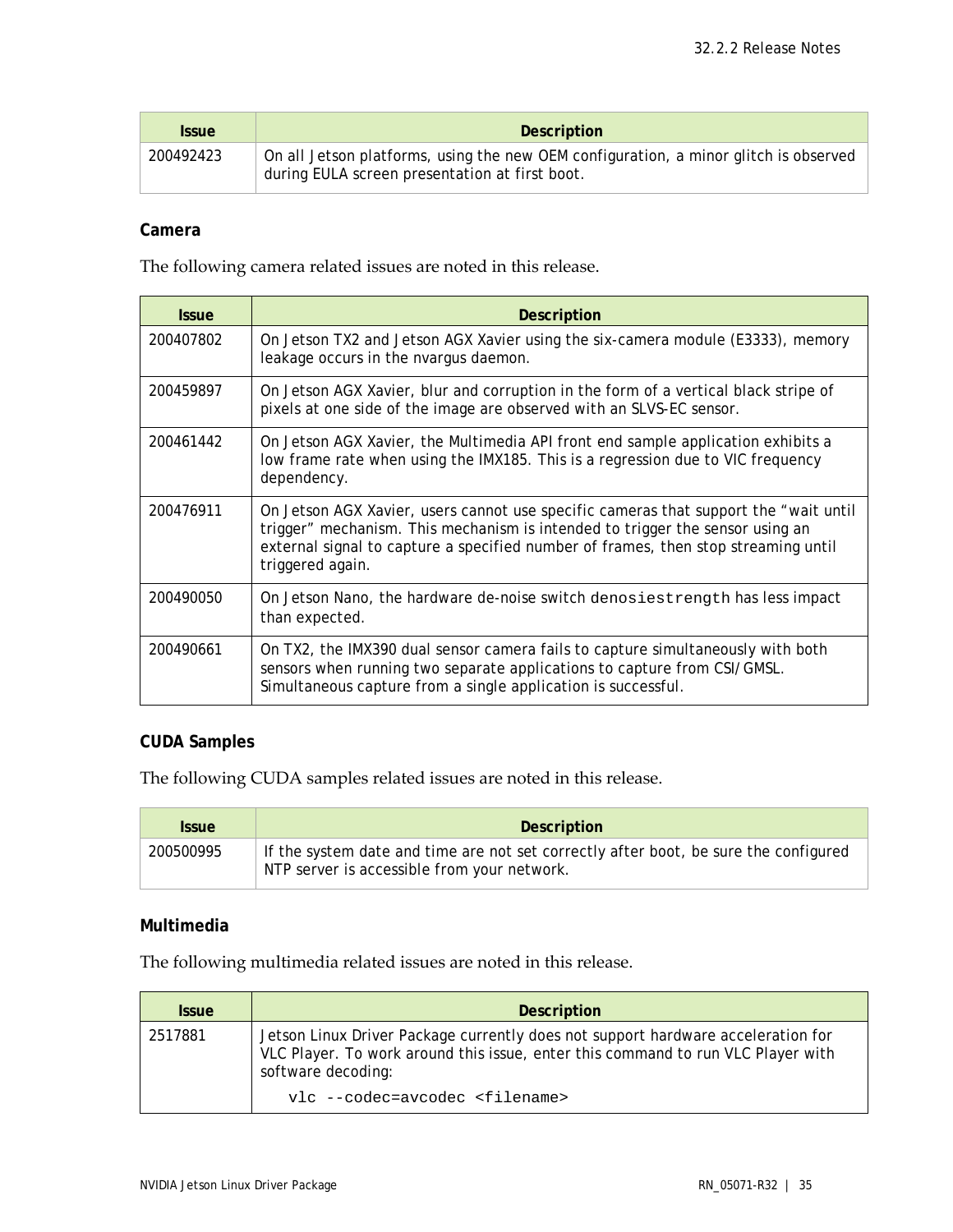| <b>Issue</b> | <b>Description</b>                                                                                                                                                                                                                                                                 |
|--------------|------------------------------------------------------------------------------------------------------------------------------------------------------------------------------------------------------------------------------------------------------------------------------------|
| 200297610    | If the user launches an Argus camera with Piecewise Linear WDR sensor mode<br>enabled and changes the AWB mode from Auto to another setting (Incandescent,<br>Fluorescent, etc.), then changes AWB mode back to Auto, preview hangs.                                               |
|              | This is a corner case and is not handled in this release.                                                                                                                                                                                                                          |
| 200427796    | The new gst-v4l2 decoder has an issue with 10/12-bit HEVC decode. Blueish video<br>observed due to interchanged U and V planes getting read for 8-bit transform. This<br>type of decode works correctly with the legacy OMX-based decoder.                                         |
| 200489184    | When using DRM for display, display modes using YUV format are not supported, and<br>are not properly filtered out by the DRM subsystem. To avoid this issue, select RGB<br>modes only, or use X11, which filters out YUV modes correctly.                                         |
| 200490095    | On Jetson Nano, raw capture at 4K resolutions using an IMX219 camera exhibits<br>corruption. Capture at 4K resolutions using Argus ("cooked" instead of raw) is<br>functional.                                                                                                     |
| 200502065    | GST pipeline using camera capture with scaling/color conversion may affect<br>performance. NVIDIA recommends setting the nvarguscamerasrc property<br>maxperf=1 for better performance. For more details, see the "Camera Capture"<br>section of Accelerated GStreamer User Guide. |
| 200502136    | nvgstcapture-1.0 has an image encoding issue using the nvjpegenc plugin for<br>default YUY2 video capture format for a USB camera.                                                                                                                                                 |
|              | To work around the issue, use the OSS jpegenc plugin instead of nvgstcapture-<br>1.0 for image encoding with a USB camera. To do this, add the command line switch<br>--image-enc=0 to the nygstcapture-1.0 capture command, for example:                                          |
|              | nvgstcapture-1.0 --camsrc=0 --image-enc=0                                                                                                                                                                                                                                          |

# **Top Fixed Issues**

## **General System Usability**

General system usability related resolved issues are as follows:

| <b>Issue Number</b> | <b>Description</b>                                                       |
|---------------------|--------------------------------------------------------------------------|
| 200437318           | Tegrastats does not save information to a file.                          |
| 200454955           | Kernel PWM fan driver overrides fan setting applied by jetson_clocks.sh. |

#### **Camera**

## Camera related resolved issues are as follows:

| <b>Issue Number</b> | Description                                  |
|---------------------|----------------------------------------------|
| 200422466           | IMX185 sensor not supported in this release. |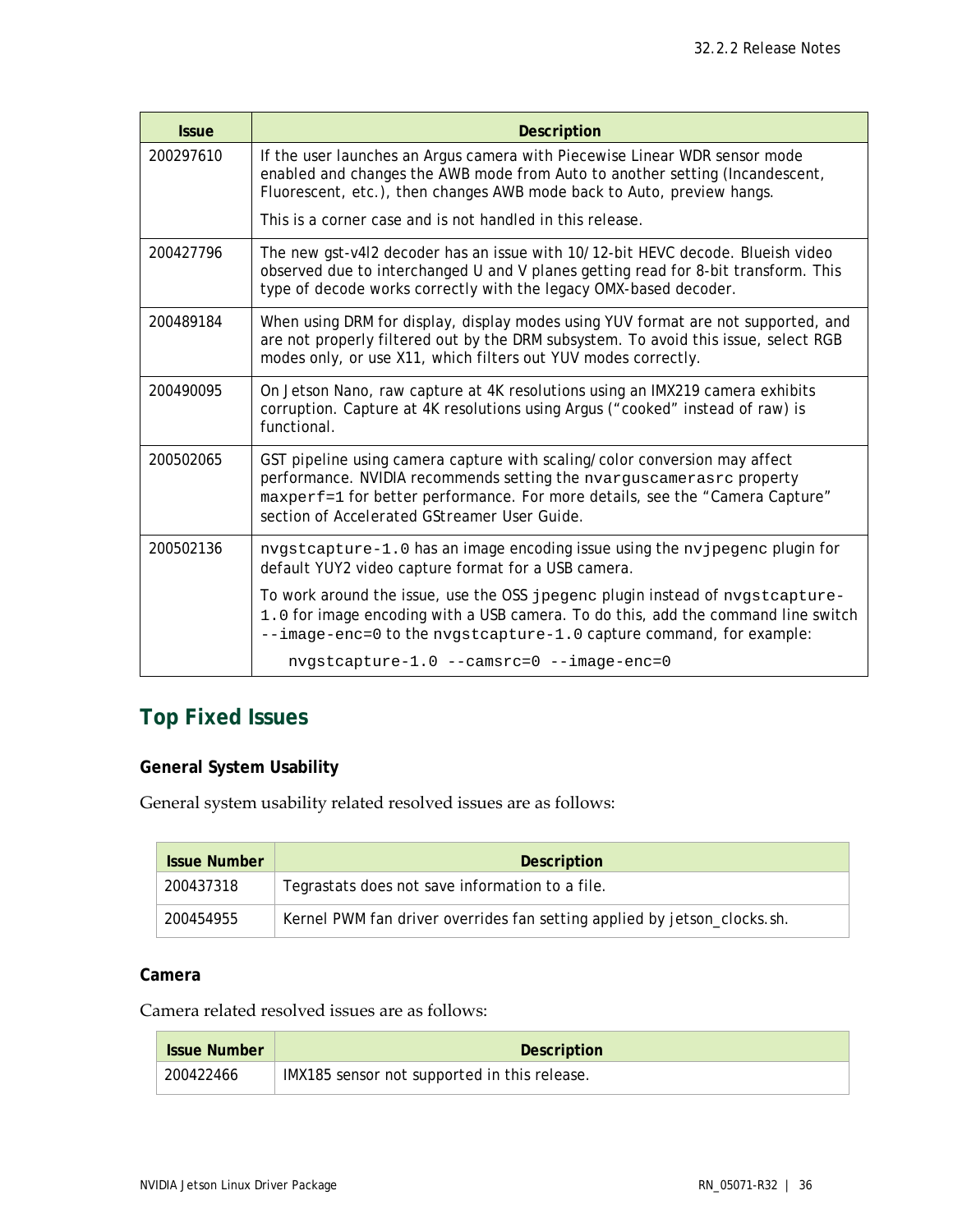# <span id="page-36-0"></span>8 November 2018 — 31.1

## **Known Issues**

## **General System Usability**

The following general system usability related issues are noted in this release.

| <i><u><b>Issue</b></u></i> | Description                                                                                                                                                                                                          |
|----------------------------|----------------------------------------------------------------------------------------------------------------------------------------------------------------------------------------------------------------------|
| 2419317                    | Performance drop due to EMC frequency not set correctly for CPU workload. (See<br>EMC the Implementation Note Frequency Adjustment for CPU Workload.)                                                                |
| 200461808                  | When connecting the Intel IGB PCIE card, CPU errors may occur during system idle.                                                                                                                                    |
| 200436049                  | Failure to launch NVVP after installing cuda-repo-ubuntu1804-10-0-local-<br>$10.0.96 - 410.27 - 1.0 - 1$ amd $64.$ deb.                                                                                              |
| 200464272                  | System may fail to enter SC7 state when certain PCIe Network Interface Cards are<br>connected. (Issue was seen with two different NICs, neither of which uses the igb<br>driver). This issue is under investigation. |

### **Camera**

The following camera related issues are noted in this release.

| <i>Issue</i> | Description                                                                                                                   |
|--------------|-------------------------------------------------------------------------------------------------------------------------------|
| 2032213      | The maximum value that getExposureTimeRange() may return is 400000000.000<br>(400,000,000 nanoseconds, 400 msec).             |
| 200297610    | Preview freeze with WDR mode when AWB lock is set and user attempts to change<br>AWB mode to Auto.                            |
| 200455493    | Defog feature of argus_camera app is not supported in this release. The following<br>options of argus_camera app do not work: |
|              | $-\texttt{def}$ $\texttt{eq}$ = $\texttt{ENABLE}$                                                                             |
|              | --defogamount=AMOUNT                                                                                                          |
|              | --defogquality=QUALITY                                                                                                        |
| 200455200    | argus_userautoexposure app failed to run the sample in DOL WDR modes.                                                         |
| 200455287    | argus_userautowhitebalance app gives greenish preview on high exposure<br>scenes.                                             |
| 200459897    | Blur and corruption observed with SLVS-EC sensor.                                                                             |
| 200443798    | VisionWorks nvx_sample_nvgstcamera_capture sample application fails to run.                                                   |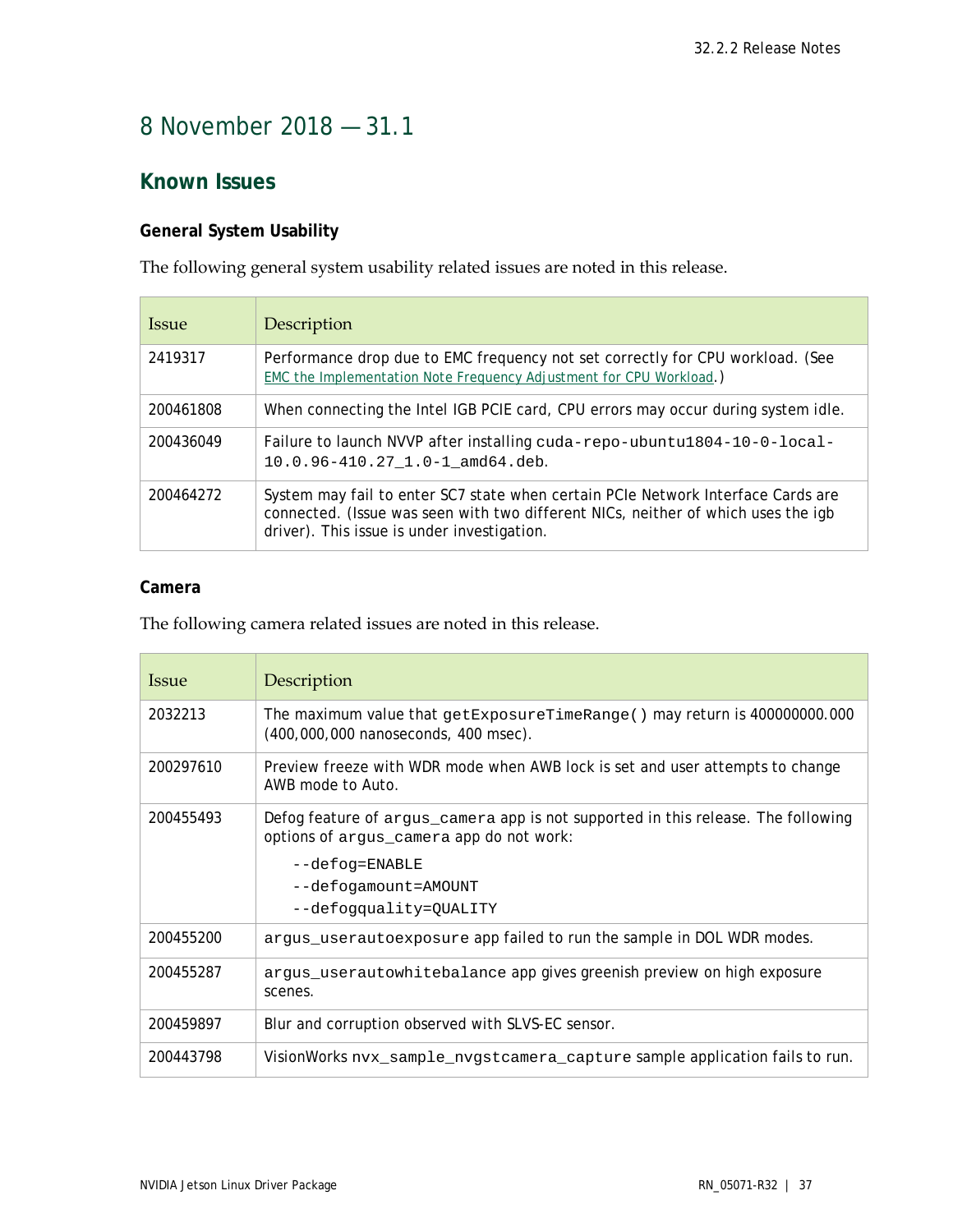#### **CUDA Samples**

The following CUDA samples related issues are noted in this release.

| <i>ssue</i> | Description                                                                                                                                                                                                         |
|-------------|---------------------------------------------------------------------------------------------------------------------------------------------------------------------------------------------------------------------|
| 200448615   | Argus CUDA samples crash or hang for CPHY sensor IMX318, possibly due to very high<br>resolution of the sensor. If the resolution is set to less than 4K in EGL stream<br>settings, the sample passes successfully. |

#### **Multimedia**

The following multimedia related issues are noted in this release.

| <i>ssue</i> | Description                                                                                           |
|-------------|-------------------------------------------------------------------------------------------------------|
| 200387512   | GStreamer based video playback using Wayland not working when Weston is started<br>as an NVIDIA user. |

## **Top Fixed Issues**

These issues are resolved in this release.

## **General System Usability**

General system usability related resolved issues are as follows:

| <b>Issue Number</b> | Description                                                              |
|---------------------|--------------------------------------------------------------------------|
| 200437318           | Tegrastats does not save information to a file.                          |
| 200454955           | Kernel PWM fan driver overrides fan setting applied by jetson_clocks.sh. |

#### **Camera**

Camera related resolved issues are as follows:

| <b>Issue Number</b> | <b>Description</b>                           |
|---------------------|----------------------------------------------|
| 200422466           | IMX185 sensor not supported in this release. |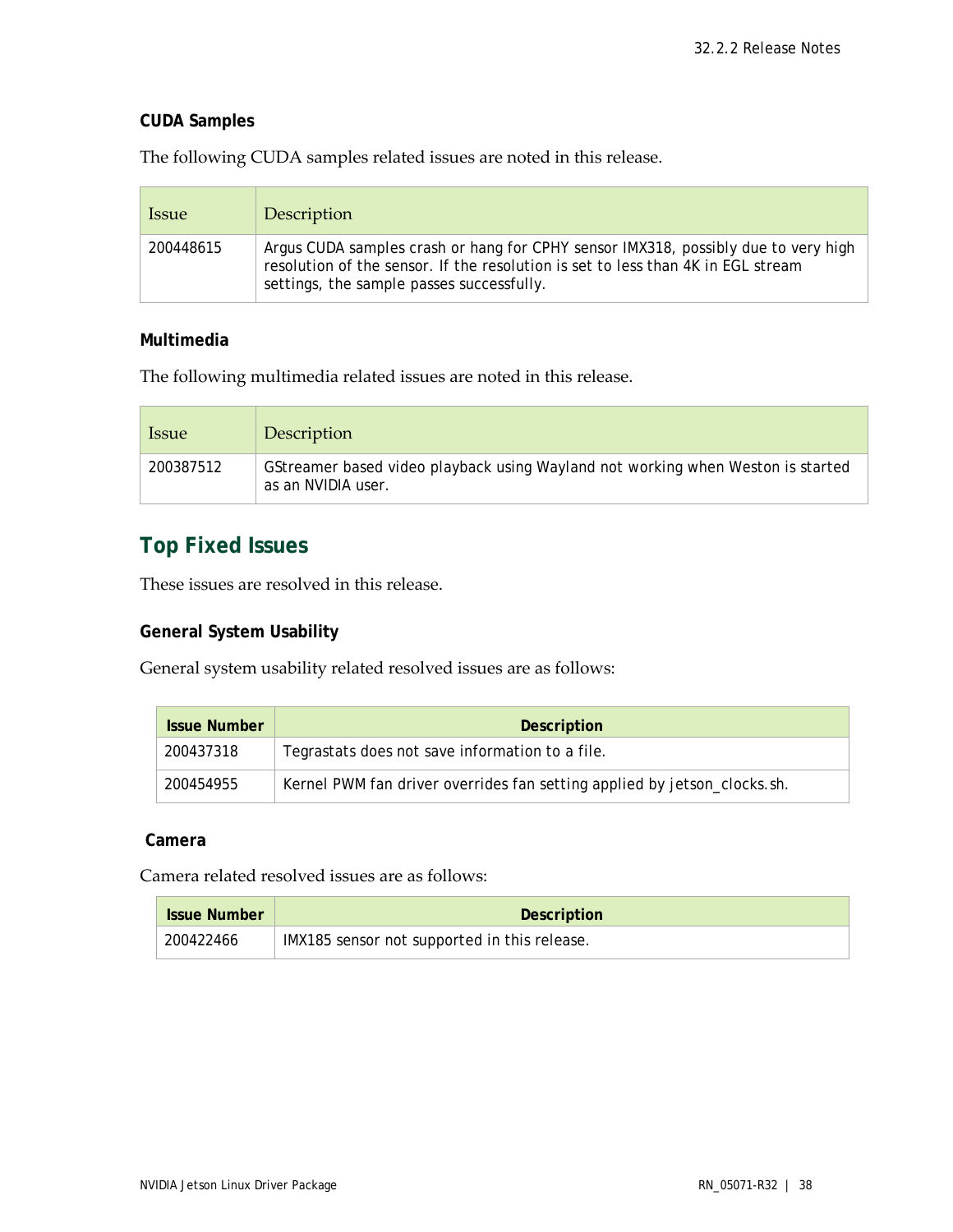## <span id="page-38-0"></span>15 October 2018 — 31.0.2

## **Known Issues**

## **General System Usability**

The following general system usability related issues are noted in this release.

| <i><u><b>Issue</b></u></i> | Description                                                                                                                                                  |
|----------------------------|--------------------------------------------------------------------------------------------------------------------------------------------------------------|
| 2183567                    | Type-C devices unable to drive DP due to length of delay before handshake begins.                                                                            |
|                            | <b>Workaround: see Type-C Devices Unable to Drive DisplayPort.</b>                                                                                           |
| 200441525                  | An application to be debugged NVIDIA Developer Tools (CUDA tools, NVIDIA Nsight<br>Systems/Graphics) must be run as the root user, or with root permissions. |
| 2218290                    | Thermal shutdown reboots system instead of powering off.                                                                                                     |
| 200436049                  | nvvp (Visual Profiler) launch fails after installing cuda-repo-ubuntu1804-10-0-<br>local-10.0.96-410.27 1.0-1 amd64.deb.                                     |
| 200442461                  | VisionWorks SFM sample fails to run; shows black image when launching<br>nvx sample sfm<br>sample.                                                           |
| 200447045                  | SC7 system suspend/resume may have intermittent resume failures in this release.                                                                             |

#### **Boot**

The following boot related issues are noted in this release.

| <i><u><b>Issue</b></u></i> | Description                                                                      |
|----------------------------|----------------------------------------------------------------------------------|
| 2305640                    | CBoot bootloader cannot access USB mass storage devices connected via a USB hub. |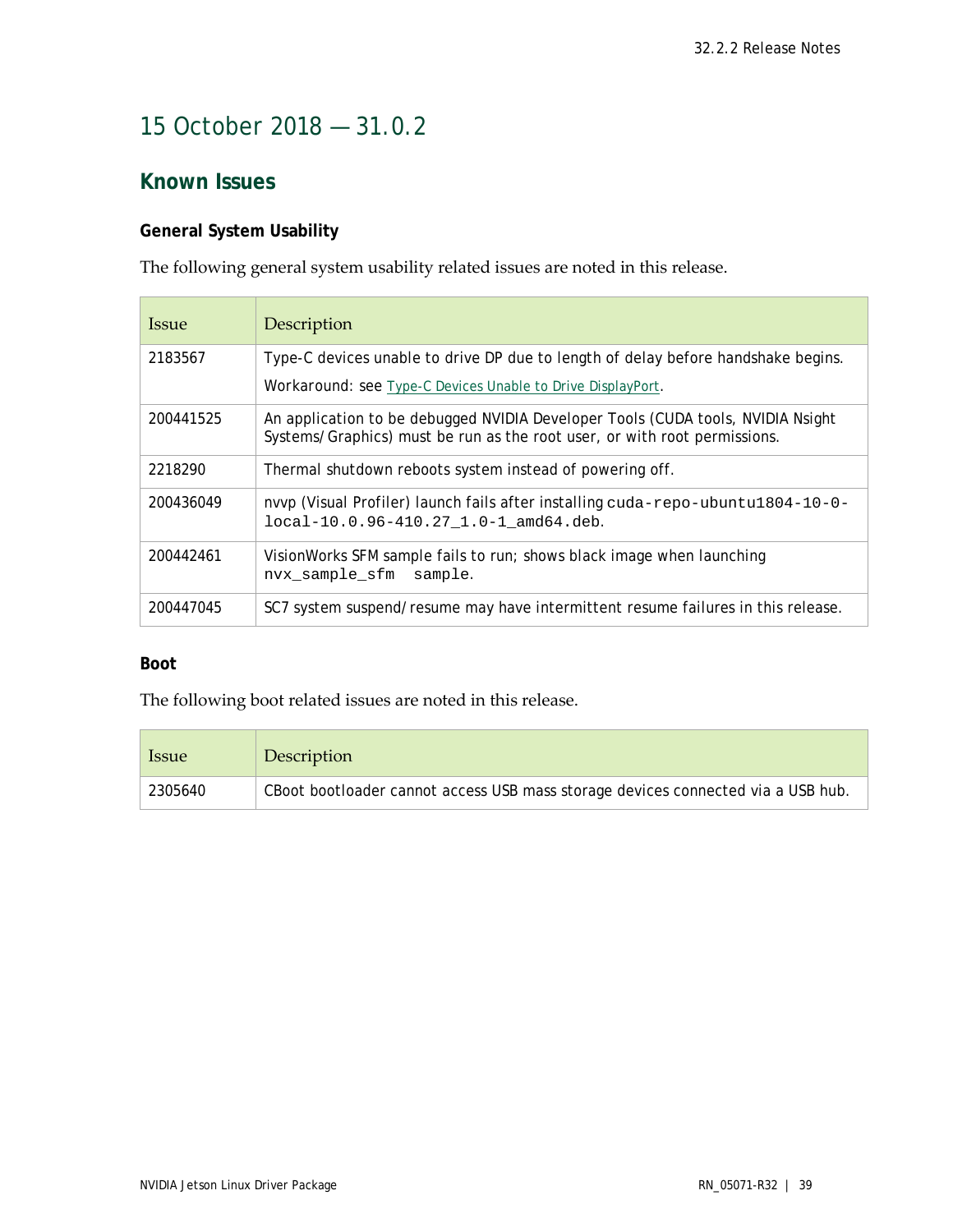### **Camera**

The following camera related issues are noted in this release.

| <i>Issue</i> | Description                                                                                                                                                                                                                    |
|--------------|--------------------------------------------------------------------------------------------------------------------------------------------------------------------------------------------------------------------------------|
| 2258817      | Incorrect ISP settings may be applied if camera module is replaced with a module<br>that does not support a unique identifier (fuse ID). (Workaround: manually remove<br>the cached .bin files in /var/nvidia/nvcam/settings.) |
| 200422466    | IMX185 sensor not supported in this release.                                                                                                                                                                                   |
| 200445964    | Greenish image capture with argus_onshot.                                                                                                                                                                                      |
| 2199266      | Temporal noise reduction may cause a slight green tint to images.                                                                                                                                                              |
| 200407738    | Greenish tint on displayed preview image when running the sample software<br>arqus userautowhitebalance.                                                                                                                       |

### **CUDA**

The following CUDA related issues are noted in this release.

| <i><u><b>Issue</b></u></i> | Description                                                                                                                                                                                                             |
|----------------------------|-------------------------------------------------------------------------------------------------------------------------------------------------------------------------------------------------------------------------|
| 200431121                  | If a CUDA application calls $\text{malloc}()$ within a CUDA kernel (device-side $\text{malloc}()$<br>while running concurrently with another CUDA or GPU-accelerated graphics<br>application, the application may fail. |

## **Display**

The following display related issues are noted in this release.

| <i><u><b>Issue</b></u></i> | Description                                                                                                                                         |
|----------------------------|-----------------------------------------------------------------------------------------------------------------------------------------------------|
| 2284878                    | Cannot operate GeChic 1101 display connected through USB-C to USB-A when auto-<br>search mode is enabled.                                           |
| 200404683                  | Display Port (DP) monitors do not show a bootloader splash screen at boot, and may<br>require a hotplug after boot to display content properly.     |
| 200434425                  | Display driver may produce "Failed to write DPCD data" errors after a display<br>hotplug with certain monitors including Dell U2413 and Dell U2713. |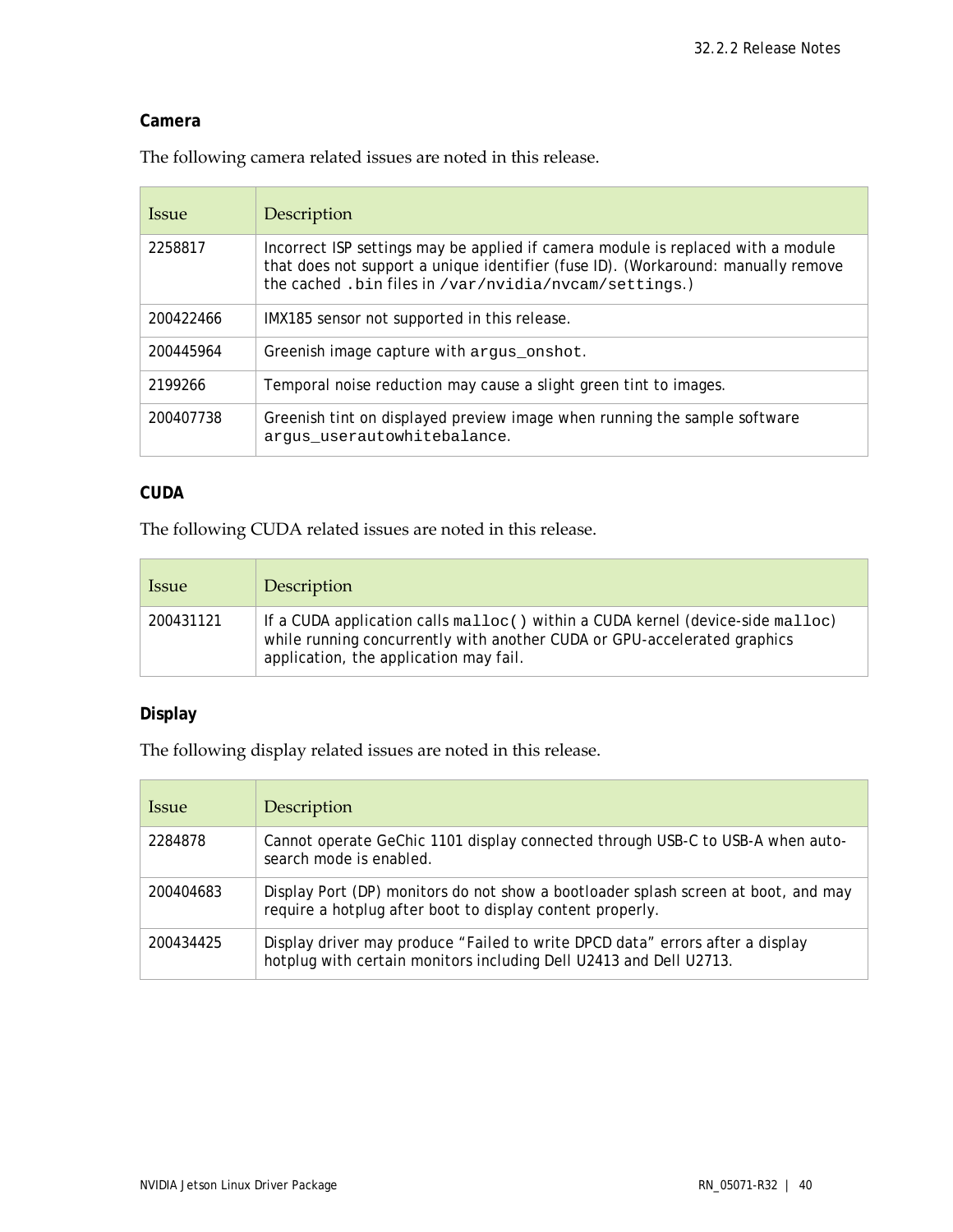## **JetPack Installer**

The following JetPack Installer related issues are noted in this release.

| <i><u><b>Issue</b></u></i> | Description                                                                                                                                                                                                              |
|----------------------------|--------------------------------------------------------------------------------------------------------------------------------------------------------------------------------------------------------------------------|
| 2340186                    | After installation of CUDA 10.0 host packages, the apt package management system<br>may produce "Failed to fetch" messages due to the addition of the arm64<br>architecture to the apt package repository configuration. |

## **Kernel**

The following kernel related issues are noted in this release.

| <i>Issue</i> | Description                                                                                                                                                               |
|--------------|---------------------------------------------------------------------------------------------------------------------------------------------------------------------------|
| 200443630    | Hotplugging a UFS card may cause the Linux kernel to report a CPU SError.                                                                                                 |
| 200399574    | Using USB devices that are not fully compatible with the USB Gen2 specification may<br>cause kernel error messages like "tegra-xusb 3610000.xhci: Cannot set link state." |
| 2211831      | UART serial console using USB to TTL serial cable does not work.                                                                                                          |